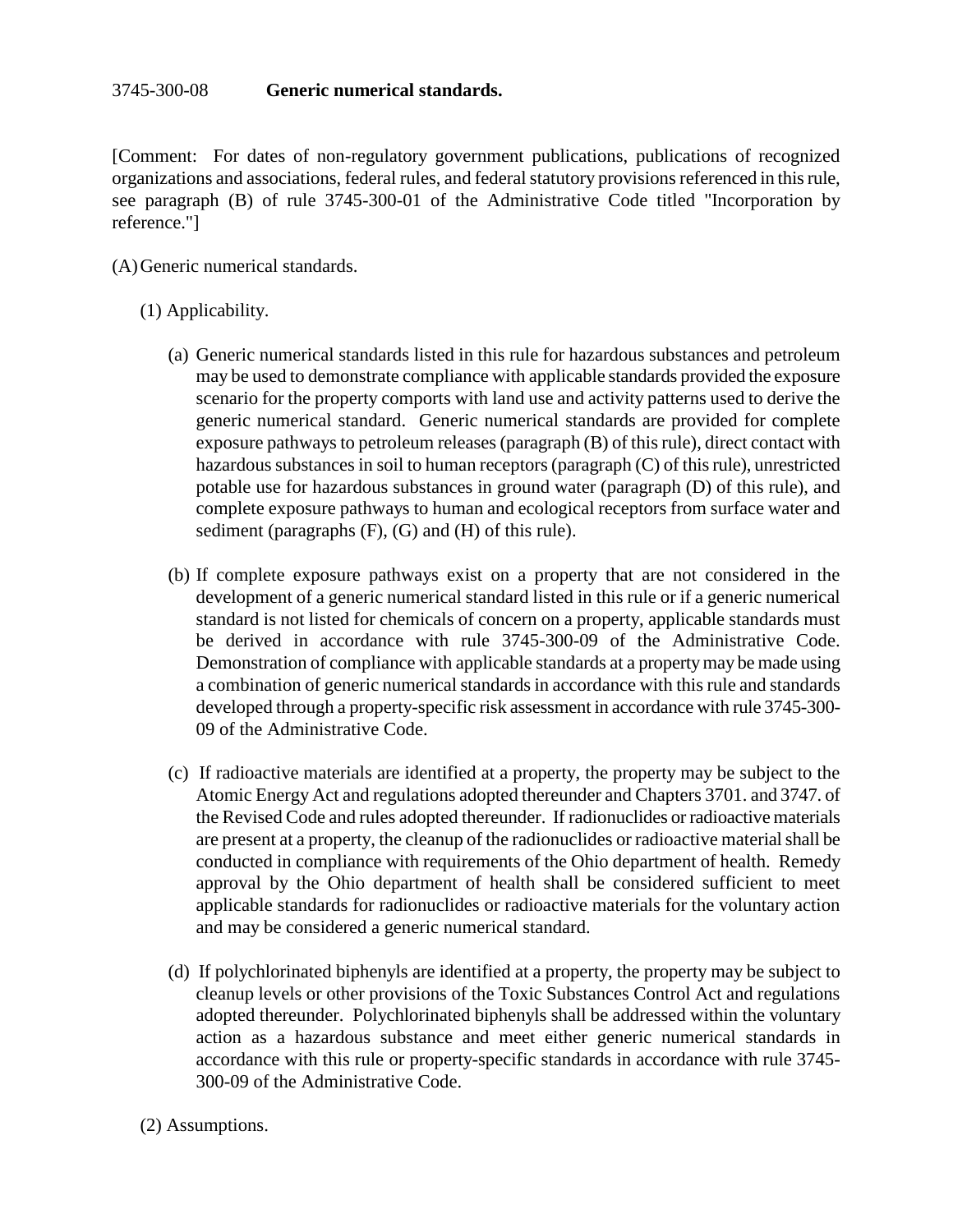(a) Summation of risk and hazard across complete exposure pathways.

If more than one complete exposure pathway exists to each receptor population, the incremental cancer risk and hazard indices determined for each exposure pathway must be summed to calculate a cumulative cancer risk and hazard index to each receptor population. All final cumulative human health carcinogenic risk and non-carcinogenic hazard levels are based on one significant figure.

- (b) If the generic numerical standards of this rule are applied to one or more exposure units or identified areas of the property and applicable standards, as determined in accordance with rule 3745-300-09 of the Administrative Code, are applied to one or more other areas of the property, then the volunteer must ensure that the risk and hazard levels for each receptor on the property do not exceed:
	- (i) One excess cancer in a population of  $100,000$  (1 x  $10^{-5}$ ); and
	- (ii) A hazard index of 1.

All final cumulative human health carcinogenic risk and non-carcinogenic hazard levels are based on one significant figure.

- (c) Points of compliance. The volunteer must comply with the applicable standards at all points of compliance at the property, for each environmental media and complete exposure pathway, in accordance with paragraph (I) of rule 3745-300-07 of the Administrative Code.
- (3) A property-specific risk assessment must be conducted in accordance with the procedures established in rule 3745-300-09 of the Administrative Code to determine applicable standards instead of or in addition to using the generic numerical standards from this rule, if any of the following apply to the property:
	- (a) The complete exposure pathways as identified in accordance with paragraph  $(F)(1)$  of rule 3745-300-07 of the Administrative Code, include exposure pathways that are not considered in the development of standards listed in this rule. Such exposure pathways include, but are not limited to, volatilization of contaminants to indoor air or non-potable use of ground water;
	- (b) The exposure factors for the receptors identified in paragraph (E)(6) of rule 3745-300-07 of the Administrative Code are not considered in the development of standards listed in this rule;
	- (c) The chemicals of concern on the property consist of hazardous substances or petroleum that do not have generic numerical standards included in this rule. If only some of the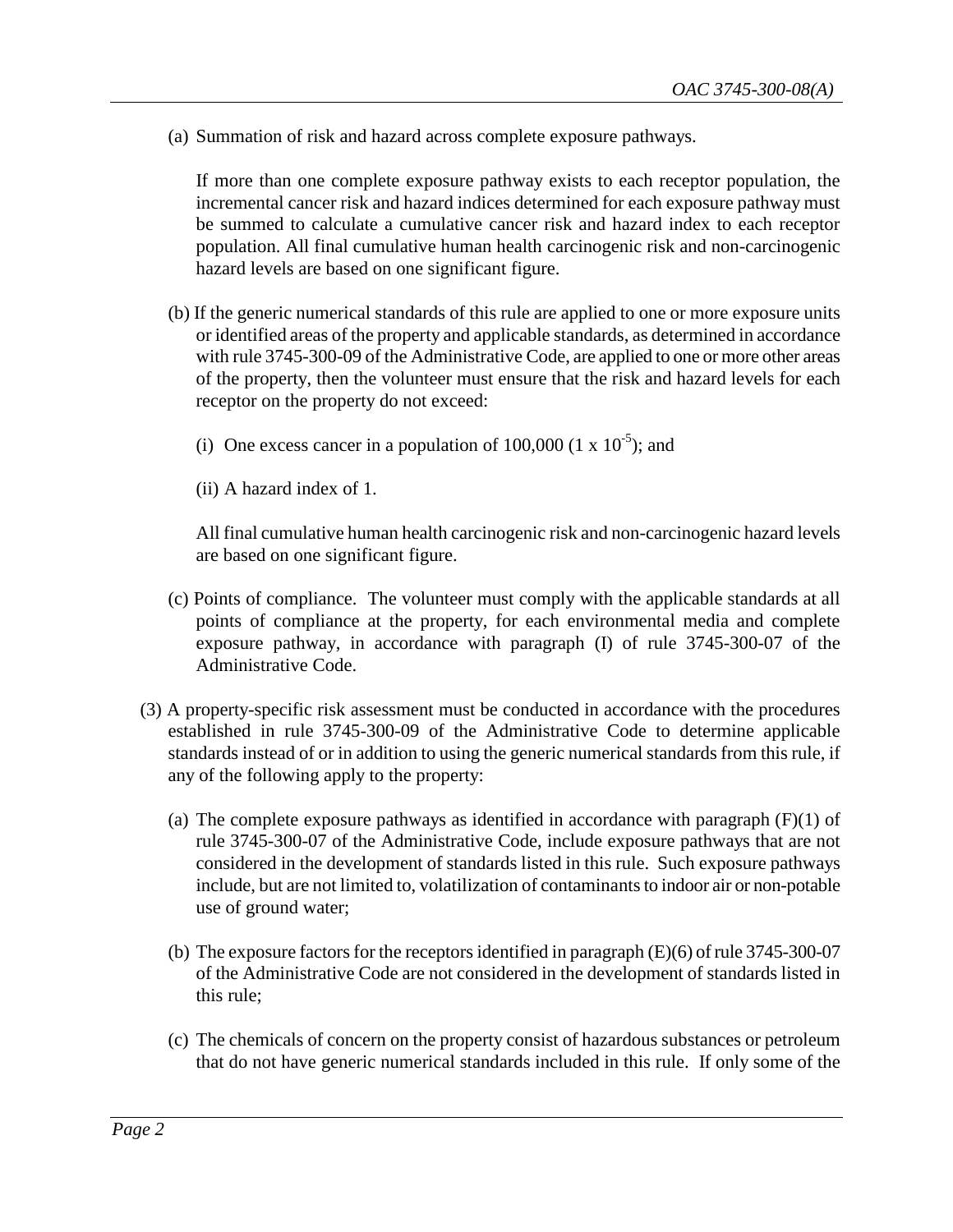chemicals of concern identified have a generic numerical standard listed in this rule, a volunteer may use the applicable generic numerical standards for the chemicals of concern having listed standards and conduct a property-specific risk assessment in accordance with rule 3745-300-09 of the Administrative Code. When using a combination of generic numerical standards and applicable standards determined by a property-specific risk assessment conducted in accordance with rule 3745-300-09 of the Administrative Code, the volunteer must adjust the concentrations of the applicable standards to meet the human health risk and hazard levels described in paragraph  $(A)(2)(b)$  of this rule;

- (d) Concentrations of chemicals of concern in surface water or sediment exceed applicable standards determined in accordance with this rule;
- (e) Complete exposure pathways to important ecological resources other than sediment or surface water exist; or
- (f) It is determined that chemicals of concern on or emanating from the property are persistent, bioaccumulative, and toxic in animal tissue and the development of the generic standards, other than Ohio-specific sediment reference values contained in attachment H of Ohio EPA's "Guidance for Conducting Ecological Risk Assessments," do not consider bioaccumulative effects.
- (B) Generic numerical standards for petroleum.
	- (1) Applicability.
		- (a) The generic numerical standards referenced in paragraph (B)(3) of this rule apply to all petroleum releases regardless of the source or how the petroleum was released. After eligibility requirements in accordance with rule 3745-300-02 of the Administrative Code have been met, applicable standards for all petroleum releases on the property must be achieved in accordance with this chapter.
		- (b) The generic numerical standards referenced in paragraph (B)(3) of this rule apply to the exposure pathways for which rules adopted under division (B) of section 3737.882 of the Revised Code have numerical clean-up standards. If an exposure pathway is not addressed by a generic numerical standard under division (B) of section 3737.882 of the Revised Code, then the exposure pathway must be evaluated in accordance with rule 3745-300-09 of the Administrative Code.
	- (2) Assumptions.
		- (a) The points of compliance for generic petroleum standards are those identified in paragraph (I)(1) for rule 3745-300-07 of the Administrative Code. For example,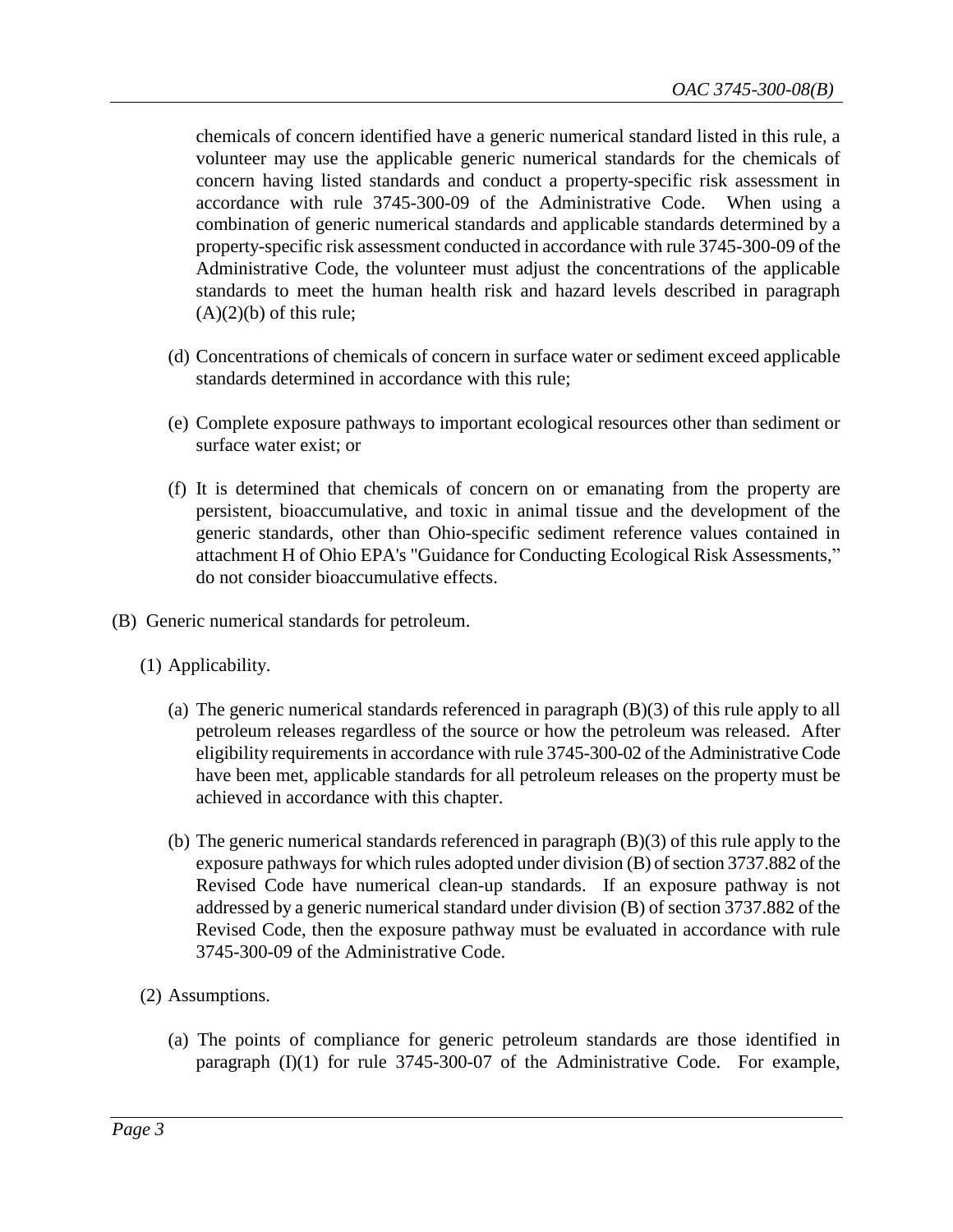exposure pathways that are encompassed within the generic direct-contact soil standard shall use the points of compliance indicated in paragraph  $(I)(1)(a)(i)$  of rule 3745-300-07 of the Administrative Code. The volunteer must comply with the applicable standards at all points of compliance at the property, for each environmental medium and complete exposure pathway, in accordance with paragraph (I) of rule 3745-300-07 of the Administrative Code.

- (b) Cumulative adjustment for multiple chemicals and summation of risk across complete exposure pathways that are required for chemicals of concern on the property in order to comply with paragraphs  $(A)(2)(a)$  and  $(E)$  of this rule may not necessarily apply for generic petroleum standards referenced in paragraph (B)(3) of this rule. Cumulative adjustment for multiple chemicals and summation of risk across complete exposure pathways to meet generic petroleum standards are required only when required by rules adopted under division (B) of section 3737.882 of the Revised Code.
- (c) When ground water exceeds unrestricted potable use standards, ground water response requirements in accordance with rule 3745-300-10 of the Administrative Code must be met. Properties with free product exceed applicable standards for unrestricted potable use of ground water.
- (d) Commercial and industrial land use categories (as described in paragraph  $(C)(2)(c)$  of this rule) require implementation of institutional controls in accordance with paragraph (C)(3) of rule 3745-300-11 of the Administrative Code.
- (3) Generic numerical clean-up standards for petroleum.

The generic numerical standards for petroleum at residential, commercial, or industrial properties are the standards established in rules adopted under division (B) of section 3737.882 of the Revised Code, as provided in division (B)(1) of section 3746.04 of the Revised Code. The state fire marshal's bureau of underground storage tank regulations administers the rules adopted under division (B) of section 3737.882 of the Revised Code. Property-specific standards for petroleum may be developed using rule 3745-300-09 of the Administrative Code.

- (C) Generic direct-contact soil standards for hazardous substances.
	- (1) Applicability.
		- (a) When applying generic direct-contact standards to soils on a property, a volunteer must select the generic land use or activity category which is consistent with the exposure factors for the generic land use or activity category contained in paragraph  $(C)(2)(c)$  of this rule. The exposure factor distributions used in the development of generic numerical standards are contained in Ohio EPA's "Support Document For the Development of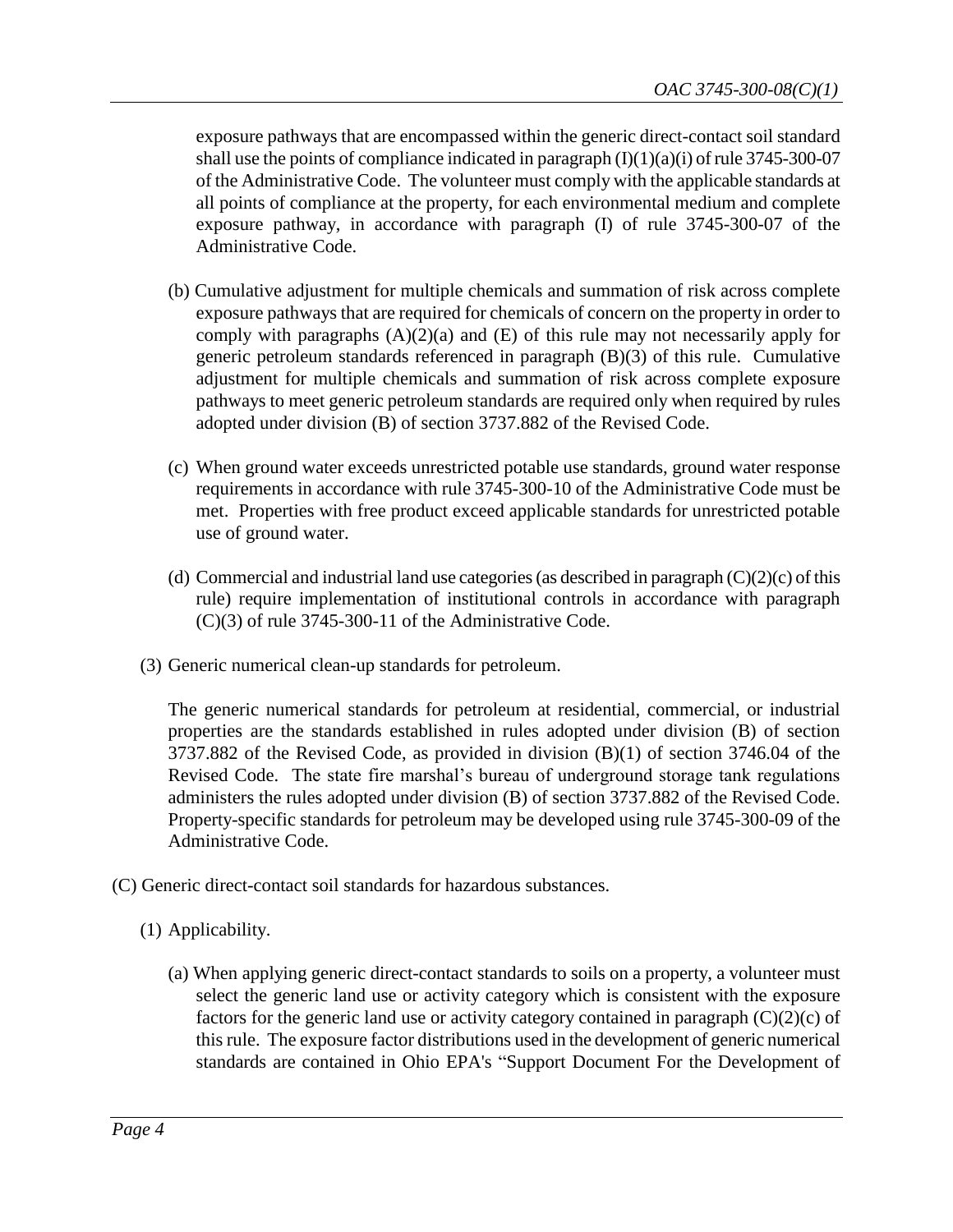Generic Numerical Standards and Risk Assessment Procedures." Generic direct-contact soil standards for commercial and industrial land uses are equal unless paragraph  $(B)(1)(b)$  of rule 3745-300-09 of the Administrative Code applies.

- (b) A property-specific risk assessment must be conducted in accordance with the procedures established in rule 3745-300-09 of the Administrative Code, to determine applicable standards instead of or in addition to using the generic direct-contact soil standards, if any conditions of paragraph  $(A)(3)$  of this rule apply.
- (c) Generic numerical standards for petroleum releases are identified in paragraph (B)(3) of this rule. The standards listed in paragraph (C)(3) of this rule apply to releases of hazardous substances.
- (2) Assumptions.
	- (a) Single chemical.

The generic direct-contact soil standards presented in paragraph (C) of this rule assume a single chemical of concern is present within an identified area or exposure unit.

- (i) The single chemical generic direct-contact soil standards set forth in this rule are based on the following risk and hazard levels.
	- (*a*) For hazardous substances having carcinogenic effects, the chemical-specific carcinogenic risk must not exceed one excess cancer in a population of 100,000  $(i.e., 1 \times 10^{-5})$ ; and
	- (*b*) For hazardoussubstances having non-carcinogenic effects, the chemical-specific risk must not exceed a hazard index of 1.
- (ii) The concentration of a chemical of concern, as determined in accordance with paragraph (F)(5) of rule 3745-300-07 of the Administrative Code, must not exceed the single chemical generic direct-contact soil standard for that chemical.
- (b) Cumulative adjustment for multiple chemicals.

When more than one chemical of concern is present within an identified area or exposure unit and an applicable generic direct-contact soil standard for each of the chemicals of concern is contained in paragraphs  $(C)(3)(b)$ ,  $(C)(3)(c)$  or  $(C)(3)(d)$  of this rule, the standard for each chemical of concern must be adjusted for the presence of multiple chemicals in order to meet the risk and hazard levels described in paragraph (C)(2)(a) of this rule. A cumulative adjustment for multiple chemicals must also be made when using a combination of generic direct-contact soil standards and applicable standards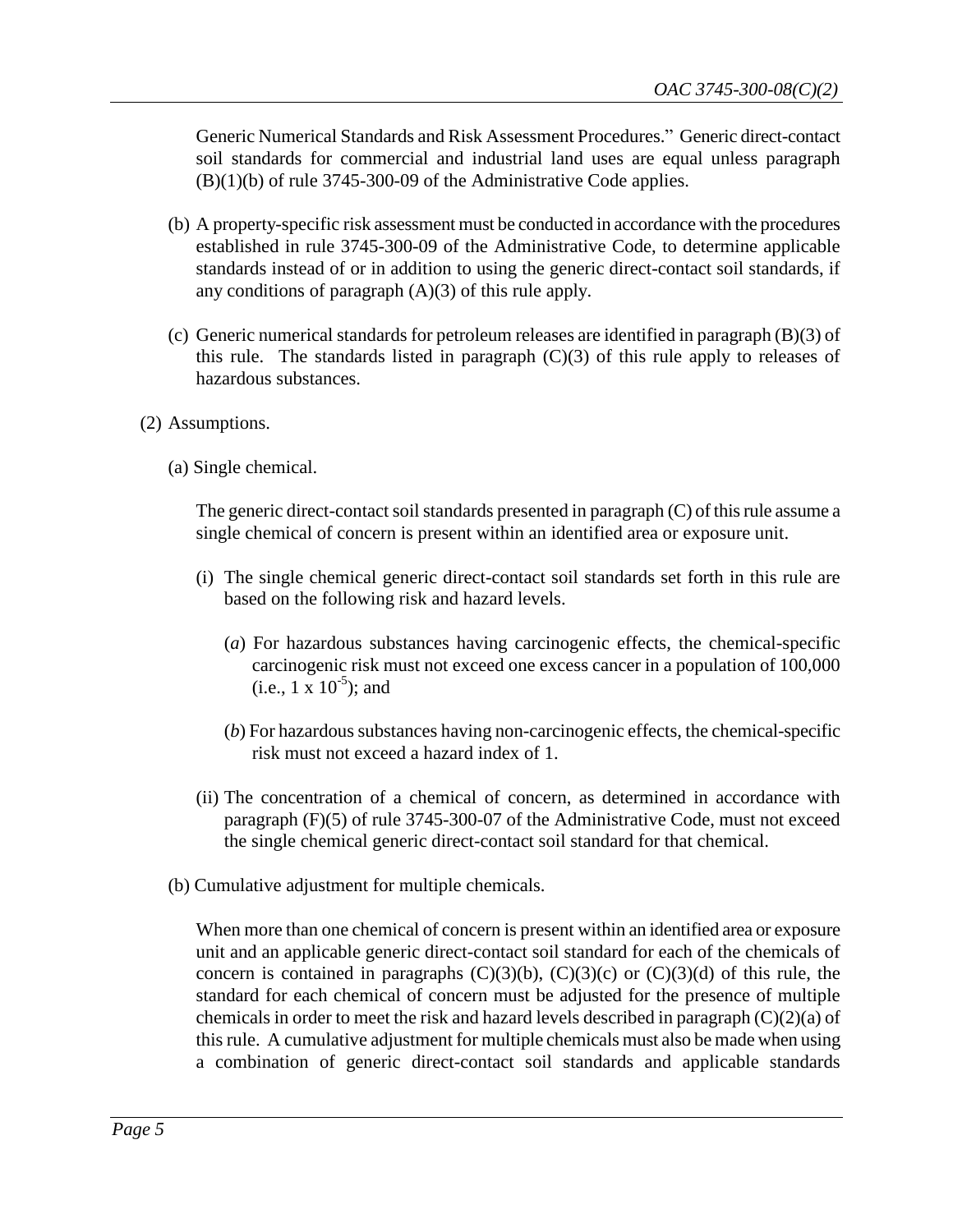determined by a property-specific risk assessment in accordance with rule 3745-300-09 of the Administrative Code. The incremental risk and hazard from direct contact to soils must be added to the incremental risk and hazard from other complete exposure pathways to the same receptor population, in accordance with  $(A)(2)(a)$  of this rule. All final cumulative human health carcinogenic risk and non-carcinogenic hazard levels are based on one significant figure.

(c) Land use and activity categories.

The generic direct-contact soil standards established in this rule are based upon the intended use of the property after the completion of a voluntary action. Standards applied to commercial and industrial land use categories require implementation of institutional controls in accordance with paragraph  $(C)(3)$  of rule 3745-300-11 of the Administrative Code. Land use and activity categories must be determined as follows:

(i) Residential land use category.

Residential land use is land use with a high frequency of potential exposure of adults and children to dermal contact with soil, inhalation of vapors and particles from soil and ingestion of soil. Residential land use is considered protective for, and may be applied to, any and all categories of land use, without further restriction. Examples of residential land uses include, but are not limited to residences; day care facilities; schools, colleges and other educational institutions; nursing homes, elder care and other long-term health care facilities; and correctional facilities.

(ii) Commercial land use category.

Commercial land use is land use with potential exposure of adult workers during a business day and potential exposures of adults and children who are customers, patrons or visitors to commercial facilities during the business day. Commercial land use has potential exposure of adults to dermal contact with soil, inhalation of vapors and particles from soil and ingestion of soil. Examples of commercial land uses include, but are not limited to warehouses; retail gasoline stations; retail establishments; professional offices; hospitals and clinics; religious institutions; hotels; motels; and parking facilities.

(iii) Industrial land use category.

Industrial land use is land use with potential exposure of adult workers during a business day and potential exposures of adults and children who are visitors to industrial facilities during the business day. Industrial land use has potential exposure of adults to dermal contact with soil, inhalation of vapors and particles from soil and ingestion of soil. Examples of industrial land uses include, but are not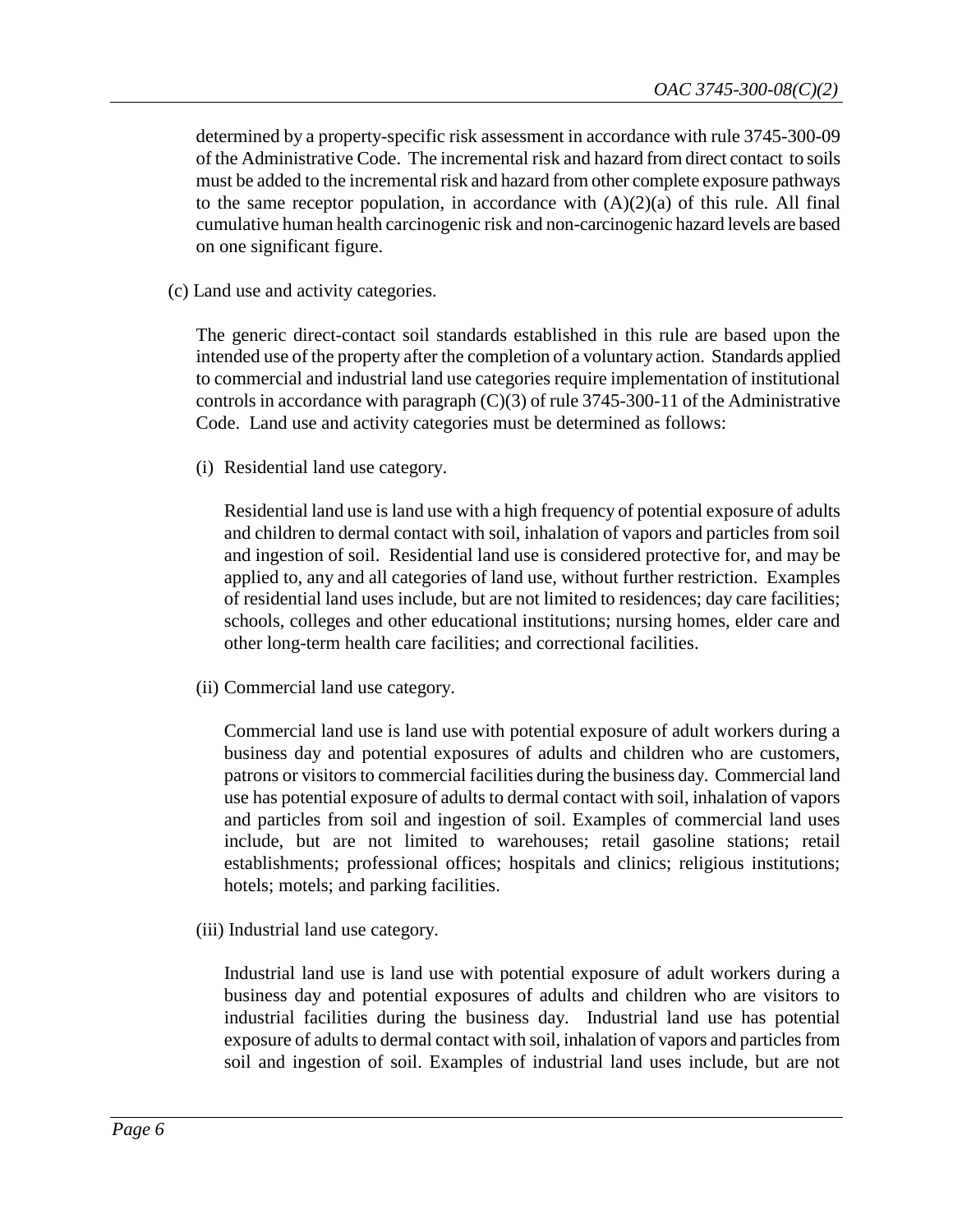limited to: lumberyards; power plants; manufacturing facilities such as metalworking shops, plating shops, blast furnaces, coke plants, oil refineries, brick factories, chemical plants and plastics plants; assembly plants; non-public airport areas; limited access highways; railroad switching yards; and marine port facilities.

(iv) Construction or excavation activities.

Construction or excavation activities include invasive activities that result in potential exposure of adult workers during the business day for a portion of one year. Exposures during construction or excavation activities are of greater intensity and shorter duration than those for the commercial and industrial land use categories. Construction or excavation activities have potential exposures of adults to dermal contact with soil, inhalation of vapors and particles from soil, and ingestion of soil. Examples of construction or excavation activities include but are not limited to maintenance or installation of utilities; installation of building footers or foundations; grading; trenching; or laying utility lines or cables; and repair of engineering controls where there is significant exposure to soils.

- (3) Generic numerical direct-contact soil standards.
	- (a) The generic direct-contact soil standards for carcinogenic and non-carcinogenic chemicals of concern are derived considering only the following exposures; ingestion of soil, dermal contact with soil, inhalation of volatile compounds in outdoor air and the inhalation and ingestion of particulate emissions. Any and all applicable exposures not considered within the generic direct-contact soil standards shall be addressed in accordance with rule 3745-300-09 of the Administrative Code.

The soil saturation concentrations are calculated using the U.S. EPA recommended soil saturation equation specified in paragraph  $(C)(3)(e)$  of this rule. This equation is not recommended for compounds that are at solid phase at ambient soil temperatures; therefore, no generic soil saturation values were calculated for those chemicals whose melting point is greater than seventeen degrees Celsius. Further, soil saturation values were determined only for those chemicals whose physicochemical parameters used to derive the soil saturation concentrations could be verified. The volunteer may use the equation specified in paragraph  $(C)(3)(e)$  of this rule, along with property-specific information, to calculate a property-specific soil saturation concentration in lieu of the generic soil saturation concentrations listed in tables I through III in paragraphs  $(C)(3)(b)$ through  $(C)(3)(d)$  of this rule.

(b) Table I: generic direct-contact soil standards for carcinogenic and non-carcinogenic chemicals of concern - residential land use category (values are in mg/kg).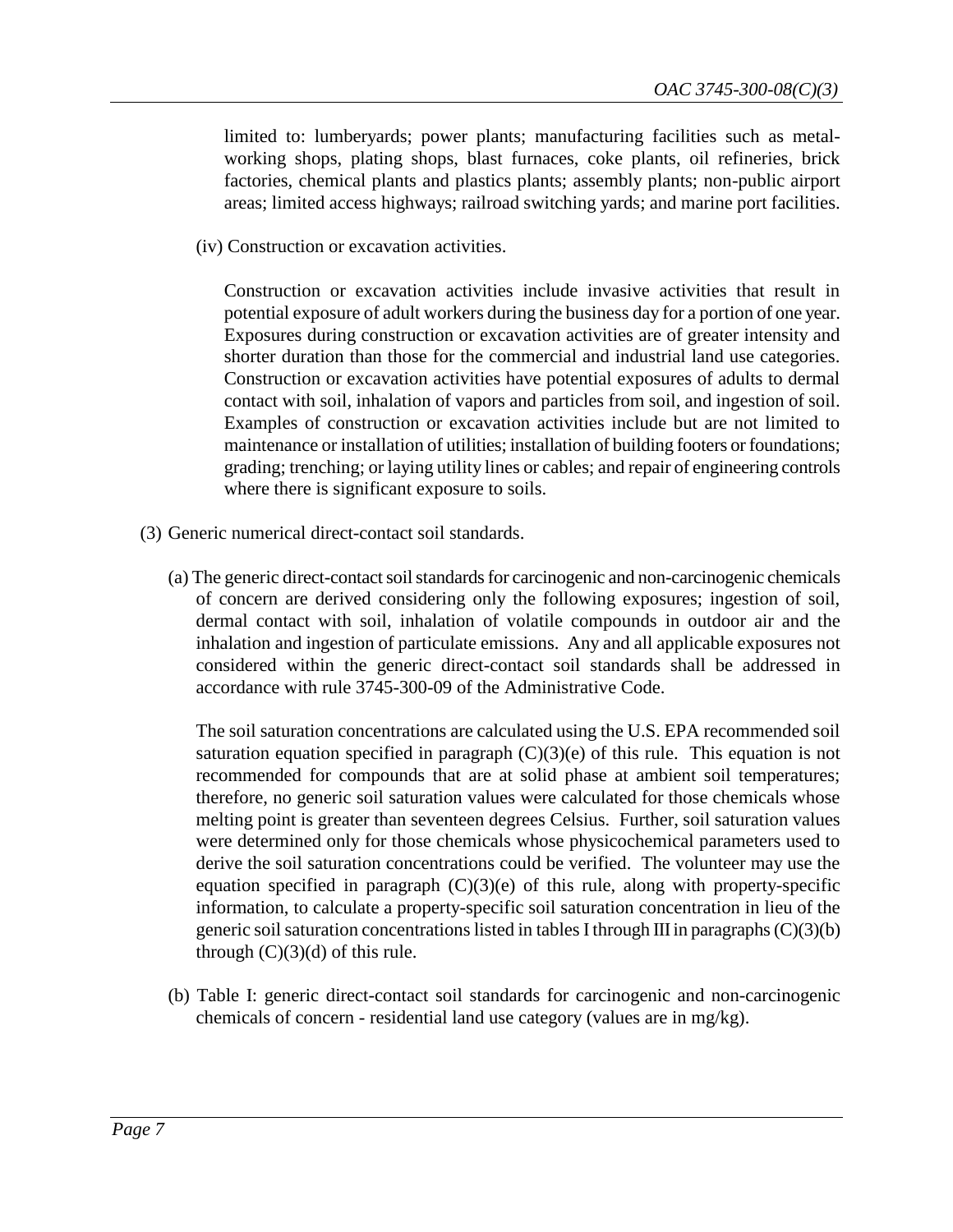| Chemical<br>Abstract<br>Service<br>Number<br>$(CAS \#)$ | <b>Chemical of Concern</b>           | Standard for<br>Single<br>Chemical<br>Noncarcinogen | Standard for<br>Single<br>Chemical<br>Carcinogen | Soil<br>Saturation | <b>Generic Direct</b><br><b>Contact Soil</b><br>Standard for a<br>Single Chemical<br>(mg/kg) |
|---------------------------------------------------------|--------------------------------------|-----------------------------------------------------|--------------------------------------------------|--------------------|----------------------------------------------------------------------------------------------|
|                                                         |                                      | Volatile Organic Chemicals                          |                                                  |                    |                                                                                              |
| 67-64-1                                                 | Acetone                              | 64,000                                              | <b>NA</b>                                        | 100,000            | 64,000                                                                                       |
| 71-43-2                                                 | Benzene                              | 94                                                  | 64                                               | 920                | 64                                                                                           |
| 75-15-0                                                 | Carbon Disulfide                     | 1,400                                               | <b>NA</b>                                        | 1,400              | 1,400                                                                                        |
| 56-23-5                                                 | Carbon Tetrachloride                 | 5.5                                                 | 6.6                                              | 1,400              | 5.5                                                                                          |
| 108-90-7                                                | Chlorobenzene                        | 410                                                 | <b>NA</b>                                        | 740                | 410                                                                                          |
| 75-00-3                                                 | Chloroethane                         | 10,000                                              | 3,700                                            | 2,200              | 2,200                                                                                        |
| 67-66-3                                                 | Chloroform                           | 300                                                 | 6.6                                              | 3,400              | 6.6                                                                                          |
| 124-48-1                                                | Dibromochloromethane                 | 1,500                                               | 130                                              | 1,600              | 130                                                                                          |
| $75 - 71 - 8$                                           | Dichlorodifluoromethane              | 380                                                 | <b>NA</b>                                        | 1,400              | 380                                                                                          |
| 75-34-3                                                 | Dichloroethane, 1,1-                 | 2,000                                               | <b>NA</b>                                        | 2,300              | 2,000                                                                                        |
| 107-06-2                                                | Dichloroethane, 1,2-                 | 1,400                                               | 8.7                                              | 2,900              | 8.7                                                                                          |
| 75-35-4                                                 | Dichloroethene, 1,1-                 | 410                                                 | <b>NA</b>                                        | 1,700              | 410                                                                                          |
| 156-59-2                                                | Dichloroethene, cis-1,2-             | 760                                                 | <b>NA</b>                                        | 2,200              | 760                                                                                          |
| 156-60-5                                                | Dichloroethene, trans-1,2-           | 180                                                 | <b>NA</b>                                        | 1,800              | 180                                                                                          |
| 78-87-5                                                 | Dichloropropane, 1,2 -               | 23                                                  | 19                                               | 1,100              | 19                                                                                           |
| 542-75-6                                                | Dichloropropene, 1,3 -               | 92                                                  | 35                                               | 810                | 35                                                                                           |
| 123-91-1                                                | Dioxane, 1,4-                        | 7,400                                               | 260                                              | 270,000            | 260                                                                                          |
| 60-29-7                                                 | <b>Ethyl Ether</b>                   | 15,000                                              | <b>NA</b>                                        | 33,000             | 15,000                                                                                       |
| $100 - 41 - 4$                                          | Ethylbenzene                         | 3,600                                               | <b>NA</b>                                        | 230                | 230                                                                                          |
| 50-00-0                                                 | Formaldehyde                         | 1,900                                               | 560                                              | 130,000            | 560                                                                                          |
| 64-18-6                                                 | Formic acid                          | 1,200                                               | <b>NA</b>                                        | 170,000            | 1,200                                                                                        |
| 110-54-3                                                | Hexane, n-                           | 530                                                 | <b>NA</b>                                        | 190                | 190                                                                                          |
| 78-83-1                                                 | <b>Isobutyl Alcohol</b>              | 23,000                                              | <b>NA</b>                                        | 40,000             | 23,000                                                                                       |
| 67-56-1                                                 | Methanol                             | 33,000                                              | <b>NA</b>                                        | 110,000            | 33,000                                                                                       |
| 78-93-3                                                 | Methyl Ethyl Ketone<br>(MEK)         | 37,000                                              | <b>NA</b>                                        | 100,000            | 37,000                                                                                       |
| 108-10-1                                                | Methyl Isobutyl Ketone<br>(MIBK)     | 5,800                                               | <b>NA</b>                                        | 16,000             | 5,800                                                                                        |
| 1634-04-4                                               | Methyl tert-Butyl Ether<br>(MTBE)    | 21,000                                              | 850                                              | 6,700              | 850                                                                                          |
| 75-09-2                                                 | Methylene Chloride                   | 2,200                                               | 250                                              | 2,300              | 250                                                                                          |
| 100-42-5                                                | <b>Styrene</b>                       | 9,500                                               | <b>NA</b>                                        | 1,700              | 1,700                                                                                        |
| 630-20-6                                                | Tetrachloroethane,<br>$1, 1, 1, 2 -$ | 2,300                                               | 37                                               | 750                | 37                                                                                           |
|                                                         | Tetrachloroethane,                   |                                                     |                                                  |                    |                                                                                              |
| 79-34-5                                                 | $1, 1, 2, 2-$                        | 4,500                                               | 11                                               | 1,700              | 11                                                                                           |
| 127-18-4                                                | Tetrachloroethene                    | 510                                                 | 17                                               | 380                | 17                                                                                           |
| 108-88-3                                                | Toluene                              | 5,100                                               | <b>NA</b>                                        | 520                | 520                                                                                          |
| 71-55-6                                                 | Trichloroethane, 1,1,1-              | 6,100                                               | <b>NA</b>                                        | 1,300              | 1,300                                                                                        |
| 79-00-5                                                 | Trichloroethane, 1,1,2-              | 300                                                 | 25                                               | 2,600              | 25                                                                                           |
| 79-01-6                                                 | Trichloroethene                      | 2,300                                               | 65                                               | 950                | 65                                                                                           |
| 75-69-4                                                 | Trichlorofluoromethane               | 1,200                                               | NA                                               | 1,600              | 1,200                                                                                        |
| 96-18-4                                                 | Trichloropropane, 1,2,3-             | 450                                                 | 1.5                                              | 1,100              | 1.5                                                                                          |
| 75-01-4                                                 | Vinyl Chloride                       | 98                                                  | 4.6                                              | 1,100              | 4.6                                                                                          |
| 1330-20-7                                               | Xylenes, Total                       | 1,000                                               | <b>NA</b>                                        | 370                | 370                                                                                          |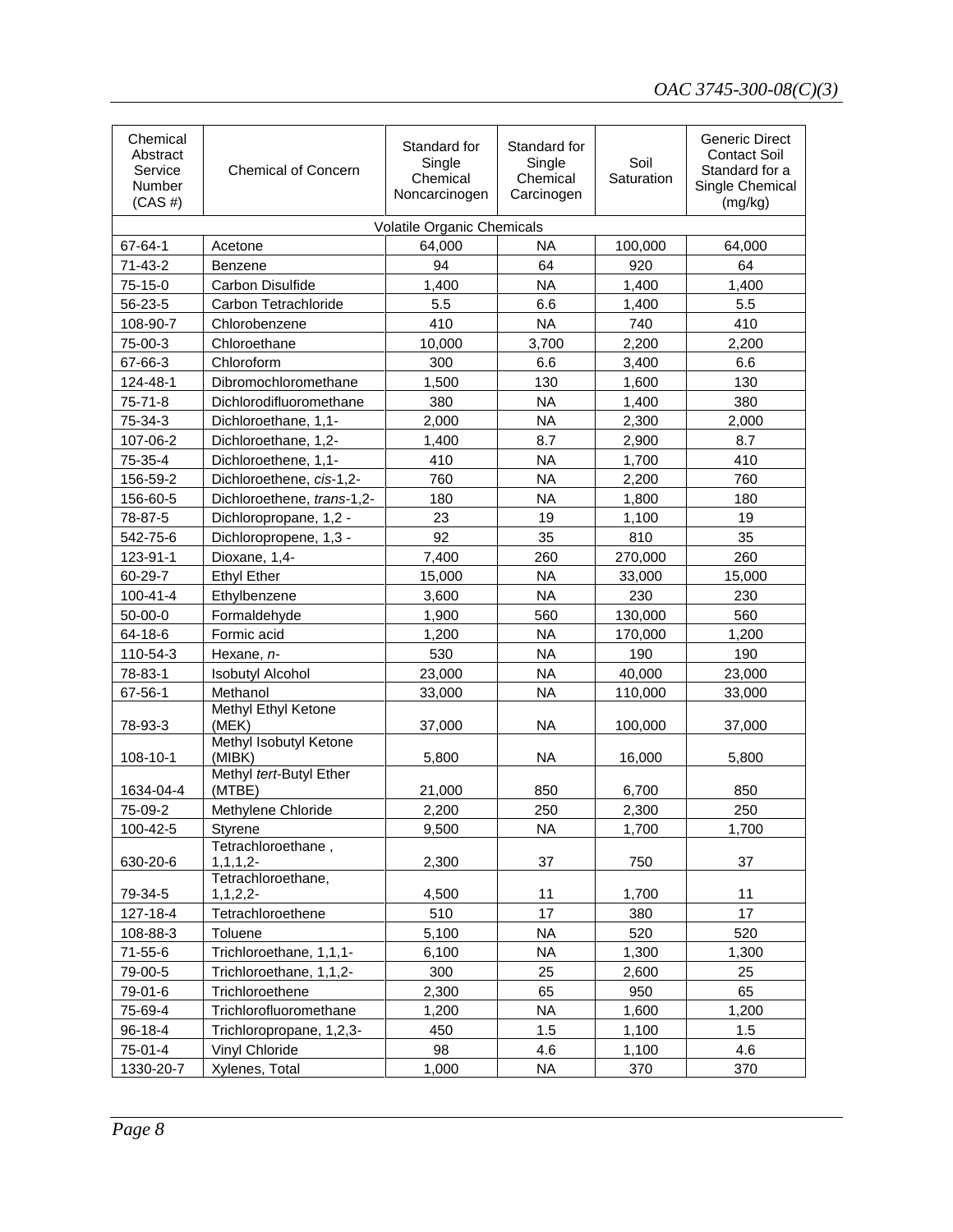| Chemical<br>Abstract<br>Service<br>Number<br>$(CAS \#)$ | <b>Chemical of Concern</b>                       | Standard for<br>Single<br>Chemical<br>Noncarcinogen | Standard for<br>Single<br>Chemical<br>Carcinogen | Soil<br>Saturation | <b>Generic Direct</b><br><b>Contact Soil</b><br>Standard for a<br>Single Chemical<br>(mg/kg) |
|---------------------------------------------------------|--------------------------------------------------|-----------------------------------------------------|--------------------------------------------------|--------------------|----------------------------------------------------------------------------------------------|
|                                                         |                                                  | Semi-Volatile Organic Chemicals                     |                                                  |                    |                                                                                              |
| 83-32-9                                                 | Acenaphthene                                     | 3,500                                               | <b>NA</b>                                        | <b>NA</b>          | 3,500                                                                                        |
| 98-86-2                                                 | Acetophenone                                     | 6,300                                               | <b>NA</b>                                        | <b>NA</b>          | 6,300                                                                                        |
| 107-13-1                                                | Acrylonitrile                                    | 35                                                  | 6.6                                              | 22,000             | 6.6                                                                                          |
| 62-53-3                                                 | Aniline                                          | 220                                                 | 1,500                                            | 62,000             | 220                                                                                          |
| 120-12-7                                                | Anthracene                                       | 18,000                                              | <b>NA</b>                                        | <b>NA</b>          | 18,000                                                                                       |
| 92-87-5                                                 | <b>Benzidine</b>                                 | 190                                                 | 0.04                                             | <b>NA</b>          | 0.04                                                                                         |
| 56-55-3                                                 | Benzo(a)anthracene                               | <b>NA</b>                                           | 11                                               | <b>NA</b>          | 11                                                                                           |
| $50 - 32 - 8$                                           | Benzo(a)pyrene                                   | <b>NA</b>                                           | 1.1                                              | <b>NA</b>          | 1.1                                                                                          |
| 205-99-2                                                | Benzo(b)fluoranthene                             | <b>NA</b>                                           | 11                                               | <b>NA</b>          | 11                                                                                           |
| 207-08-9                                                | Benzo(k)fluoranthene                             | <b>NA</b>                                           | 110                                              | <b>NA</b>          | 110                                                                                          |
| 117-81-7                                                | Bis (2-ethylhexyl)<br>Phthalate (BEHP &<br>DEHP) | 1,300                                               | 620                                              | 190                | 190                                                                                          |
| 85-68-7                                                 | <b>Butyl Benzyl Phthalate</b>                    | 13,000                                              | 620                                              | 58                 | 58                                                                                           |
| 86-74-8                                                 | Carbazole                                        | <b>NA</b>                                           | 430                                              | <b>NA</b>          | 430                                                                                          |
| 57-74-9                                                 | Chlordane                                        | 34                                                  | 28                                               | <b>NA</b>          | 28                                                                                           |
| 218-01-9                                                | Chrysene                                         | <b>NA</b>                                           | 1,100                                            | <b>NA</b>          | 1,100                                                                                        |
| 53-70-3                                                 | Dibenz(a,h)anthracene                            | <b>NA</b>                                           | 1.1                                              | <b>NA</b>          | 1.1                                                                                          |
| $95 - 50 - 1$                                           | Dichlorobenzene, 1,2- (o)                        | 2,300                                               | <b>NA</b>                                        | 370                | 370                                                                                          |
| 106-46-7                                                | Dichlorobenzene, 1,4- (p)                        | 3,500                                               | 60                                               | <b>NA</b>          | 60                                                                                           |
| 91-94-1                                                 | Dichlorobenzidine, 3,3-                          | <b>NA</b>                                           | 19                                               | <b>NA</b>          | 19                                                                                           |
| 72-54-8                                                 | Dichlorodiphenyldichloroe<br>thane (DDD)         | 140                                                 | 42                                               | <b>NA</b>          | 42                                                                                           |
| 72-55-9                                                 | Dichlorodiphenyldichloroe<br>thene (DDE)         | <b>NA</b>                                           | 29                                               | <b>NA</b>          | 29                                                                                           |
| 50-29-3                                                 | Dichlorodiphenyltrichloroe<br>thane (DDT)        | 36                                                  | 30                                               | <b>NA</b>          | 30                                                                                           |
| 94-75-7                                                 | Dichlorophenoxyacetic<br>acid, 2,4-              | 630                                                 | <b>NA</b>                                        | <b>NA</b>          | 630                                                                                          |
| 84-66-2                                                 | Diethyl Phthalate                                | 50,000                                              | <b>NA</b>                                        | 590                | 590                                                                                          |
| 105-67-9                                                | Dimethylphenol, 2,4-                             | 1,300                                               | <b>NA</b>                                        | <b>NA</b>          | 1,300                                                                                        |
| 84-74-2                                                 | Di-n-butyl Phthalate                             | 6,300                                               | <b>NA</b>                                        | 110                | 110                                                                                          |
| 99-65-0                                                 | Dinitrobenzene, 1,3- (m)                         | 6.3                                                 | NA                                               | <b>NA</b>          | 6.3                                                                                          |
| 528-29-0                                                | Dinitrobenzene, 1,2-                             | 6.3                                                 | <b>NA</b>                                        | <b>NA</b>          | 6.3                                                                                          |
| 121-14-2                                                | Dinitrotoluene, 2,4-                             | 120                                                 | 13                                               | NA.                | 13                                                                                           |
| 606-20-2                                                | Dinitrotoluene, 2,6-                             | 63                                                  | 13                                               | NA.                | 13                                                                                           |
| 72-20-8                                                 | Endrin                                           | 19                                                  | <b>NA</b>                                        | <b>NA</b>          | 19                                                                                           |
| $107 - 21 - 1$                                          | Ethylene Glycol                                  | 110,000                                             | <b>NA</b>                                        | 110,000            | 110,000                                                                                      |
| 206-44-0                                                | Fluoranthene                                     | 2,400                                               | <b>NA</b>                                        | <b>NA</b>          | 2,400                                                                                        |
| 86-73-7                                                 | Fluorene                                         | 2,400                                               | <b>NA</b>                                        | <b>NA</b>          | 2,400                                                                                        |
| 76-44-8                                                 | Heptachlor                                       | 31                                                  | 1.8                                              | <b>NA</b>          | 1.8                                                                                          |
| 1024-57-3                                               | <b>Heptachlor Epoxide</b>                        | 0.81                                                | 0.95                                             | <b>NA</b>          | 0.81                                                                                         |
| 87-68-3                                                 | Hexachloro-1,3-Butadiene                         | 13                                                  | 83                                               | 1,000              | 13                                                                                           |
| 118-74-1                                                | Hexachlorobenzene                                | 50                                                  | 5.2                                              | <b>NA</b>          | 5.2                                                                                          |
| 67-72-1                                                 | Hexachloroethane                                 | 63                                                  | 550                                              | <b>NA</b>          | 63                                                                                           |
| 193-39-5                                                | Indeno(1,2,3-c,d)pyrene                          | NA                                                  | 11                                               | NA                 | 11                                                                                           |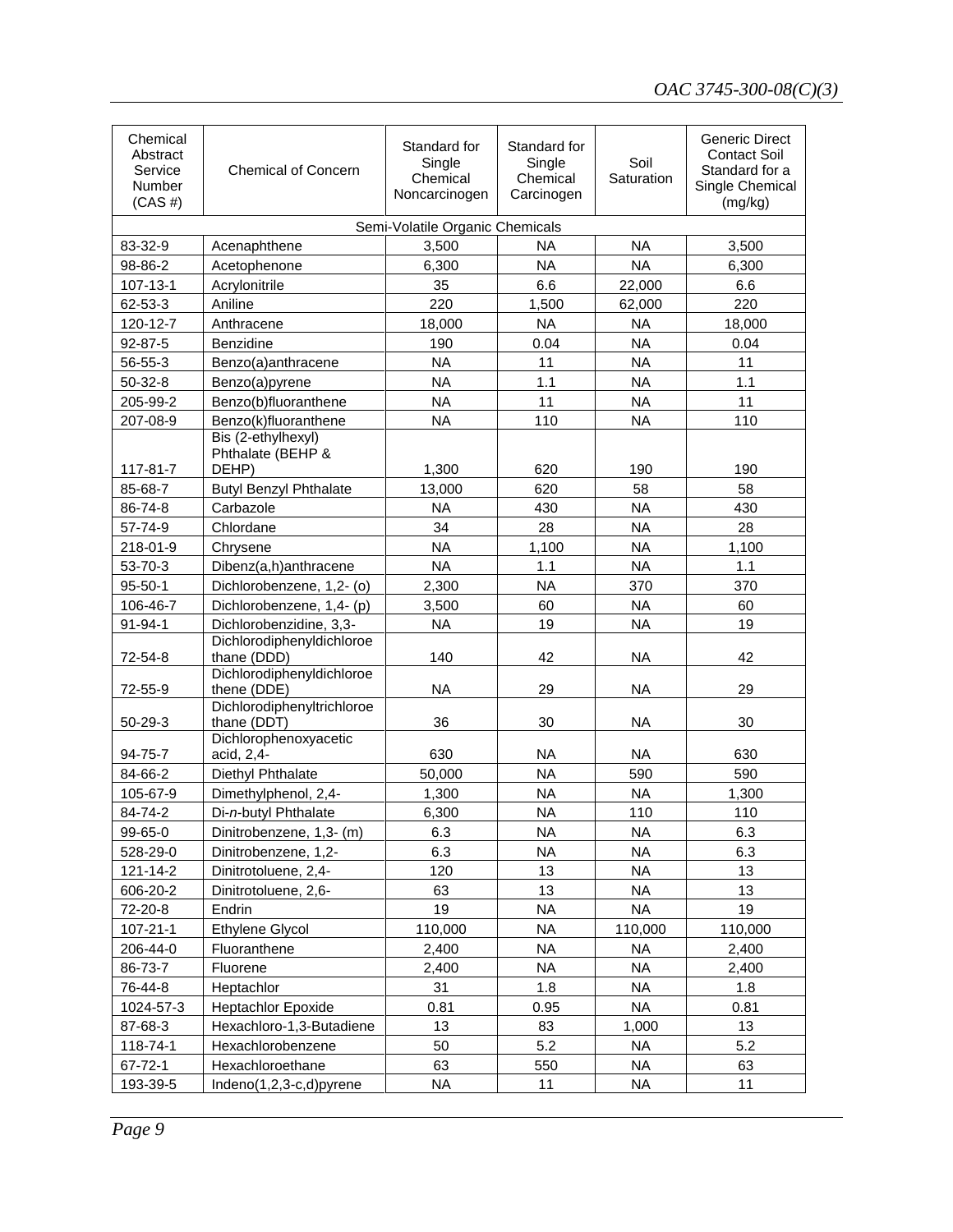| Chemical<br>Abstract<br>Service<br>Number<br>$(CAS \#)$ | <b>Chemical of Concern</b>     | Standard for<br>Single<br>Chemical<br>Noncarcinogen | Standard for<br>Single<br>Chemical<br>Carcinogen | Soil<br>Saturation | <b>Generic Direct</b><br><b>Contact Soil</b><br>Standard for a<br>Single Chemical<br>(mg/kg) |
|---------------------------------------------------------|--------------------------------|-----------------------------------------------------|--------------------------------------------------|--------------------|----------------------------------------------------------------------------------------------|
| 78-59-1                                                 | <b>Isophorone</b>              | 12,000                                              | 9,100                                            | 4,600              | 4,600                                                                                        |
|                                                         | Isopropylbenzene               |                                                     |                                                  |                    |                                                                                              |
| 98-82-8                                                 | (Cumene)                       | 2,700                                               | <b>NA</b>                                        | 260                | 260                                                                                          |
| 58-89-9                                                 | Lindane                        | 21                                                  | 8.7                                              | <b>NA</b>          | 8.7                                                                                          |
| 108-39-4                                                | m-cresol                       | 3,100                                               | <b>NA</b>                                        | 61,000             | 3,100                                                                                        |
| 72-43-5                                                 | Methoxychlor                   | 310                                                 | <b>NA</b>                                        | <b>NA</b>          | 310                                                                                          |
| $90-12-0$                                               | Methylnaphthalene, 1-          | 4,100                                               | <b>NA</b>                                        | 360                | 360                                                                                          |
| $91 - 20 - 3$                                           | Naphthalene                    | 180                                                 | 69                                               | <b>NA</b>          | 69                                                                                           |
| 98-95-3                                                 | Nitrobenzene                   | 27                                                  | <b>NA</b>                                        | 1,500              | 27                                                                                           |
| 86-30-6                                                 | Nitrosodiphenylamine, n-       | 1,300                                               | 1,700                                            | <b>NA</b>          | 1,300                                                                                        |
| 95-48-7                                                 | o-cresol                       | 3,100                                               | <b>NA</b>                                        | <b>NA</b>          | 3,100                                                                                        |
| 117-84-0                                                | Octyl Phthalate, di-n-         | 2,500                                               | <b>NA</b>                                        | 12                 | 12                                                                                           |
| 106-44-5                                                | p-cresol                       | 310                                                 | <b>NA</b>                                        | <b>NA</b>          | 310                                                                                          |
| 87-86-5                                                 | Pentachlorophenol              | 1,400                                               | 55                                               | <b>NA</b>          | 55                                                                                           |
| 108-95-2                                                | Phenol                         | 15,000                                              | <b>NA</b>                                        | <b>NA</b>          | 15,000                                                                                       |
| 1336-36-3                                               | Polychlorinated Biphenyls      | 1.2                                                 | 4.0                                              | <b>NA</b>          | 1.2                                                                                          |
| 129-00-0                                                | Pyrene                         | 1,800                                               | <b>NA</b>                                        | <b>NA</b>          | 1,800                                                                                        |
| 110-86-1                                                | Pyridine                       | 63                                                  | <b>NA</b>                                        | 400,000            | 63                                                                                           |
| $93 - 72 - 1$                                           | Silvex                         | 500                                                 | <b>NA</b>                                        | <b>NA</b>          | 500                                                                                          |
| 8001-35-2                                               | Toxaphene                      | <b>NA</b>                                           | 7.8                                              | <b>NA</b>          | 7.8                                                                                          |
| 95-95-4                                                 | Trichlorophenol, 2,4,5-        | 6,300                                               | NA                                               | <b>NA</b>          | 6,300                                                                                        |
| 88-06-2                                                 | Trichlorophenol, 2,4,6-        | <b>NA</b>                                           | 770                                              | <b>NA</b>          | 770                                                                                          |
| 95-63-6                                                 | Trimethylbenzene, 1,2,4-       | 85                                                  | <b>NA</b>                                        | 250                | 85                                                                                           |
| 108-67-8                                                | Trimethylbenzene, 1,3,5-       | 69                                                  | <b>NA</b>                                        | 200                | 69                                                                                           |
| 99-35-4                                                 | Trinitrobenzene, 1,3,5- (s)    | 1,900                                               | <b>NA</b>                                        | <b>NA</b>          | 1,900                                                                                        |
| 108-05-4                                                | Vinyl Acetate                  | 1.400                                               | <b>NA</b>                                        | 2,700              | 1.400                                                                                        |
|                                                         |                                | Inorganic Chemicals                                 |                                                  |                    |                                                                                              |
| 7440-36-0                                               | Antimony                       | 30                                                  | <b>NA</b>                                        | <b>NA</b>          | 30                                                                                           |
| 7440-38-2                                               | Arsenic, Inorganic             | 21                                                  | 6.7                                              | <b>NA</b>          | 6.7                                                                                          |
| 7440-39-3                                               | <b>Barium and Compounds</b>    | 15,000                                              | <b>NA</b>                                        | <b>NA</b>          | 15,000                                                                                       |
| 7440-41-7                                               | <b>Beryllium and Compounds</b> | 150                                                 | 16,000                                           | <b>NA</b>          | 150                                                                                          |
| 7440-43-9                                               | Cadmium                        | 72.                                                 | 22,000                                           | NA.                | 72                                                                                           |
| 16065-83-1                                              | Chromium (III)                 | 110,000                                             | NA                                               | NA                 | 110,000                                                                                      |
| 18540-29-9                                              | Chromium (VI)                  | 230                                                 | 3,300                                            | NA                 | 230                                                                                          |
| 7440-48-4                                               | Cobalt                         | 1,400                                               | 14,000                                           | NA                 | 1,400                                                                                        |
| $57-12-5$                                               | Cyanide, Free                  | 1,500                                               | <b>NA</b>                                        | <b>NA</b>          | 1,500                                                                                        |
| 7782-41-4                                               | Fluorine (soluble fluoride)    | 4,500                                               | <b>NA</b>                                        | <b>NA</b>          | 4,500                                                                                        |
| 7439-97-6                                               | Mercury                        | 7.6                                                 | <b>NA</b>                                        | <b>NA</b>          | 7.6                                                                                          |
| 7440-02-0                                               | Nickel (Soluble Salts)         | 1,500                                               | <b>NA</b>                                        | <b>NA</b>          | 1,500                                                                                        |
| 7782-49-2                                               | Selenium and<br>Compounds      | 380                                                 | NA.                                              | NA                 | 380                                                                                          |
| 7440-22-4                                               | Silver                         | 380                                                 | NA.                                              | NA                 | 380                                                                                          |
| 7440-28-0                                               | Thallium                       | 6.1                                                 | NA.                                              | NA                 | 6.1                                                                                          |
| 7440-62-2                                               | Vanadium                       | 680                                                 | NA.                                              | NA                 | 680                                                                                          |
| 7440-66-6                                               | Zinc and Compounds             | 23,000                                              | NA                                               | <b>NA</b>          | 23,000                                                                                       |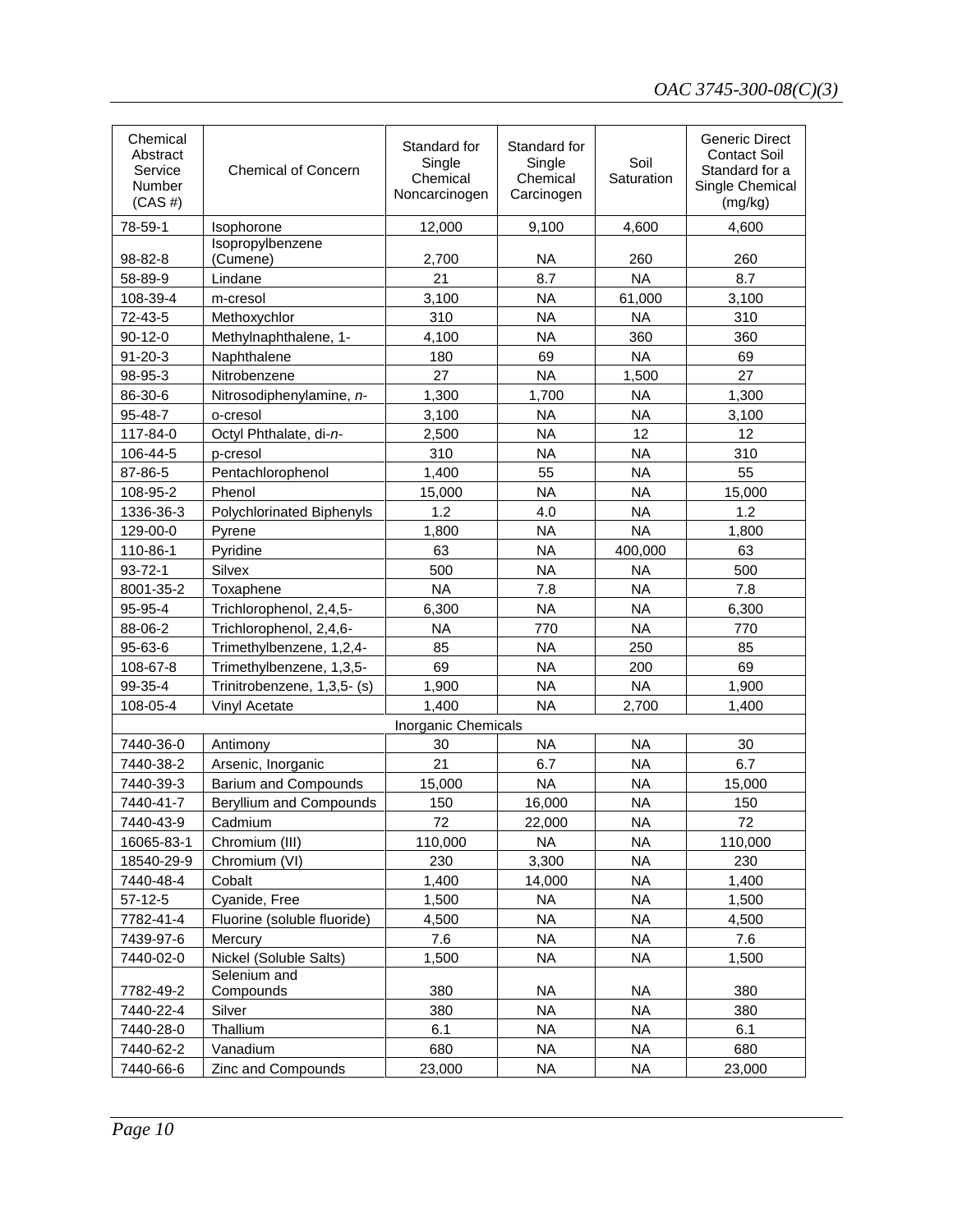(c) Table II: generic direct-contact soil standards for carcinogenic and non-carcinogenic chemicals of concern - Commercial and Industrial Land Use Categories (values are in mg/kg).

| Chemical<br>Abstract<br>Service<br>Number<br>$(CAS \#)$ | <b>Chemical of Concern</b>     | Standard for<br>Single<br>Chemical<br>Noncarcinogen | Standard for<br>Single<br>Chemical<br>Carcinogen | Soil<br>Saturation | <b>Generic Direct</b><br>Contact Soil<br>Standard for a<br>Single Chemical<br>(mg/kg) |
|---------------------------------------------------------|--------------------------------|-----------------------------------------------------|--------------------------------------------------|--------------------|---------------------------------------------------------------------------------------|
|                                                         |                                | Volatile Organic Chemicals                          |                                                  |                    |                                                                                       |
| 67-64-1                                                 | Acetone                        | 850,000                                             | <b>NA</b>                                        | 100,000            | 100,000                                                                               |
| $71 - 43 - 2$                                           | Benzene                        | 170                                                 | 140                                              | 920                | 140                                                                                   |
| 75-15-0                                                 | Carbon Disulfide               | 2,200                                               | <b>NA</b>                                        | 1,400              | 1,400                                                                                 |
| 56-23-5                                                 | Carbon Tetrachloride           | 8.2                                                 | 15                                               | 1,400              | 8.2                                                                                   |
| 108-90-7                                                | Chlorobenzene                  | 710                                                 | <b>NA</b>                                        | 740                | 710                                                                                   |
| 75-00-3                                                 | Chloroethane                   | 18,000                                              | 68,000                                           | 2,200              | 2,200                                                                                 |
| 67-66-3                                                 | Chloroform                     | 600                                                 | 14                                               | 3,400              | 14                                                                                    |
| 124-48-1                                                | Dibromochloromethane           | 59,000                                              | 2,300                                            | 1,600              | 1,600                                                                                 |
| $75 - 71 - 8$                                           | Dichlorodifluoromethane        | 520                                                 | <b>NA</b>                                        | 1,400              | 520                                                                                   |
| 75-34-3                                                 | Dichloroethane, 1,1-           | 3,000                                               | <b>NA</b>                                        | 2,300              | 2,300                                                                                 |
| 107-06-2                                                | Dichloroethane, 1,2-           | 17,000                                              | 19                                               | 2,900              | 19                                                                                    |
| 75-35-4                                                 | Dichloroethene, 1,1-           | 610                                                 | <b>NA</b>                                        | 1,700              | 610                                                                                   |
| 156-59-2                                                | Dichloroethene, cis-1,2-       | 29,000                                              | <b>NA</b>                                        | 2,200              | 2,200                                                                                 |
| 156-60-5                                                | Dichloroethene, trans-1,2-     | 260                                                 | <b>NA</b>                                        | 1,800              | 260                                                                                   |
| 78-87-5                                                 | Dichloropropane, 1,2 -         | 31                                                  | 41                                               | 1,100              | 31                                                                                    |
| 542-75-6                                                | Dichloropropene, 1,3 -         | 130                                                 | 84                                               | 810                | 84                                                                                    |
| 123-91-1                                                | Dioxane, 1,4-                  | 160,000                                             | 600                                              | 270,000            | 600                                                                                   |
| 60-29-7                                                 | <b>Ethyl Ether</b>             | 590,000                                             | <b>NA</b>                                        | 33,000             | 33,000                                                                                |
| 100-41-4                                                | Ethylbenzene                   | 8,500                                               | <b>NA</b>                                        | 230                | 230                                                                                   |
| 50-00-0                                                 | Formaldehyde                   | 2,900                                               | 1,200                                            | 130,000            | 1,200                                                                                 |
| 64-18-6                                                 | Formic acid                    | 1,700                                               | <b>NA</b>                                        | 170,000            | 1,700                                                                                 |
| 110-54-3                                                | Hexane, n-                     | 800                                                 | <b>NA</b>                                        | 190                | 190                                                                                   |
| 78-83-1                                                 | <b>Isobutyl Alcohol</b>        | 880,000                                             | <b>NA</b>                                        | 40,000             | 40,000                                                                                |
| 67-56-1                                                 | Methanol                       | 240,000                                             | <b>NA</b>                                        | 110,000            | 110,000                                                                               |
| 78-93-3                                                 | Methyl Ethyl Ketone (MEK)      | 220,000                                             | <b>NA</b>                                        | 100,000            | 100,000                                                                               |
| 108-10-1                                                | Methyl Isobutyl Ketone (MIBK)  | 97,000                                              | <b>NA</b>                                        | 16,000             | 16,000                                                                                |
| 1634-04-4                                               | Methyl tert-Butyl Ether (MTBE) | 28,000                                              | 1,900                                            | 6,700              | 1,900                                                                                 |
| 75-09-2                                                 | Methylene Chloride             | 4,900                                               | 570                                              | 2,300              | 570                                                                                   |
| 100-42-5                                                | Styrene                        | 29,000                                              | <b>NA</b>                                        | 1,700              | 1,700                                                                                 |
| 630-20-6                                                | Tetrachloroethane, 1,1,1,2-    | 88,000                                              | 81                                               | 750                | 81                                                                                    |
| 79-34-5                                                 | Tetrachloroethane, 1,1,2,2-    | 180,000                                             | 24                                               | 1,700              | 24                                                                                    |
| 127-18-4                                                | Tetrachloroethene              | 1,700                                               | 53                                               | 380                | 53                                                                                    |
| 108-88-3                                                | Toluene                        | 33,000                                              | <b>NA</b>                                        | 520                | 520                                                                                   |
| 71-55-6                                                 | Trichloroethane, 1,1,1-        | 11,000                                              | <b>NA</b>                                        | 1,300              | 1,300                                                                                 |
| 79-00-5                                                 | Trichloroethane, 1,1,2-        | 12,000                                              | 55                                               | 2,600              | 55                                                                                    |
| 79-01-6                                                 | Trichloroethene                | 3,200                                               | 150                                              | 950                | 150                                                                                   |
| 75-69-4                                                 | Trichlorofluoromethane         | 1,600                                               | <b>NA</b>                                        | 1,600              | 1,600                                                                                 |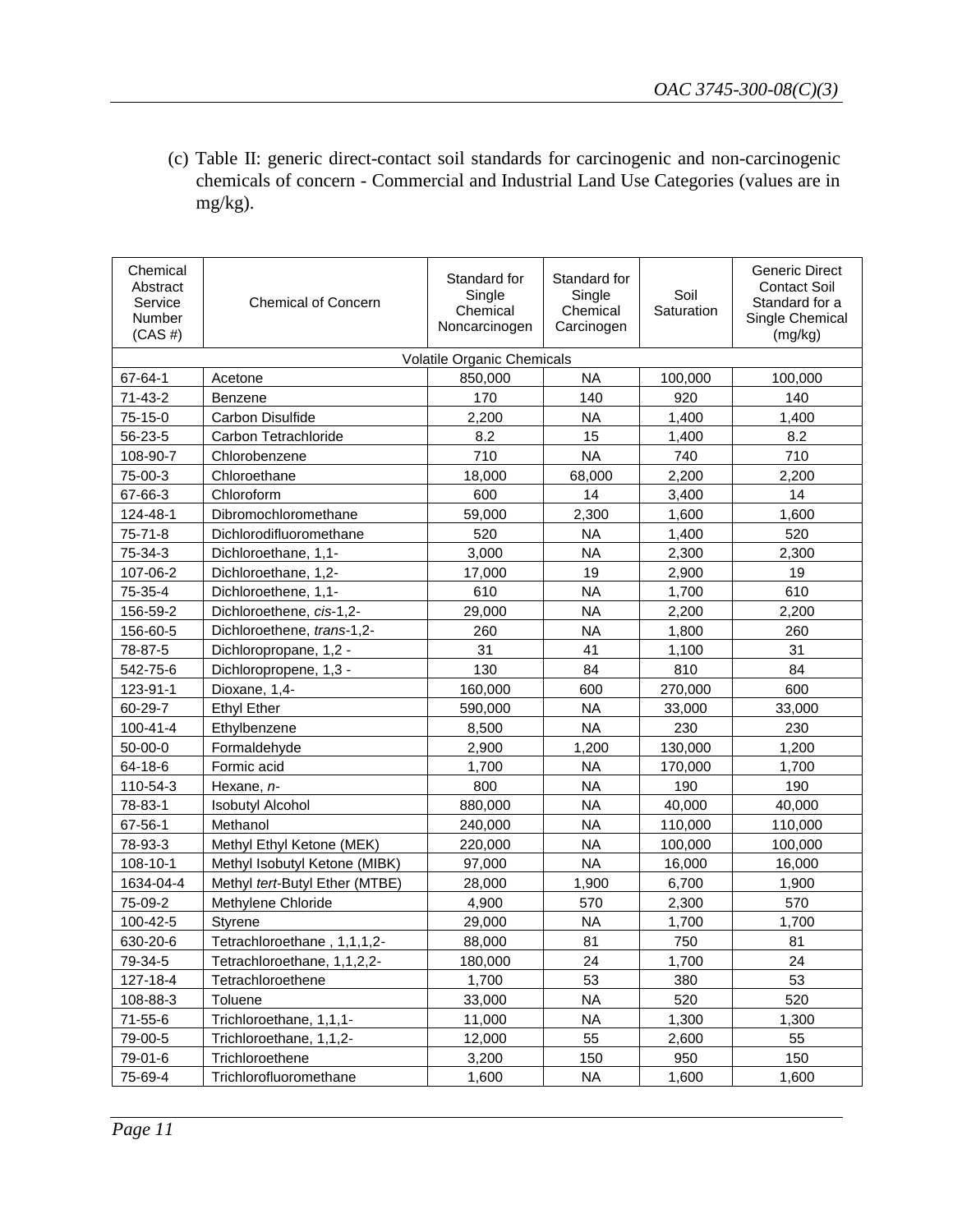| Chemical<br>Abstract<br>Service<br>Number<br>$(CAS \#)$ | <b>Chemical of Concern</b>                    | Standard for<br>Single<br>Chemical<br>Noncarcinogen | Standard for<br>Single<br>Chemical<br>Carcinogen | Soil<br>Saturation | <b>Generic Direct</b><br><b>Contact Soil</b><br>Standard for a<br>Single Chemical<br>(mg/kg) |
|---------------------------------------------------------|-----------------------------------------------|-----------------------------------------------------|--------------------------------------------------|--------------------|----------------------------------------------------------------------------------------------|
| 96-18-4                                                 | Trichloropropane, 1,2,3-                      | 18,000                                              | 28                                               | 1,100              | 28                                                                                           |
| 75-01-4                                                 | Vinyl Chloride                                | 210                                                 | 12                                               | 1,100              | 12                                                                                           |
| 1330-20-7                                               | Xylenes, Total                                | 1,500                                               | <b>NA</b>                                        | 370                | 370                                                                                          |
|                                                         |                                               | Semi-Volatile Organic Chemicals                     |                                                  |                    |                                                                                              |
| 83-32-9                                                 | Acenaphthene                                  | 56,000                                              | <b>NA</b>                                        | <b>NA</b>          | 56,000                                                                                       |
| 98-86-2                                                 | Acetophenone                                  | 110,000                                             | <b>NA</b>                                        | <b>NA</b>          | 110,000                                                                                      |
| 107-13-1                                                | Acrylonitrile                                 | 48                                                  | 16                                               | 22,000             | 16                                                                                           |
| 62-53-3                                                 | Aniline                                       | 540                                                 | 7,400                                            | 62,000             | 540                                                                                          |
| 120-12-7                                                | Anthracene                                    | 280,000                                             | <b>NA</b>                                        | <b>NA</b>          | 280,000                                                                                      |
| 92-87-5                                                 | Benzidine                                     | 3,400                                               | 030                                              | <b>NA</b>          | 0.30                                                                                         |
| 56-55-3                                                 | Benzo(a)anthracene                            | <b>NA</b>                                           | 76                                               | <b>NA</b>          | 76                                                                                           |
| $50-32-8$                                               | Benzo(a)pyrene                                | <b>NA</b>                                           | 7.7                                              | <b>NA</b>          | 7.7                                                                                          |
| 205-99-2                                                | Benzo(b)fluoranthene                          | <b>NA</b>                                           | 77                                               | <b>NA</b>          | 77                                                                                           |
| 207-08-9                                                | Benzo(k)fluoranthene                          | <b>NA</b>                                           | 770                                              | <b>NA</b>          | 770                                                                                          |
| 117-81-7                                                | Bis (2-ethylhexyl) Phthalate<br>(BEHP & DEHP) | 22,000                                              | 4,800                                            | 190                | 190                                                                                          |
| 85-68-7                                                 | <b>Butyl Benzyl Phthalate</b>                 | 220,000                                             | 4,800                                            | 58                 | 58                                                                                           |
| 86-74-8                                                 | Carbazole                                     | <b>NA</b>                                           | 3,400                                            | <b>NA</b>          | 3,400                                                                                        |
| 57-74-9                                                 | Chlordane                                     | 670                                                 | 270                                              | <b>NA</b>          | 270                                                                                          |
| 218-01-9                                                | Chrysene                                      | <b>NA</b>                                           | 7,600                                            | <b>NA</b>          | 7,600                                                                                        |
| 53-70-3                                                 | Dibenz(a,h)anthracene                         | <b>NA</b>                                           | 7.7                                              | <b>NA</b>          | 7.7                                                                                          |
| $95 - 50 - 1$                                           | Dichlorobenzene, 1,2- (o)                     | 4,600                                               | <b>NA</b>                                        | 370                | 370                                                                                          |
| 106-46-7                                                | Dichlorobenzene, 1,4- (p)                     | 17,000                                              | 130                                              | <b>NA</b>          | 130                                                                                          |
| 91-94-1                                                 | Dichlorobenzidine, 3,3-                       | <b>NA</b>                                           | 110                                              | <b>NA</b>          | 110                                                                                          |
| 72-54-8                                                 | Dichlorodiphenyldichloroethane<br>(DDD)       | 4,100                                               | 470                                              | <b>NA</b>          | 470                                                                                          |
| 72-55-9                                                 | Dichlorodiphenyldichloroethene<br>(DDE)       | <b>NA</b>                                           | 310                                              | <b>NA</b>          | 310                                                                                          |
| 50-29-3                                                 | Dichlorodiphenyltrichloroethane<br>(DDT)      | 1,000                                               | 350                                              | <b>NA</b>          | 350                                                                                          |
| 94-75-7                                                 | Dichlorophenoxyacetic acid, 2,4-              | 11,000                                              | <b>NA</b>                                        | <b>NA</b>          | 11,000                                                                                       |
| 84-66-2                                                 | Diethyl Phthalate                             | 900,000                                             | <b>NA</b>                                        | 590                | 590                                                                                          |
| 105-67-9                                                | Dimethylphenol, 2,4-                          | 22,000                                              | <b>NA</b>                                        | <b>NA</b>          | 22,000                                                                                       |
| 84-74-2                                                 | Di-n-butyl Phthalate                          | 110,000                                             | <b>NA</b>                                        | 110                | 110                                                                                          |
| 99-65-0                                                 | Dinitrobenzene, 1,3- (m)                      | 110                                                 | <b>NA</b>                                        | <b>NA</b>          | 110                                                                                          |
| 528-29-0                                                | Dinitrobenzene, 1,2-                          | 110                                                 | NA.                                              | <b>NA</b>          | 110                                                                                          |
| 121-14-2                                                | Dinitrotoluene, 2,4-                          | 2,200                                               | 98                                               | <b>NA</b>          | 98                                                                                           |
| 606-20-2                                                | Dinitrotoluene, 2,6-                          | 1,100                                               | 100                                              | <b>NA</b>          | 100                                                                                          |
| 72-20-8                                                 | Endrin                                        | 340                                                 | <b>NA</b>                                        | <b>NA</b>          | 340                                                                                          |
| $107 - 21 - 1$                                          | Ethylene Glycol                               | 760,000                                             | <b>NA</b>                                        | 110,000            | 110,000                                                                                      |
| 206-44-0                                                | Fluoranthene                                  | 37,000                                              | <b>NA</b>                                        | <b>NA</b>          | 37,000                                                                                       |
| 86-73-7                                                 | Fluorene                                      | 37,000                                              | <b>NA</b>                                        | <b>NA</b>          | 37,000                                                                                       |
| 76-44-8                                                 | Heptachlor                                    | 560                                                 | 8.9                                              | <b>NA</b>          | 8.9                                                                                          |
| 1024-57-3                                               | <b>Heptachlor Epoxide</b>                     | 15                                                  | 7.0                                              | <b>NA</b>          | 7.0                                                                                          |
| 87-68-3                                                 | Hexachloro-1,3-Butadiene                      | 220                                                 | 240                                              | 1,000              | 220                                                                                          |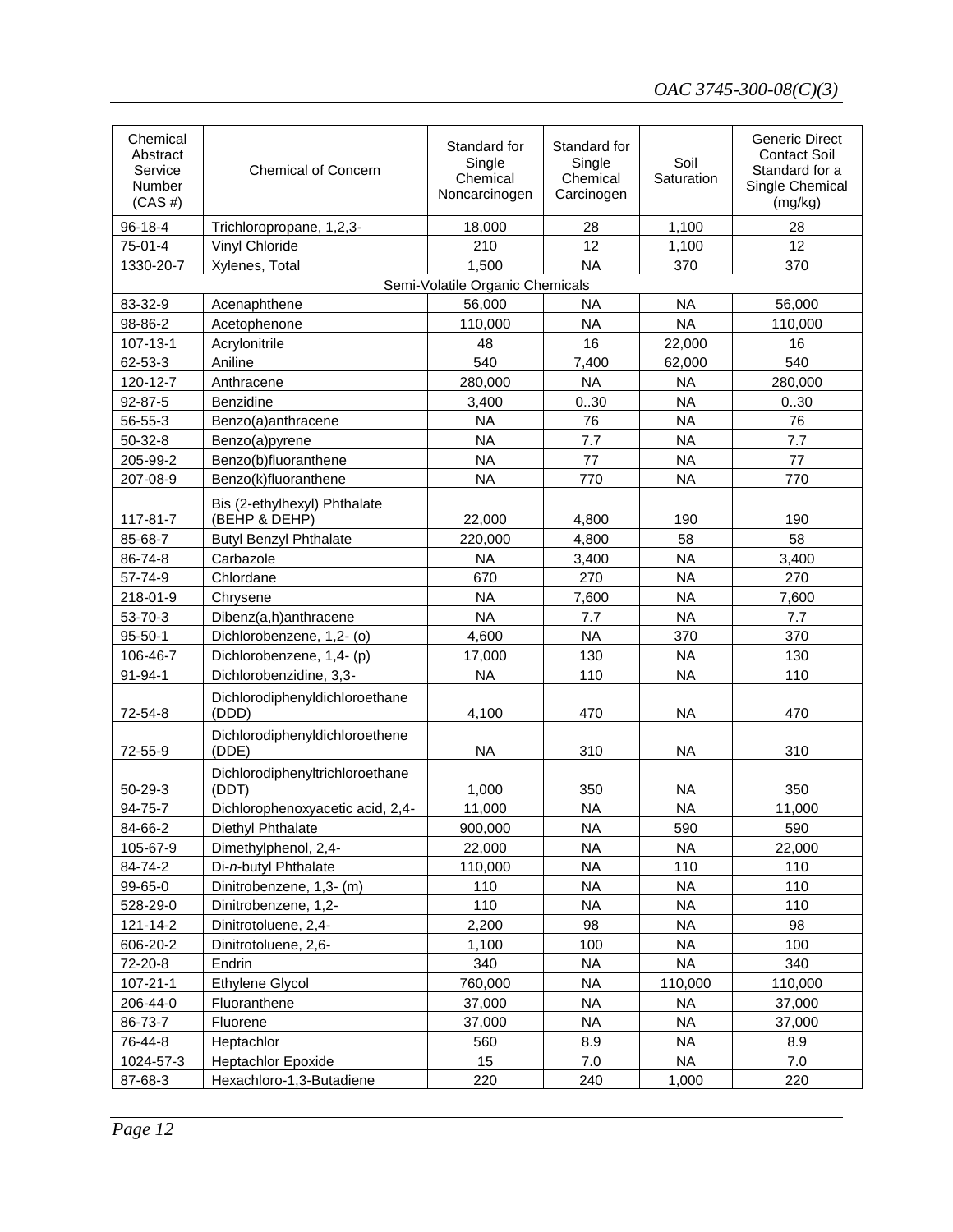| Chemical<br>Abstract<br>Service<br>Number<br>$(CAS \#)$ | <b>Chemical of Concern</b>  | Standard for<br>Single<br>Chemical<br>Noncarcinogen | Standard for<br>Single<br>Chemical<br>Carcinogen | Soil<br>Saturation | <b>Generic Direct</b><br><b>Contact Soil</b><br>Standard for a<br>Single Chemical<br>(mg/kg) |
|---------------------------------------------------------|-----------------------------|-----------------------------------------------------|--------------------------------------------------|--------------------|----------------------------------------------------------------------------------------------|
| 118-74-1                                                | Hexachlorobenzene           | 900                                                 | 28                                               | <b>NA</b>          | 28                                                                                           |
| $67 - 72 - 1$                                           | Hexachloroethane            | 1,100                                               | 1,700                                            | <b>NA</b>          | 1,100                                                                                        |
| 193-39-5                                                | Indeno(1,2,3-c,d)pyrene     | <b>NA</b>                                           | 77                                               | <b>NA</b>          | 77                                                                                           |
| 78-59-1                                                 | Isophorone                  | 140,000                                             | 71,000                                           | 4,600              | 4,600                                                                                        |
| 98-82-8                                                 | Isopropylbenzene (Cumene)   | 5,700                                               | <b>NA</b>                                        | 260                | 260                                                                                          |
| 58-89-9                                                 | Lindane                     | 550                                                 | 70                                               | <b>NA</b>          | 70                                                                                           |
| 108-39-4                                                | m-cresol                    | 56,000                                              | <b>NA</b>                                        | 61,000             | 56,000                                                                                       |
| 72-43-5                                                 | Methoxychlor                | 5,600                                               | <b>NA</b>                                        | <b>NA</b>          | 5,600                                                                                        |
| $90 - 12 - 0$                                           | Methylnaphthalene, 1-       | 66,000                                              | <b>NA</b>                                        | 360                | 360                                                                                          |
| $91 - 20 - 3$                                           | Naphthalene                 | 280                                                 | 150                                              | <b>NA</b>          | 150                                                                                          |
| 98-95-3                                                 | Nitrobenzene                | 170                                                 | <b>NA</b>                                        | 1,500              | 170                                                                                          |
| 86-30-6                                                 | Nitrosodiphenylamine, n-    | 22,000                                              | 10,000                                           | <b>NA</b>          | 10,000                                                                                       |
| 95-48-7                                                 | o-cresol                    | 56,000                                              | <b>NA</b>                                        | <b>NA</b>          | 56,000                                                                                       |
| 117-84-0                                                | Octyl Phthalate, di-n-      | 45,000                                              | <b>NA</b>                                        | 12                 | 12                                                                                           |
| 106-44-5                                                | p-cresol                    | 5,600                                               | <b>NA</b>                                        | <b>NA</b>          | 5,600                                                                                        |
| 87-86-5                                                 | Pentachlorophenol           | 17,000                                              | 280                                              | <b>NA</b>          | 280                                                                                          |
| 108-95-2                                                | Phenol                      | 66,000                                              | <b>NA</b>                                        | <b>NA</b>          | 66,000                                                                                       |
| 1336-36-3                                               | Polychlorinated Biphenyls   | 18                                                  | 26                                               | <b>NA</b>          | 18                                                                                           |
| 129-00-0                                                | Pyrene                      | 28,000                                              | <b>NA</b>                                        | <b>NA</b>          | 28,000                                                                                       |
| 110-86-1                                                | Pyridine                    | 1,100                                               | <b>NA</b>                                        | 400,000            | 1,100                                                                                        |
| $93 - 72 - 1$                                           | Silvex                      | 9,000                                               | <b>NA</b>                                        | <b>NA</b>          | 9,000                                                                                        |
| 8001-35-2                                               | Toxaphene                   | <b>NA</b>                                           | 59                                               | <b>NA</b>          | 59                                                                                           |
| 95-95-4                                                 | Trichlorophenol, 2,4,5-     | 110,000                                             | <b>NA</b>                                        | <b>NA</b>          | 110,000                                                                                      |
| 88-06-2                                                 | Trichlorophenol, 2,4,6-     | <b>NA</b>                                           | 4,400                                            | <b>NA</b>          | 4,400                                                                                        |
| 95-63-6                                                 | Trimethylbenzene, 1,2,4-    | 120                                                 | <b>NA</b>                                        | 250                | 120                                                                                          |
| 108-67-8                                                | Trimethylbenzene, 1,3,5-    | 95                                                  | <b>NA</b>                                        | 200                | 95                                                                                           |
| 99-35-4                                                 | Trinitrobenzene, 1,3,5- (s) | 34,000                                              | <b>NA</b>                                        | <b>NA</b>          | 34,000                                                                                       |
| 108-05-4                                                | Vinyl Acetate               | 2,000                                               | <b>NA</b>                                        | 2,700              | 2,000                                                                                        |
|                                                         |                             | Inorganic Chemicals                                 |                                                  |                    |                                                                                              |
| 7440-36-0                                               | Antimony                    | 1,200                                               | <b>NA</b>                                        | <b>NA</b>          | 1,200                                                                                        |
| 7440-38-2                                               | Arsenic, Inorganic          | 610                                                 | 82                                               | <b>NA</b>          | 82                                                                                           |
| 7440-39-3                                               | Barium and Compounds        | 370,000                                             | <b>NA</b>                                        | <b>NA</b>          | 370,000                                                                                      |
| 7440-41-7                                               | Beryllium and Compounds     | 5,100                                               | 39,000                                           | <b>NA</b>          | 5,100                                                                                        |
| 7440-43-9                                               | Cadmium                     | 2,300                                               | 52,000                                           | <b>NA</b>          | 2,300                                                                                        |
| 16065-83-1                                              | Chromium (III)              | 1,000,000                                           | <b>NA</b>                                        | <b>NA</b>          | 1,000,000                                                                                    |
| 18540-29-9                                              | Chromium (VI)               | 8,400                                               | 7,900                                            | <b>NA</b>          | 7,900                                                                                        |
| 7440-48-4                                               | Cobalt                      | 23,000                                              | 34,000                                           | <b>NA</b>          | 23,000                                                                                       |
| $57 - 12 - 5$                                           | Cyanide, Free               | 59,000                                              | <b>NA</b>                                        | <b>NA</b>          | 59,000                                                                                       |
| 7782-41-4                                               | Fluorine (soluble fluoride) | 180,000                                             | <b>NA</b>                                        | <b>NA</b>          | 180,000                                                                                      |
| 7439-97-6                                               | Mercury                     | 290                                                 | <b>NA</b>                                        | <b>NA</b>          | 290                                                                                          |
| 7440-02-0                                               | Nickel (Soluble Salts)      | 44,000                                              | <b>NA</b>                                        | <b>NA</b>          | 44,000                                                                                       |
| 7782-49-2                                               | Selenium and Compounds      | 15,000                                              | <b>NA</b>                                        | <b>NA</b>          | 15,000                                                                                       |
| 7440-22-4                                               | Silver                      | 15,000                                              | <b>NA</b>                                        | <b>NA</b>          | 15,000                                                                                       |
| 7440-28-0                                               | Thallium                    | 230                                                 | <b>NA</b>                                        | <b>NA</b>          | 230                                                                                          |
| 7440-62-2                                               | Vanadium                    | 26,000                                              | <b>NA</b>                                        | <b>NA</b>          | 26,000                                                                                       |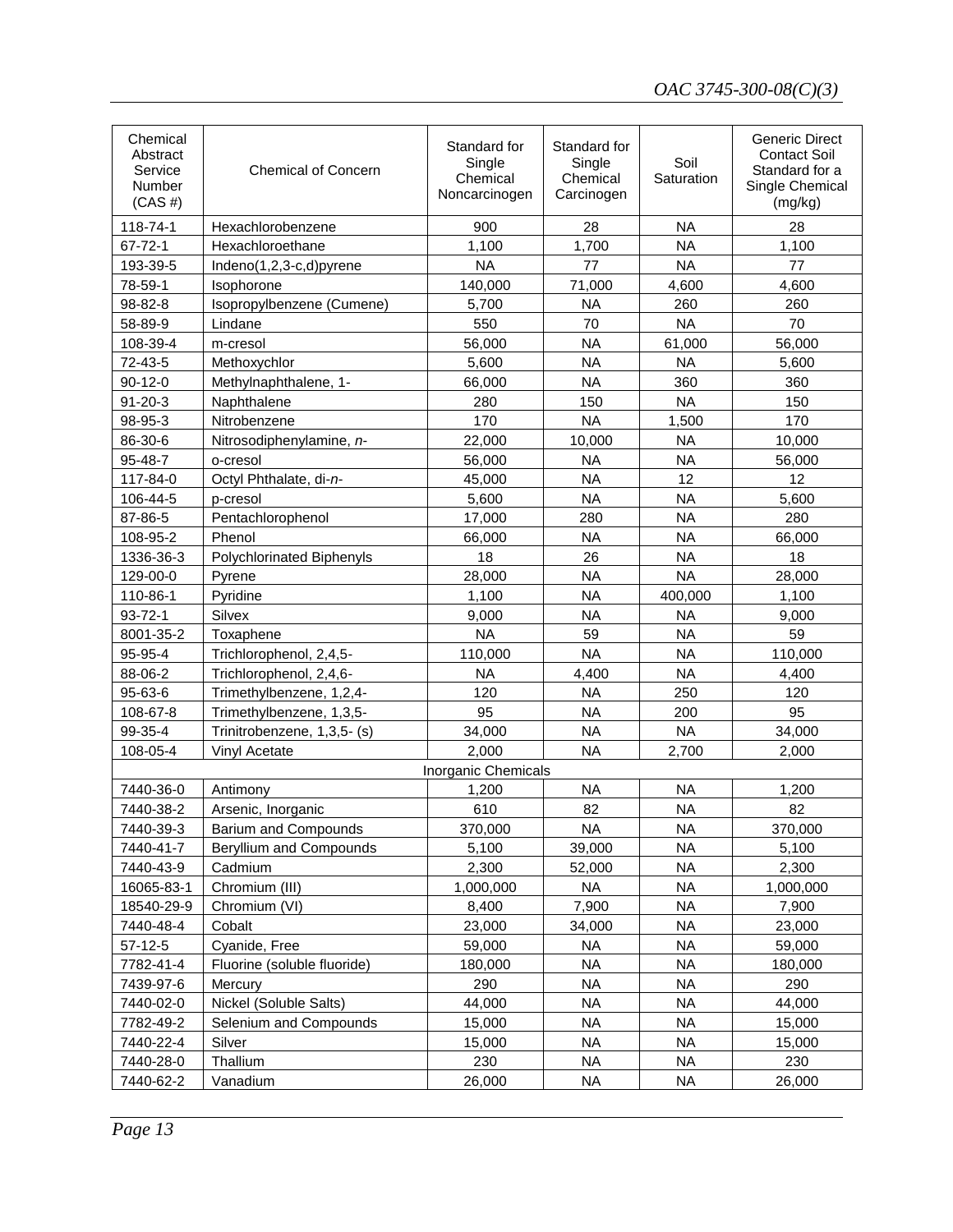| Chemical<br>Abstract<br>Service<br>Number<br>$(CAS \#)$ | Chemical of Concern | Standard for<br>Single<br>Chemical<br>Noncarcinogen | Standard for<br>Single<br>Chemical<br>Carcinogen | Soil<br>Saturation | <b>Generic Direct</b><br>Contact Soil<br>Standard for a<br>Single Chemical<br>(mg/kg) |
|---------------------------------------------------------|---------------------|-----------------------------------------------------|--------------------------------------------------|--------------------|---------------------------------------------------------------------------------------|
| 7440-66-6                                               | Zinc and Compounds  | 880,000                                             | NA                                               | ΝA                 | 880,000                                                                               |

(d) Table III: generic direct-contact soil standards for carcinogenic and non-carcinogenic chemicals of concern - construction and excavation activities category: (values are in mg/kg).

| Chemical<br>Abstract<br>Service<br>Number<br>$(CAS \#)$ | <b>Chemical of Concern</b>       | Standard for<br>Single<br>Chemical<br>Noncarcinogen | Standard for<br>Single Chemical<br>Carcinogen | Soil Saturation | <b>Generic Direct</b><br><b>Contact Soil</b><br>Standard for a<br>Single Chemical<br>(mg/kg) |  |  |
|---------------------------------------------------------|----------------------------------|-----------------------------------------------------|-----------------------------------------------|-----------------|----------------------------------------------------------------------------------------------|--|--|
|                                                         | Volatile Organic Chemicals       |                                                     |                                               |                 |                                                                                              |  |  |
| 67-64-1                                                 | Acetone                          | 320,000                                             | <b>NA</b>                                     | 100,000         | 100,000                                                                                      |  |  |
| $71 - 43 - 2$                                           | <b>Benzene</b>                   | 150                                                 | 540                                           | 920             | 150                                                                                          |  |  |
| 75-15-0                                                 | Carbon Disulfide                 | 190                                                 | NA                                            | 1.400           | 190                                                                                          |  |  |
| 56-23-5                                                 | Carbon Tetrachloride             | 24                                                  | 56                                            | 1,400           | 24                                                                                           |  |  |
| 108-90-7                                                | Chlorobenzene                    | 2,100                                               | <b>NA</b>                                     | 740             | 740                                                                                          |  |  |
| 75-00-3                                                 | Chloroethane                     | 5,500                                               | 470,000                                       | 2,200           | 2,200                                                                                        |  |  |
| 67-66-3                                                 | Chloroform                       | 430                                                 | 55                                            | 3,400           | 55                                                                                           |  |  |
| 124-48-1                                                | Dibromochloromethane             | 390,000                                             | 16,000                                        | 1,600           | 1,600                                                                                        |  |  |
| $75 - 71 - 8$                                           | Dichlorodifluoromethane          | 1,500                                               | NA                                            | 1,400           | 1,400                                                                                        |  |  |
| 75-34-3                                                 | Dichloroethane, 1,1-             | 2,500                                               | <b>NA</b>                                     | 2,300           | 2,300                                                                                        |  |  |
| 107-06-2                                                | Dichloroethane, 1,2-             | 6,600                                               | 75                                            | 2,900           | 75                                                                                           |  |  |
| 75-35-4                                                 | Dichloroethene, 1,1-             | 180                                                 | <b>NA</b>                                     | 1,700           | 180                                                                                          |  |  |
| 156-59-2                                                | Dichloroethene, cis-1,2-         | 190,000                                             | <b>NA</b>                                     | 2,200           | 2,200                                                                                        |  |  |
| 156-60-5                                                | Dichloroethene, trans-1,2-       | 78                                                  | <b>NA</b>                                     | 1,800           | 78                                                                                           |  |  |
| 78-87-5                                                 | Dichloropropane, 1,2 -           | 30                                                  | 160                                           | 1,100           | 30                                                                                           |  |  |
| 542-75-6                                                | Dichloropropene, 1,3 -           | 38                                                  | 330                                           | 810             | 38                                                                                           |  |  |
| 123-91-1                                                | Dioxane, 1,4-                    | 87,000                                              | 2,300                                         | 270,000         | 2,300                                                                                        |  |  |
| 60-29-7                                                 | <b>Ethyl Ether</b>               | 1,000,000                                           | <b>NA</b>                                     | 33,000          | 33,000                                                                                       |  |  |
| 100-41-4                                                | Ethylbenzene                     | 2,600                                               | <b>NA</b>                                     | 230             | 230                                                                                          |  |  |
| 50-00-0                                                 | Formaldehyde                     | 3,500                                               | 4,700                                         | 130,000         | 3,500                                                                                        |  |  |
| 64-18-6                                                 | Formic acid                      | 1,500                                               | <b>NA</b>                                     | 170,000         | 1,500                                                                                        |  |  |
| 110-54-3                                                | Hexane, n-                       | 710                                                 | <b>NA</b>                                     | 190             | 190                                                                                          |  |  |
| 78-83-1                                                 | <b>Isobutyl Alcohol</b>          | 1,000,000                                           | <b>NA</b>                                     | 40,000          | 40,000                                                                                       |  |  |
| 67-56-1                                                 | Methanol                         | 1,000,000                                           | <b>NA</b>                                     | 110,000         | 110,000                                                                                      |  |  |
|                                                         | Methyl Ethyl Ketone              |                                                     |                                               |                 |                                                                                              |  |  |
| 78-93-3                                                 | (MEK)<br>Methyl Isobutyl Ketone  | 15,000                                              | <b>NA</b>                                     | 100,000         | 15,000                                                                                       |  |  |
| 108-10-1                                                | (MIBK)                           | 12,000                                              | <b>NA</b>                                     | 16,000          | 12,000                                                                                       |  |  |
|                                                         | Methyl tert-Butyl Ether          |                                                     |                                               |                 |                                                                                              |  |  |
| 1634-04-4                                               | (MTBE)                           | 8,300                                               | 7,500                                         | 6,700           | 6.700                                                                                        |  |  |
| 75-09-2                                                 | Methylene Chloride               | 1,500                                               | 2,200                                         | 2,300           | 1,500                                                                                        |  |  |
| 100-42-5                                                | <b>Styrene</b>                   | 27,000                                              | <b>NA</b>                                     | 1,700           | 1,700                                                                                        |  |  |
| 630-20-6                                                | Tetrachloroethane,<br>1, 1, 1, 2 | 58,000                                              | 310                                           | 750             | 310                                                                                          |  |  |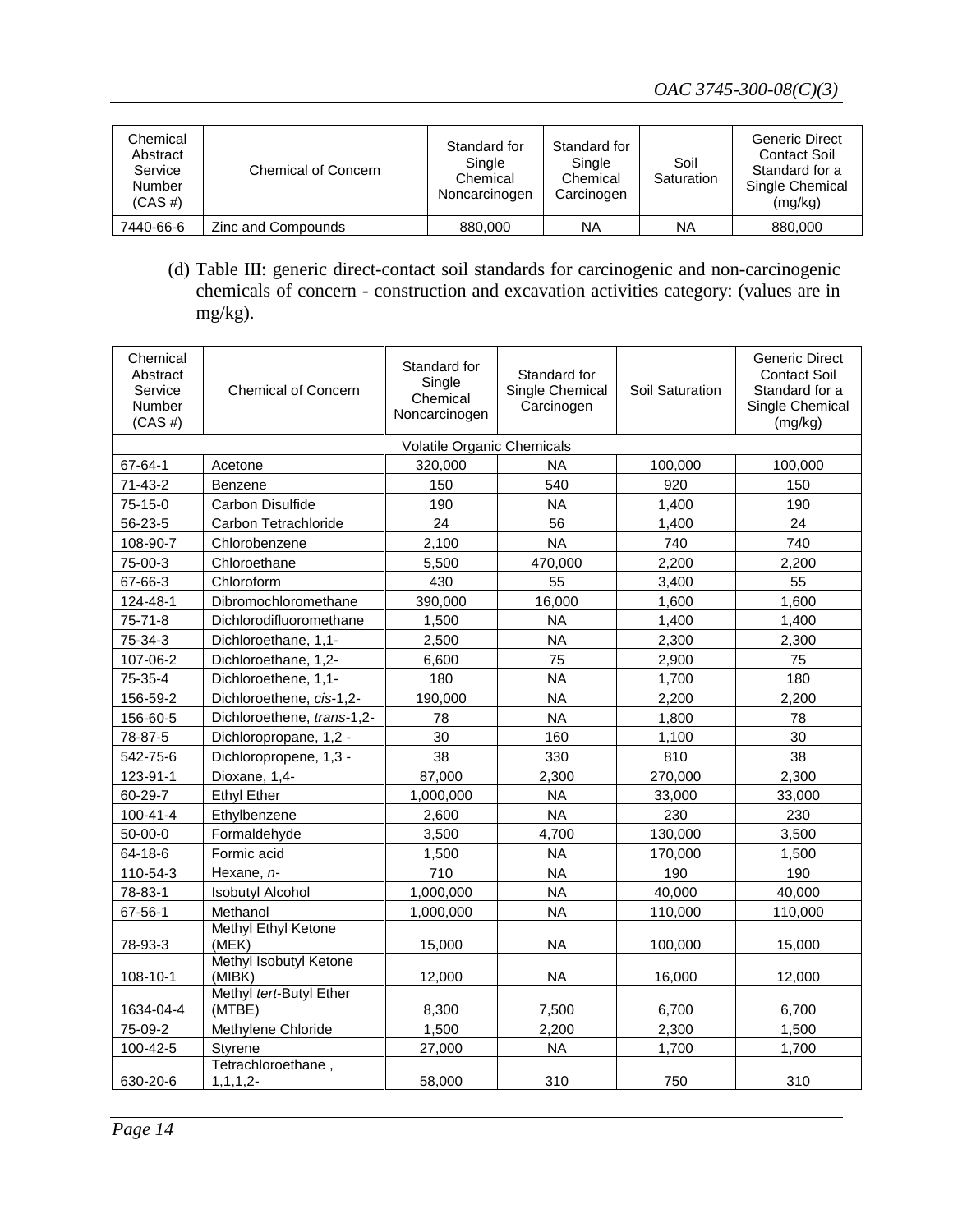| Chemical<br>Abstract<br>Service<br>Number<br>$(CAS \#)$ | <b>Chemical of Concern</b>                 | Standard for<br>Single<br>Chemical<br>Noncarcinogen | Standard for<br>Single Chemical<br>Carcinogen | Soil Saturation        | <b>Generic Direct</b><br><b>Contact Soil</b><br>Standard for a<br>Single Chemical<br>(mg/kg) |
|---------------------------------------------------------|--------------------------------------------|-----------------------------------------------------|-----------------------------------------------|------------------------|----------------------------------------------------------------------------------------------|
| 79-34-5                                                 | Tetrachloroethane,<br>1, 1, 2, 2           | 970,000                                             | 94                                            | 1,700                  | 94                                                                                           |
| 127-18-4                                                | Tetrachloroethene                          | 540                                                 | 220                                           | 380                    | 220                                                                                          |
| 108-88-3                                                | Toluene                                    | 2,000                                               | <b>NA</b>                                     | 520                    | 520                                                                                          |
| $71 - 55 - 6$                                           | Trichloroethane, 1,1,1-                    | 33,000                                              | <b>NA</b>                                     | 1,300                  | 1,300                                                                                        |
| 79-00-5                                                 | Trichloroethane, 1,1,2-                    | 78,000                                              | 210                                           | 2,600                  | 210                                                                                          |
| 79-01-6                                                 | Trichloroethene                            | 960                                                 | 560                                           | 950                    | 560                                                                                          |
| 75-69-4                                                 | Trichlorofluoromethane                     | 4,800                                               | <b>NA</b>                                     | 1,600                  | 1,600                                                                                        |
| $96 - 18 - 4$                                           | Trichloropropane, 1,2,3-                   | 120,000                                             | 190                                           | 1,100                  | 190                                                                                          |
| 75-01-4                                                 | Vinyl Chloride                             | 63                                                  | 48                                            | 1,100                  | 48                                                                                           |
| 1330-20-7                                               | Xylenes, Total                             | 440                                                 | <b>NA</b>                                     | 370                    | 370                                                                                          |
|                                                         |                                            | Semi-Volatile Organic Chemicals                     |                                               |                        |                                                                                              |
| 83-32-9                                                 | Acenaphthene                               | 440,000                                             | <b>NA</b>                                     | <b>NA</b>              | 440,000                                                                                      |
| 98-86-2                                                 | Acetophenone                               | 850,000                                             | <b>NA</b>                                     | <b>NA</b>              | 850,000                                                                                      |
| 107-13-1                                                | Acrylonitrile                              | 14                                                  | 69                                            | 22,000                 | 14                                                                                           |
| 62-53-3                                                 | Aniline                                    | 1,300                                               | 44,000                                        | 62,000                 | 1,300                                                                                        |
| 120-12-7                                                | Anthracene                                 | 1,000,000                                           | <b>NA</b>                                     | <b>NA</b>              | 1,000,000                                                                                    |
| 92-87-5                                                 | Benzidine                                  | 2,600                                               | 2.5                                           | <b>NA</b>              | 2.5                                                                                          |
| 56-55-3                                                 | Benzo(a)anthracene                         | <b>NA</b>                                           | 680                                           | <b>NA</b>              | 680                                                                                          |
| $50 - 32 - 8$                                           | Benzo(a)pyrene                             | <b>NA</b>                                           | 69                                            | <b>NA</b>              | 69                                                                                           |
| 205-99-2                                                | Benzo(b)fluoranthene                       | <b>NA</b>                                           | 690                                           | <b>NA</b>              | 690                                                                                          |
| 207-08-9                                                | Benzo(k)fluoranthene                       | <b>NA</b>                                           | 6,900                                         | <b>NA</b>              | 6,900                                                                                        |
|                                                         | Bis (2-ethylhexyl)                         |                                                     |                                               |                        |                                                                                              |
|                                                         | Phthalate (BEHP &                          |                                                     |                                               |                        |                                                                                              |
| 117-81-7<br>85-68-7                                     | DEHP)                                      | 170,000<br>1,000,000                                | 42,000<br>43,000                              | 190<br>58              | 190<br>58                                                                                    |
|                                                         | <b>Butyl Benzyl Phthalate</b><br>Carbazole |                                                     |                                               | <b>NA</b>              |                                                                                              |
| 86-74-8                                                 |                                            | <b>NA</b><br>77                                     | 30,000<br>1,900                               |                        | 30,000<br>77                                                                                 |
| 57-74-9                                                 | Chlordane                                  | <b>NA</b>                                           |                                               | <b>NA</b>              |                                                                                              |
| 218-01-9<br>53-70-3                                     | Chrysene<br>Dibenz(a,h)anthracene          | <b>NA</b>                                           | 69,000<br>69                                  | <b>NA</b><br><b>NA</b> | 69,000<br>69                                                                                 |
| $95 - 50 - 1$                                           | Dichlorobenzene, 1,2- (o)                  |                                                     | <b>NA</b>                                     |                        |                                                                                              |
| 106-46-7                                                | Dichlorobenzene, 1,4- (p)                  | 12,000<br>15,000                                    | 510                                           | 370<br><b>NA</b>       | 370<br>510                                                                                   |
| $91 - 94 - 1$                                           | Dichlorobenzidine, 3,3-                    | <b>NA</b>                                           | 730                                           | <b>NA</b>              | 730                                                                                          |
|                                                         | Dichlorodiphenyldichloroe                  |                                                     |                                               |                        |                                                                                              |
| 72-54-8                                                 | thane (DDD)                                | 2,800                                               | 3,500                                         | <b>NA</b>              | 2,800                                                                                        |
|                                                         | Dichlorodiphenyldichloroe                  |                                                     |                                               |                        |                                                                                              |
| 72-55-9                                                 | thene (DDE)                                | <b>NA</b>                                           | 2,200                                         | <b>NA</b>              | 2,200                                                                                        |
| $50 - 29 - 3$                                           | Dichlorodiphenyltrichloroe<br>thane (DDT)  | 700                                                 | 2,700                                         | <b>NA</b>              | 700                                                                                          |
| 94-75-7                                                 | Dichlorophenoxyacetic<br>acid,<br>$2,4-$   | 8,500                                               | <b>NA</b>                                     | <b>NA</b>              | 8,500                                                                                        |
| 84-66-2                                                 | Diethyl Phthalate                          | 1,000,000                                           | <b>NA</b>                                     | 590                    | 590                                                                                          |
| 105-67-9                                                | Dimethylphenol, 2,4-                       | 170,000                                             | <b>NA</b>                                     | <b>NA</b>              | 170,000                                                                                      |
| 84-74-2                                                 | Di-n-butyl Phthalate                       | 850,000                                             | <b>NA</b>                                     | 110                    | 110                                                                                          |
| 99-65-0                                                 | Dinitrobenzene, 1,3- (m)                   | 850                                                 | <b>NA</b>                                     | <b>NA</b>              | 850                                                                                          |
| 528-29-0                                                | Dinitrobenzene, 1,2-                       | 850                                                 | <b>NA</b>                                     | <b>NA</b>              | 850                                                                                          |
| 121-14-2                                                | Dinitrotoluene, 2,4-                       | 1,700                                               | 870                                           | <b>NA</b>              | 870                                                                                          |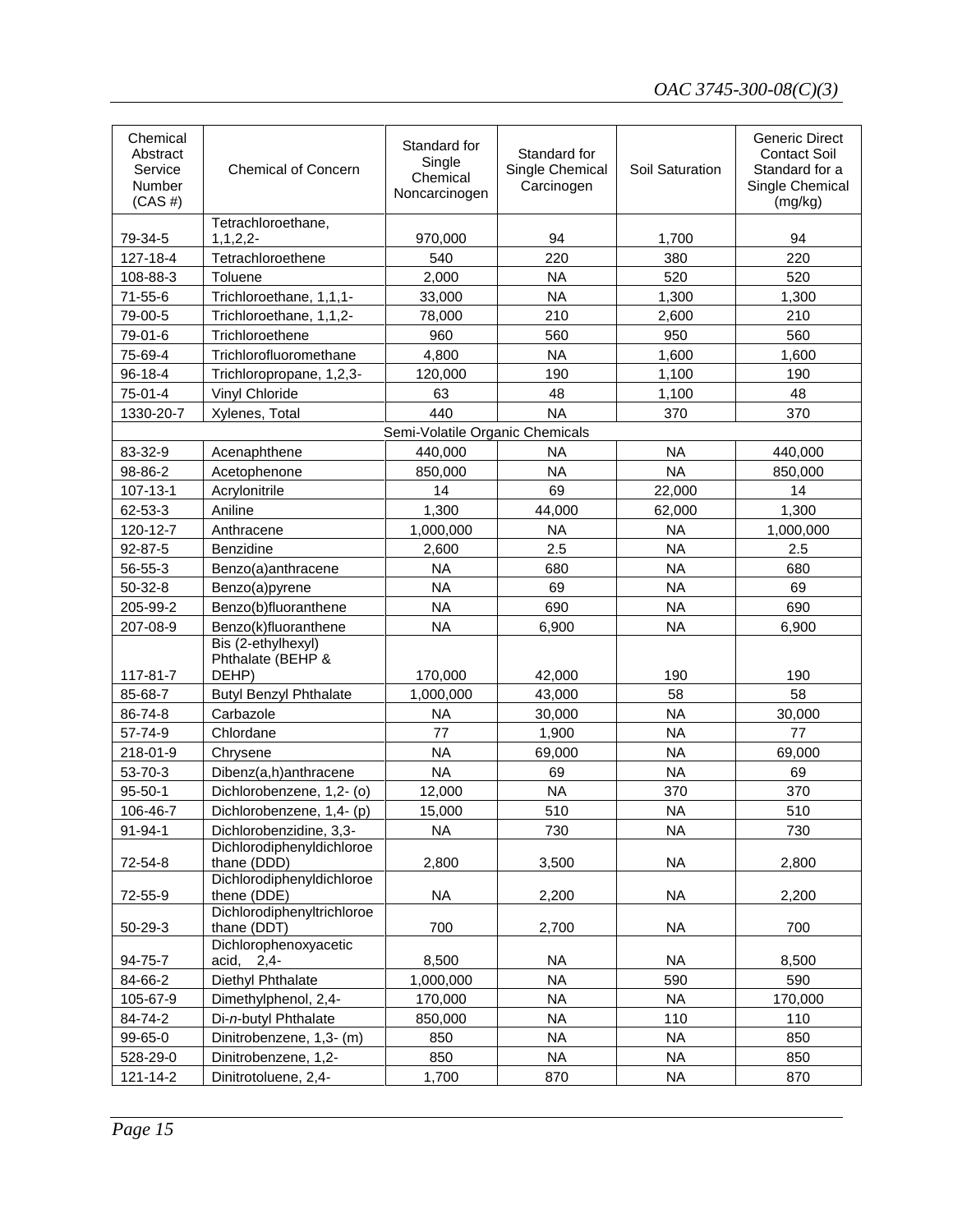| Chemical<br>Abstract<br>Service<br>Number<br>$(CAS \#)$ | <b>Chemical of Concern</b>  | Standard for<br>Single<br>Chemical<br>Noncarcinogen | Standard for<br>Single Chemical<br>Carcinogen | Soil Saturation | <b>Generic Direct</b><br><b>Contact Soil</b><br>Standard for a<br>Single Chemical<br>(mg/kg) |
|---------------------------------------------------------|-----------------------------|-----------------------------------------------------|-----------------------------------------------|-----------------|----------------------------------------------------------------------------------------------|
| 606-20-2                                                | Dinitrotoluene, 2,6-        | 8,600                                               | 880                                           | <b>NA</b>       | 880                                                                                          |
| 72-20-8                                                 | Endrin                      | 1,700                                               | <b>NA</b>                                     | <b>NA</b>       | 1,700                                                                                        |
| $107 - 21 - 1$                                          | Ethylene Glycol             | 1,000,000                                           | <b>NA</b>                                     | 110,000         | 110,000                                                                                      |
| 206-44-0                                                | Fluoranthene                | 290,000                                             | <b>NA</b>                                     | <b>NA</b>       | 290,000                                                                                      |
| 86-73-7                                                 | Fluorene                    | 290,000                                             | <b>NA</b>                                     | <b>NA</b>       | 290,000                                                                                      |
| 76-44-8                                                 | Heptachlor                  | 85                                                  | 52                                            | <b>NA</b>       | 52                                                                                           |
| 1024-57-3                                               | <b>Heptachlor Epoxide</b>   | 11                                                  | 58                                            | <b>NA</b>       | 11                                                                                           |
| 87-68-3                                                 | Hexachloro-1,3-Butadiene    | 170                                                 | 1,100                                         | 1,000           | 170                                                                                          |
| 118-74-1                                                | Hexachlorobenzene           | 85                                                  | 170                                           | <b>NA</b>       | 85                                                                                           |
| 67-72-1                                                 | Hexachloroethane            | 8,500                                               | 8,000                                         | <b>NA</b>       | 8,000                                                                                        |
| 193-39-5                                                | Indeno(1,2,3-c,d)pyrene     | <b>NA</b>                                           | 690                                           | <b>NA</b>       | 690                                                                                          |
| 78-59-1                                                 | Isophorone                  | 1,000,000                                           | 630,000                                       | 4,600           | 4,600                                                                                        |
|                                                         | Isopropylbenzene            |                                                     |                                               |                 |                                                                                              |
| 98-82-8                                                 | (Cumene)                    | 17,000                                              | <b>NA</b>                                     | 260             | 260                                                                                          |
| 58-89-9                                                 | Lindane                     | 3,900                                               | 420                                           | <b>NA</b>       | 420                                                                                          |
| 108-39-4                                                | m-cresol                    | 430,000                                             | <b>NA</b>                                     | 61,000          | 61,000                                                                                       |
| 72-43-5                                                 | Methoxychlor                | 4,300                                               | <b>NA</b>                                     | <b>NA</b>       | 4,300                                                                                        |
| $90 - 12 - 0$                                           | Methylnaphthalene, 1-       | 51,000                                              | <b>NA</b>                                     | 360             | 360                                                                                          |
| $91 - 20 - 3$                                           | Naphthalene                 | 84                                                  | 580                                           | <b>NA</b>       | 84                                                                                           |
| 98-95-3                                                 | Nitrobenzene                | 610                                                 | <b>NA</b>                                     | 1,500           | 610                                                                                          |
| 86-30-6                                                 | Nitrosodiphenylamine, n-    | 17,000                                              | 71,000                                        | <b>NA</b>       | 17,000                                                                                       |
| 95-48-7                                                 | o-cresol                    | 430,000                                             | <b>NA</b>                                     | <b>NA</b>       | 430,000                                                                                      |
| 117-84-0                                                | Octyl Phthalate, di-n-      | 340,000                                             | <b>NA</b>                                     | 12              | 12                                                                                           |
| 106-44-5                                                | p-cresol                    | 4,300                                               | <b>NA</b>                                     | <b>NA</b>       | 4,300                                                                                        |
| 87-86-5                                                 | Pentachlorophenol           | 460                                                 | 2,600                                         | <b>NA</b>       | 460                                                                                          |
| 108-95-2                                                | Phenol                      | 510,000                                             | <b>NA</b>                                     | <b>NA</b>       | 510,000                                                                                      |
| 1336-36-3                                               | Polychlorinated Biphenyls   | 42                                                  | 230                                           | <b>NA</b>       | 42                                                                                           |
| 129-00-0                                                | Pyrene                      | 220,000                                             | <b>NA</b>                                     | <b>NA</b>       | 220,000                                                                                      |
| 110-86-1                                                | Pyridine                    | 8,500                                               | <b>NA</b>                                     | 400,000         | 8,500                                                                                        |
| $93 - 72 - 1$                                           | Silvex                      | 6,800                                               | <b>NA</b>                                     | <b>NA</b>       | 6,800                                                                                        |
| 8001-35-2                                               | Toxaphene                   | <b>NA</b>                                           | 500                                           | <b>NA</b>       | 500                                                                                          |
| 95-95-4                                                 | Trichlorophenol, 2,4,5-     | 850,000                                             | <b>NA</b>                                     | <b>NA</b>       | 850,000                                                                                      |
| 88-06-2                                                 | Trichlorophenol, 2,4,6-     | NA.                                                 | 29,000                                        | <b>NA</b>       | 29,000                                                                                       |
| 95-63-6                                                 | Trimethylbenzene, 1,2,4-    | 35                                                  | <b>NA</b>                                     | 250             | 35                                                                                           |
| 108-67-8                                                | Trimethylbenzene, 1,3,5-    | 280                                                 | <b>NA</b>                                     | 200             | 200                                                                                          |
| 99-35-4                                                 | Trinitrobenzene, 1,3,5- (s) | 430                                                 | <b>NA</b>                                     | <b>NA</b>       | 430                                                                                          |
| 108-05-4                                                | Vinyl Acetate               | 100                                                 | <b>NA</b>                                     | 2,700           | 100                                                                                          |
|                                                         |                             | <b>Inorganic Chemicals</b>                          |                                               |                 |                                                                                              |
| 7440-36-0                                               | Antimony                    | 390                                                 | <b>NA</b>                                     | <b>NA</b>       | 390                                                                                          |
| 7440-38-2                                               | Arsenic, Inorganic          | 420                                                 | 640                                           | <b>NA</b>       | 420                                                                                          |
| 7440-39-3                                               | <b>Barium and Compounds</b> | 120,000                                             | <b>NA</b>                                     | <b>NA</b>       | 120,000                                                                                      |
| 7440-41-7                                               | Beryllium and Compounds     | 3,100                                               | 63,000                                        | <b>NA</b>       | 3,100                                                                                        |
| 7440-43-9                                               | Cadmium                     | 1,600                                               | 83,000                                        | <b>NA</b>       | 1,600                                                                                        |
| 16065-83-1                                              | Chromium (III)              | 1,000,000                                           | <b>NA</b>                                     | <b>NA</b>       | 1,000,000                                                                                    |
| 18540-29-9                                              | Chromium (VI)               | 15,000                                              | 13,000                                        | <b>NA</b>       | 13,000                                                                                       |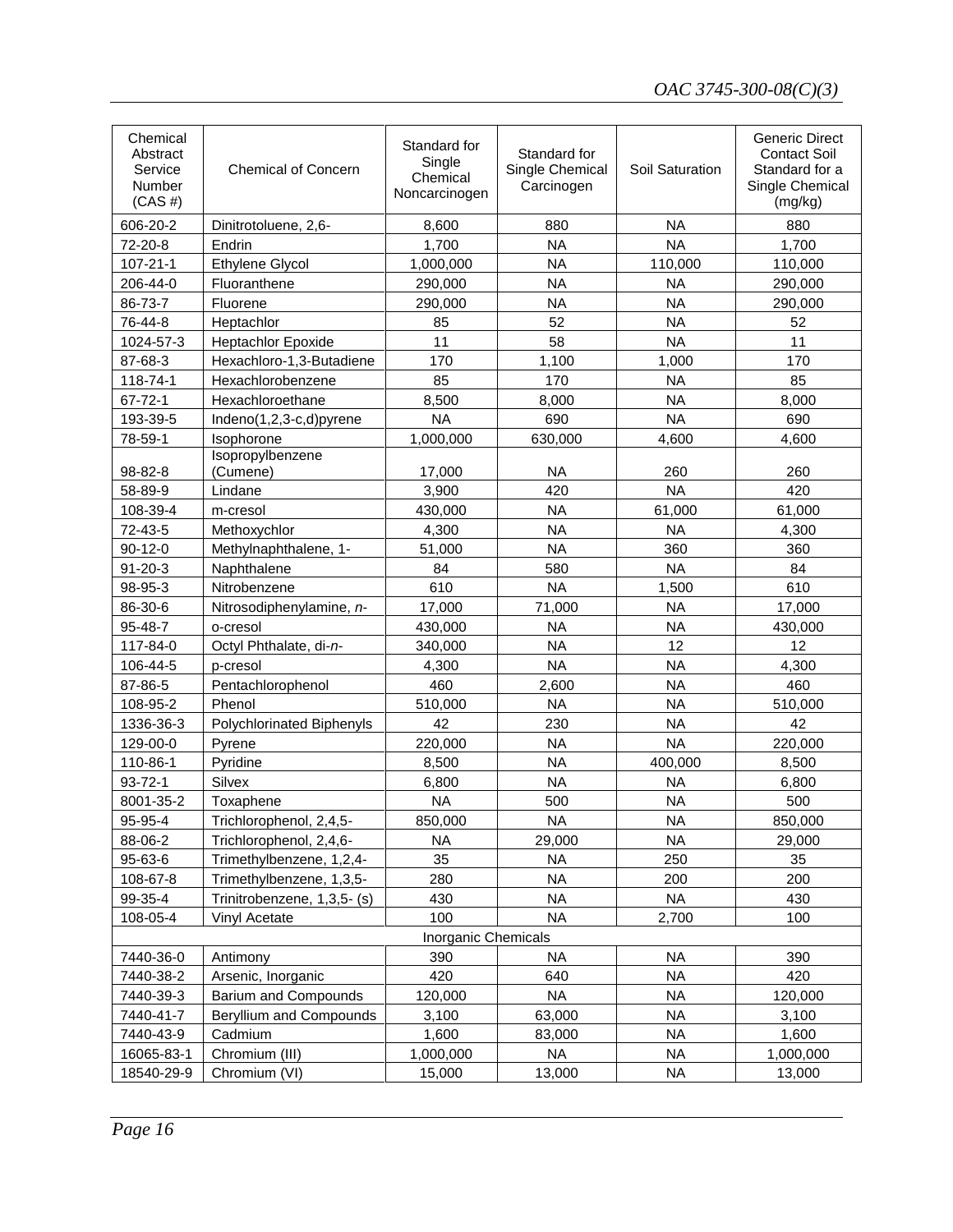| Chemical<br>Abstract<br>Service<br>Number<br>$(CAS \#)$ | <b>Chemical of Concern</b>  | Standard for<br>Single<br>Chemical<br>Noncarcinogen | Standard for<br>Single Chemical<br>Carcinogen | Soil Saturation | <b>Generic Direct</b><br>Contact Soil<br>Standard for a<br>Single Chemical<br>(mg/kg) |
|---------------------------------------------------------|-----------------------------|-----------------------------------------------------|-----------------------------------------------|-----------------|---------------------------------------------------------------------------------------|
| 7440-48-4                                               | Cobalt                      | 4,000                                               | 54.000                                        | <b>NA</b>       | 4.000                                                                                 |
| $57-12-5$                                               | Cyanide, Free               | 39,000                                              | <b>NA</b>                                     | <b>NA</b>       | 39,000                                                                                |
| 7782-41-4                                               | Fluorine (soluble fluoride) | 120,000                                             | <b>NA</b>                                     | <b>NA</b>       | 120,000                                                                               |
| 7439-97-6                                               | Mercury                     | 190                                                 | <b>NA</b>                                     | <b>NA</b>       | 190                                                                                   |
| 7440-02-0                                               | Nickel (Soluble Salts)      | 21.000                                              | <b>NA</b>                                     | <b>NA</b>       | 21.000                                                                                |
| 7782-49-2                                               | Selenium and<br>Compounds   | 9,700                                               | <b>NA</b>                                     | <b>NA</b>       | 9,700                                                                                 |
| 7440-22-4                                               | Silver                      | 9.700                                               | <b>NA</b>                                     | <b>NA</b>       | 9.700                                                                                 |
| 7440-28-0                                               | Thallium                    | 1,600                                               | <b>NA</b>                                     | <b>NA</b>       | 1,600                                                                                 |
| 7440-62-2                                               | Vanadium                    | 17,000                                              | <b>NA</b>                                     | <b>NA</b>       | 17,000                                                                                |
| 7440-66-6                                               | Zinc and Compounds          | 580,000                                             | <b>NA</b>                                     | ΝA              | 580.000                                                                               |

(e) Calculating property-specific soil saturation concentrations.

(i) In lieu of using the generic soil saturation concentrations listed in table I through table III in paragraphs  $(C)(3)(b)$  through  $(C)(3)(d)$  of this rule, the volunteer may use the following equation to calculate a property-specific soil saturation concentration:

$$
C_{sat} = \frac{S}{\rho_b} \left( K_d \rho_b + \theta_w + H' \theta_a \right)
$$

*Where :*

 $C_{\textit{sat}}$  *is the soil saturation concentration* ( $mg/kg$ )

*S is the water solubility (mg/L water)*

 $\rho_{\scriptscriptstyle b}$  *is dry soil bulk density (kg/L)* 

*K<sub>d</sub>* is the soil *-* water partition coefficien *t* (L/kg) (default is  $K_d = K_{oc} \times f_{oc}$ )

*K is the soil organic carbon/water partition coefficien t (L/kg) o c*

 $f_{oc}$  *is the fraction organic carbon of soil*  $(g/g)$ *o c*

 $\theta_w$  *is the water - filled soil porosity (* $L_{\text{water}} / L_{\text{solid}}$ *)* 

' *H' is the dimensionless Henry s Lawconstant*

 $\theta_a$  is the air - filled soil porosity ( $L_{pore} / L_{soli}$ ).

- (ii) All chemical-specific values for the above equation must be obtained from one of the following sources:
	- *(a)* U.S. EPA's "Supplemental Guidance for Developing Soil Screening Levels for Superfund Sites;"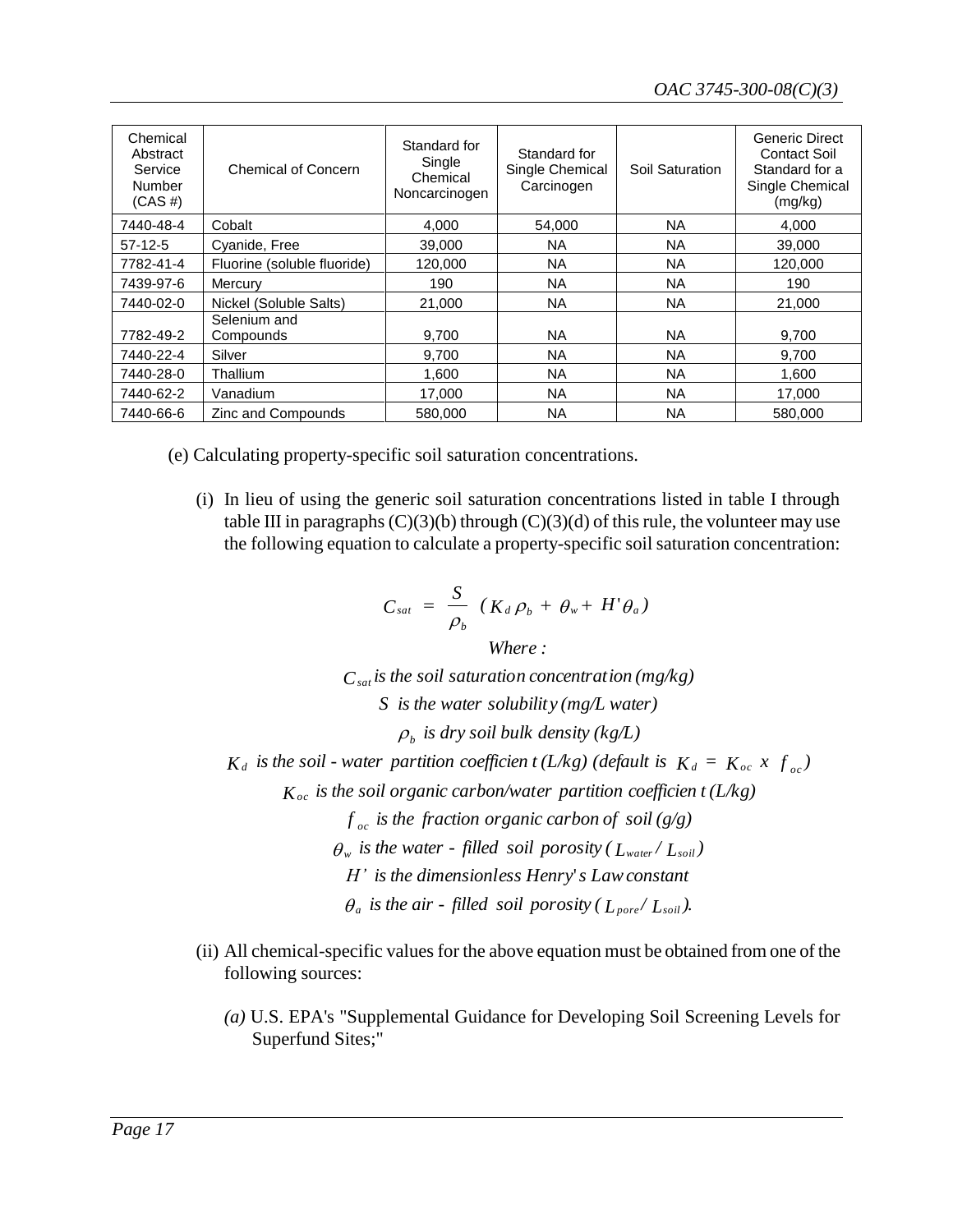- *(b)* Ohio EPA's "Support Document for the Development of Generic Numerical Standards and Risk Assessment Procedures;"
- (*c*) Hazardous substances data bank;
- *(d)* The physical properties database;
- *(e)* CHEMFATE chemical search;
- *(f)* Risk assessment information system; or
- *(g)* If chemical-specific values for the equation specified in this paragraph are not available in the sources listed in this paragraph, contact an Ohio EPA division of emergency and remedial response representative.
- (i) Physical values must be obtained from one of the following sources:
	- (*a*) Physical values must be obtained from one of the following sources:
		- (*i*) U.S. EPA's "Supplemental Guidance for Developing Soil Screening Levels for Superfund Sites;" or
		- *(ii)* Property-specific data that meet the criteria contained in paragraph (D)(3)(b)(iv) of rule 3745-300-09 of the Administrative Code.
- (f) Table IV: generic direct-contact standards for lead (values are in mg/kg).

|      | Residential | Commercial/Industrial | Construction and             |
|------|-------------|-----------------------|------------------------------|
|      | Land Use    | Land Use              | <b>Excavation Activities</b> |
| Lead | 400         | 1800                  | 750                          |

The lead standards contained in the table IV take into account other factors and assumptions in addition to the carcinogenic or non-carcinogenic risk of lead. Therefore, using the cumulative risk considerations contained in paragraph  $(C)(2)(b)$  of this rule is not appropriate and need not be performed.

- (D) Generic unrestricted potable use standards for hazardous substances in ground water.
	- (1) Applicability.
		- (a) The generic unrestricted potable use standards contained in paragraph (D)(3) of this rule apply as determined in accordance with rule 3745-300-10 of the Administrative Code.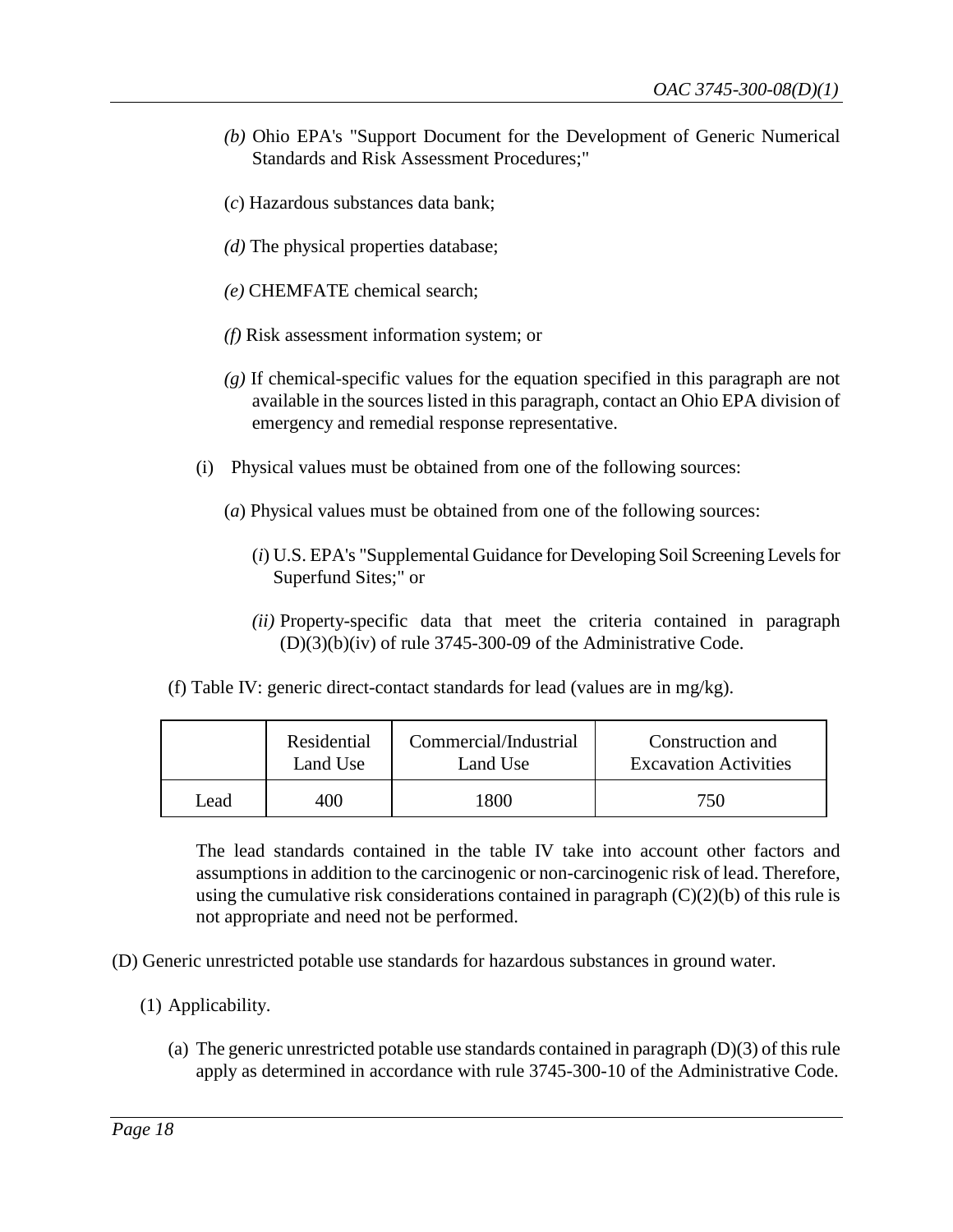- (b) A property-specific risk assessment must be conducted in accordance with the procedures established in rule 3745-300-09 of the Administrative Code to determine applicable standards in place of or in addition to using the generic unrestricted potable use standards if any of paragraph  $(A)(3)(a)$  through  $(A)(3)(c)$  of this rule apply to the property, and those exposures are required to be evaluated under rule 3745-300-10 of the Administrative Code;
- (c) The standards listed in paragraph  $(D)(3)$  of this rule apply to releases of hazardous substances. Generic numerical standards for petroleum releases are identified in paragraph (B)(3) of this rule.
- (2) Assumptions.

The generic unrestricted potable use standards contained in table V in paragraph  $(D)(3)(b)$  of this rule or table VI in paragraph  $(D)(3)(c)$  of this rule were determined using the assumption that the ground water on, underlying and emanating from the property will be used as a source of water for drinking, cooking, showering and bathing.

- (a) The generic unrestricted potable use standards listed in table V in paragraph (D)(3)(b) of this rule are maximum contaminant levels or other regulatory established criteria which take into account factors and assumptions in addition to carcinogenic risk and noncarcinogenic hazards of the chemical. Therefore, the volunteer does not need to include the values for the chemicals of concern in table V in paragraph  $(D)(3)(b)$  of this rule in the cumulative adjustment for multiple chemicals required by paragraph  $(D)(2)(c)$  of this rule.
- (b) The risk-derived generic unrestricted potable use standards presented in table VI in paragraph (D)(3)(c) of this rule assume a single chemical of concern is present in the ground water on, underlying, or emanating from the property.
	- (i) The generic unrestricted potable use standards presented in table VI in paragraph  $(D)(3)(c)$  of this rule are based on the following risk and hazard levels:
		- (*a*) For hazardous substances having carcinogenic effects, the chemical-specific carcinogenic risk must not exceed one excess cancer in a population of 100,000 (i.e.  $1 \times 10^{-5}$ ); and
		- (*b*) For hazardous substances having non-carcinogenic effects, the chemical-specific hazard must not exceed a hazard index of 1.
	- (ii) The concentration of chemicals of concern, as determined in accordance with paragraph (F)(5) of rule 3745-300-07 of the Administrative Code, must not exceed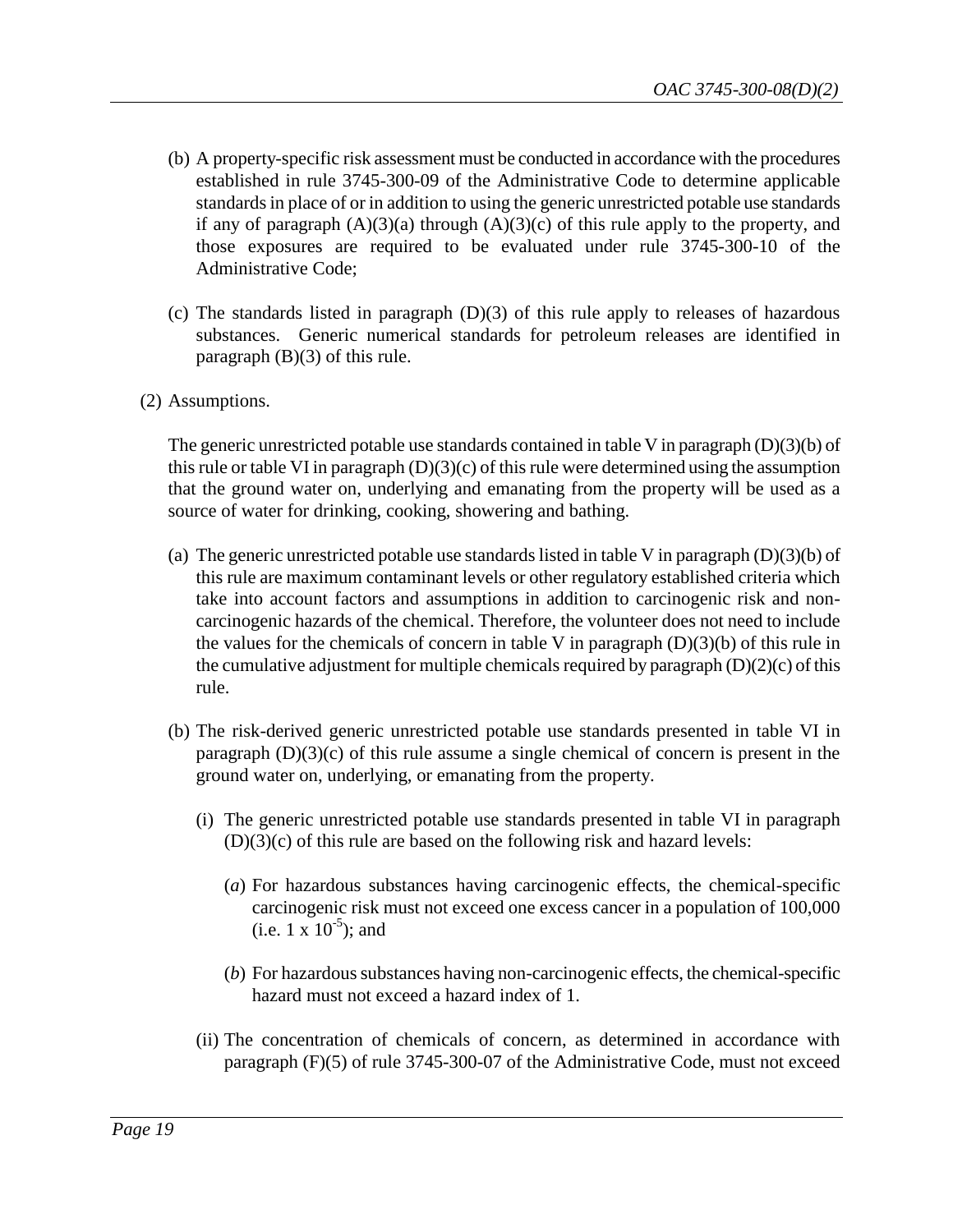the single chemical generic unrestricted potable use standard. Applicable ground water response requirements are included in rule 3745-300-10 of the Administrative Code.

(c) Multiple chemicals.

When more than one chemical of concern is present at a property and applicable generic unrestricted potable use standards for the chemicals of concern are contained in table VI in paragraph  $(D)(3)(c)$  of this rule, the values for each chemical of concern contained in table VI must be adjusted for the presence of multiple chemicals in order to meet the human health risk and hazard levels described in paragraph  $(D)(2)(b)(i)$  of this rule. Those chemicals of concern present on the property that have applicable generic unrestricted potable use standards available in table V in paragraph (D)(3)(b) of this rule are not included within the multiple chemical adjustment. The cumulative adjustment must be made in accordance with paragraph (E)(2) of this rule. All final cumulative human health carcinogenic risk and non-carcinogenic hazard levels are based on one significant figure. A cumulative adjustment for multiple chemicals must also be made when using a combination of values listed in table VI and applicable standards determined by a property-specific risk assessment conducted in accordance with rule 3745-300-09 of the Administrative Code.

- (3) The generic unrestricted potable use standards for ground water.
	- (a) The generic unrestricted potable use standards for petroleum at commercial, industrial, and residential properties are the standards established in rules adopted under division (B) of section 3737.882 of the Revised Code, as provided by division (B)(1) of section 3746.04 of the Revised Code.

| Chemical<br><b>Abstract Service</b><br>Number<br>$(CAS \#)$ | <b>Chemical of Concern</b> | Generic Unrestricted<br>Potable Use<br>Standard for a<br>Single Chemical<br>$(\mu g/L)$ |
|-------------------------------------------------------------|----------------------------|-----------------------------------------------------------------------------------------|
|                                                             | Volatile Organic Chemicals |                                                                                         |
| $71 - 43 - 2$                                               | Benzene                    | 5                                                                                       |
| $56 - 23 - 5$                                               | Carbon Tetrachloride       | 5                                                                                       |
| 108-90-7                                                    | Chlorobenzene              | 100                                                                                     |
| 107-06-2                                                    | Dichloroethane, 1,2-       | 5                                                                                       |
| 75-35-4                                                     | Dichloroethene, 1,1-       |                                                                                         |
| 156-59-2                                                    | Dichloroethene, cis-1,2-   | 70                                                                                      |
| 156-60-5                                                    | Dichloroethene, trans-1,2- | 100                                                                                     |

78-87-5 Dichloropropane, 1,2 - 5 100-41-4 | Ethylbenzene | 700

(b) Table V: generic unrestricted potable use standards based on maximum contaminant levels or other regulatory established criteria (values are in µg/l, or micrograms per liter).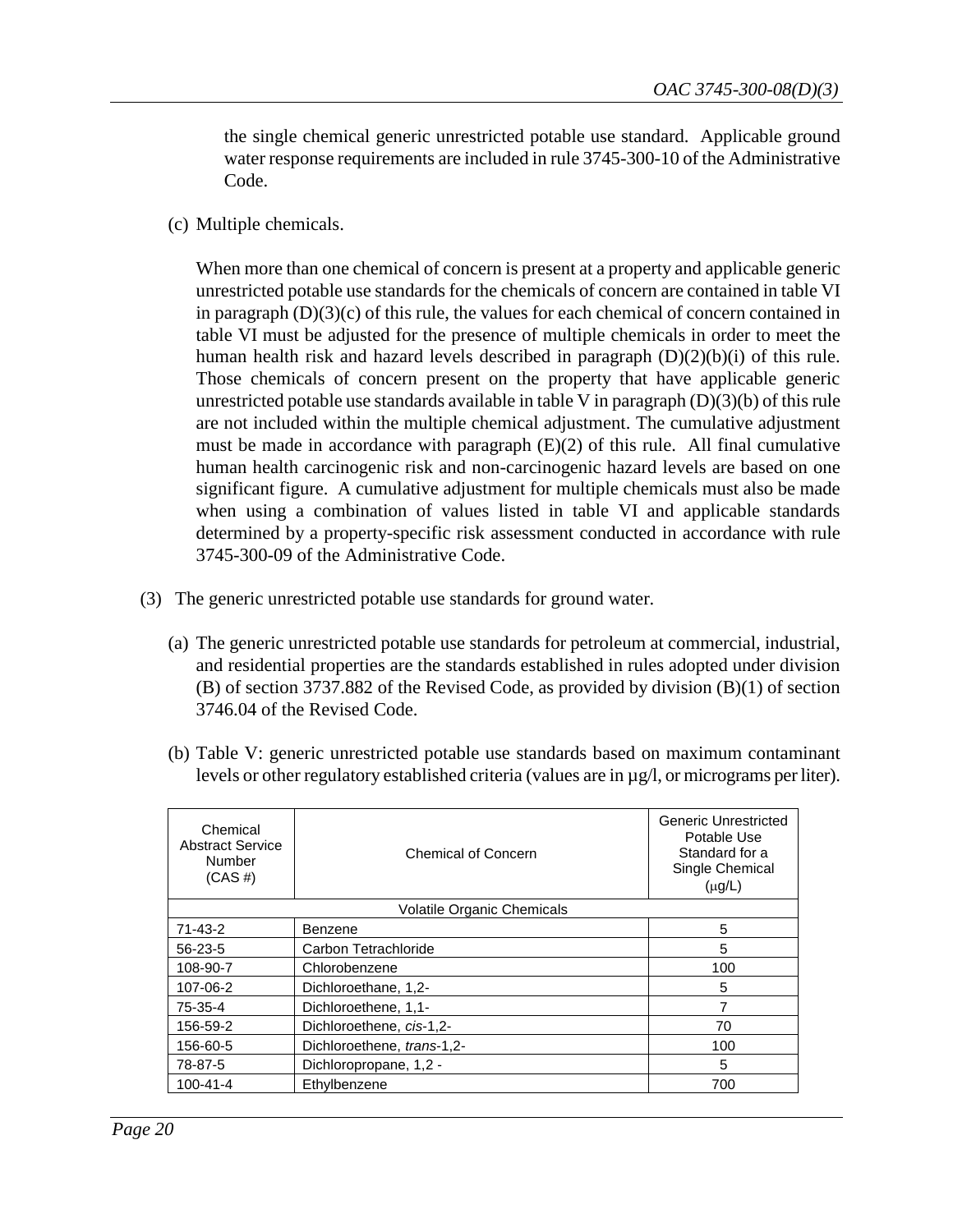| Chemical<br>Abstract Service<br><b>Number</b><br>$(CAS \#)$ | <b>Chemical of Concern</b>                     | Generic Unrestricted<br>Potable Use<br>Standard for a<br>Single Chemical<br>$(\mu g/L)$ |
|-------------------------------------------------------------|------------------------------------------------|-----------------------------------------------------------------------------------------|
| 1634-04-4                                                   | Methyl tert-Butyl Ether (MTBE)                 | 40                                                                                      |
| 75-09-2                                                     | Methylene Chloride                             | 5                                                                                       |
| 100-42-5                                                    | Styrene                                        | 100                                                                                     |
| 127-18-4                                                    | Tetrachloroethene                              | 5                                                                                       |
| 108-88-3                                                    | Toluene                                        | 1,000                                                                                   |
| $71 - 55 - 6$                                               | Trichloroethane, 1,1,1-                        | 200                                                                                     |
| 79-00-5                                                     | Trichloroethane, 1,1,2-                        | 5                                                                                       |
| 79-01-6                                                     | Trichloroethene                                | 5                                                                                       |
| 75-01-4                                                     | Vinyl Chloride                                 | $\overline{2}$                                                                          |
| 1330-20-7                                                   | Xylenes, Total                                 | 10,000                                                                                  |
|                                                             | Inorganic Chemicals                            |                                                                                         |
| 7440-36-0                                                   | Antimony                                       | 6                                                                                       |
| 7440-38-2                                                   | Arsenic, Inorganic                             | 10                                                                                      |
| 12001-28-4                                                  | Asbestos                                       | $7^*$                                                                                   |
| 7440-39-3                                                   | <b>Barium and Compounds</b>                    | 2.000                                                                                   |
| 7440-41-7                                                   | Beryllium and Compounds                        | 4                                                                                       |
| 7440-43-9                                                   | Cadmium                                        | 5                                                                                       |
| 7440-47-3                                                   | Chromium, Total                                | 100                                                                                     |
| $57-12-5$                                                   | Cyanide, Free                                  | 200                                                                                     |
| 7782-41-4                                                   | Fluorine (soluble fluoride)                    | 4,000                                                                                   |
| 7439-92-1                                                   | Lead                                           | 15                                                                                      |
| 7439-97-6                                                   | Mercury                                        | $\overline{2}$                                                                          |
| 7782-49-2                                                   | Selenium and Compounds                         | 50                                                                                      |
| 7440-28-0                                                   | Thallium                                       | 2                                                                                       |
|                                                             | Semi-Volatile Organic Chemicals and Pesticides |                                                                                         |
| 15972-60-8                                                  | Alachlor                                       | 2                                                                                       |
| 1912-24-9                                                   | Atrazine                                       | 3                                                                                       |
| $50-32-8$                                                   | Benzo(a)pyrene                                 | 0.2                                                                                     |
| 117-81-7                                                    | Bis (2-ethylhexyl) Phthalate (BEHP & DEHP)     | 6                                                                                       |
| 1563-66-2                                                   | Carbofuran                                     | 40                                                                                      |
| 57-74-9                                                     | Chlordane                                      | $\overline{2}$                                                                          |
| 75-99-0                                                     | Dalapon                                        | 200                                                                                     |
| $95 - 50 - 1$                                               | Dichlorobenzene, 1,2- (o)                      | 600                                                                                     |
| 106-46-7                                                    | Dichlorobenzene, 1,4- (p)                      | 75                                                                                      |
| 94-75-7                                                     | Dichlorophenoxyacetic acid, 2,4-               | 70                                                                                      |
| 103-23-1                                                    | Di(2-ethylhexyl)adipate                        | 400                                                                                     |
| 96-12-8                                                     | Dibromochloropropane (DBCP)                    | 0.2                                                                                     |
| 88-85-7                                                     | Dinoseb                                        | $\overline{7}$                                                                          |
| 1746-01-6                                                   | Dioxin (2,3,7,8-TCDD)                          | 0.00003                                                                                 |
| 85-00-7                                                     | Diquat                                         | 20                                                                                      |
| 145-73-3                                                    | Endothall                                      | 100                                                                                     |
| 72-20-8                                                     | Endrin                                         | $\overline{2}$                                                                          |
| 106-93-4                                                    | Ethylene Dibromide (EDB)                       | 0.05                                                                                    |
| 107-18-36                                                   | Glyphosate                                     | 700                                                                                     |
| 76-44-8                                                     | Heptachlor                                     | 0.4                                                                                     |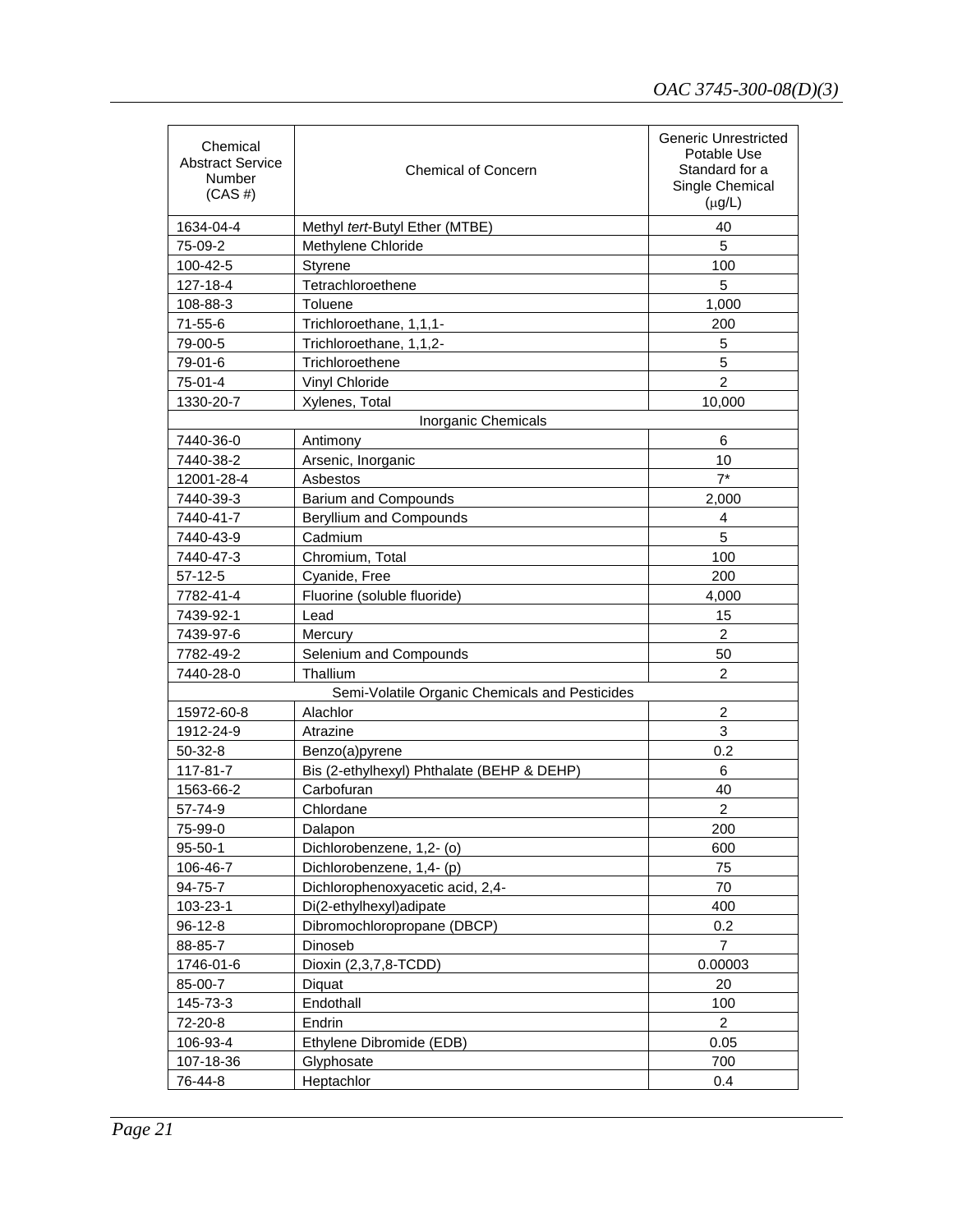| Chemical<br><b>Abstract Service</b><br>Number<br>$(CAS \#)$ | <b>Chemical of Concern</b> | Generic Unrestricted<br>Potable Use<br>Standard for a<br>Single Chemical<br>$(\mu g/L)$ |  |
|-------------------------------------------------------------|----------------------------|-----------------------------------------------------------------------------------------|--|
| 1024-57-3                                                   | Heptachlor Epoxide         | 0.2                                                                                     |  |
| 118-74-1                                                    | Hexachlorobenzene          |                                                                                         |  |
| $77 - 47 - 4$                                               | Hexachlorocyclopentadiene  | 50                                                                                      |  |
| 58-89-9                                                     | Lindane                    | 0.2                                                                                     |  |
| 72-43-5                                                     | Methoxychlor               | 40                                                                                      |  |
| 23135-22-0                                                  | Oxamyl (Vydate)            | 200                                                                                     |  |
| 87-86-5                                                     | Pentachlorophenol          | 1                                                                                       |  |
| 1918-02-1                                                   | Picloram                   | 500                                                                                     |  |
| 1336-36-3                                                   | Polychlorinated Biphenyls  | 0.5                                                                                     |  |
| $93 - 72 - 1$                                               | Silvex (2,4,5 TP)          | 50                                                                                      |  |
| 122-34-9                                                    | Simazine                   | 4                                                                                       |  |
| 8001-35-2                                                   | Toxaphene                  | 3                                                                                       |  |
| 120-82-1                                                    | Trichlorobenzene, 1,2,4-   | 70                                                                                      |  |
| Trihalomethanes (THMs)                                      |                            |                                                                                         |  |
| Not Available                                               | Trihalomethanes, Total     | 80                                                                                      |  |
|                                                             |                            |                                                                                         |  |

\* Units for this standard are in million fibers per liter, for all fibers longer than ten micrometers in length.

(c) Table VI: risk-derived generic unrestricted potable use standards (values are in µg/l, or micrograms per liter).

| Chemical<br>Abstract<br>Service<br>Number<br>$(CAS \#)$ | <b>Chemical of Concern</b>    | Standard for<br>Single<br>Chemical<br>Noncarcinogen | Standard for<br>Single<br>Chemical<br>Carcinogen | Generic<br>Unrestricted<br>Potable Use<br>Standard for a<br>Single Chemical<br>$(\mu g/L)$ |
|---------------------------------------------------------|-------------------------------|-----------------------------------------------------|--------------------------------------------------|--------------------------------------------------------------------------------------------|
|                                                         |                               | Volatile Organic Chemicals                          |                                                  |                                                                                            |
| 67-64-1                                                 | Acetone                       | 14.000                                              | <b>NA</b>                                        | 14,000                                                                                     |
| 75-15-0                                                 | <b>Carbon Disulfide</b>       | 1,400                                               | <b>NA</b>                                        | 1,400                                                                                      |
| 75-00-3                                                 | Chloroethane                  | 6,200                                               | 550                                              | 550                                                                                        |
| 67-66-3                                                 | Chloroform                    | 150                                                 | 40                                               | 40                                                                                         |
| 124-48-1                                                | Dibromochloromethane          | 320                                                 | 19                                               | 19                                                                                         |
| $75 - 71 - 8$                                           | Dichlorodifluoromethane       | 2,100                                               | <b>NA</b>                                        | 2,100                                                                                      |
| 75-34-3                                                 | Dichloroethane, 1,1-          | 2,600                                               | 250                                              | 250                                                                                        |
| 542-75-6                                                | Dichloropropene, 1,3 -        | 270                                                 | 16                                               | 16                                                                                         |
| 123-91-1                                                | Dioxane, 1,4-                 | 1,600                                               | 140                                              | 140                                                                                        |
| 60-29-7                                                 | <b>Ethyl Ether</b>            | 3,200                                               | <b>NA</b>                                        | 3,200                                                                                      |
| $50-00-0$                                               | Formaldehyde                  | 3,200                                               | <b>NA</b>                                        | 3,200                                                                                      |
| 64-18-6                                                 | Formic acid                   | 32,000                                              | <b>NA</b>                                        | 32,000                                                                                     |
| 110-54-3                                                | Hexane, n-                    | 910                                                 | <b>NA</b>                                        | 910                                                                                        |
| 78-83-1                                                 | <b>Isobutyl Alcohol</b>       | 4,700                                               | <b>NA</b>                                        | 4,700                                                                                      |
| 67-56-1                                                 | Methanol                      | 7.900                                               | <b>NA</b>                                        | 7,900                                                                                      |
| 78-93-3                                                 | Methyl Ethyl Ketone (MEK)     | 8,900                                               | <b>NA</b>                                        | 8,900                                                                                      |
| 108-10-1                                                | Methyl Isobutyl Ketone (MIBK) | 1,200                                               | <b>NA</b>                                        | 1,200                                                                                      |
| 630-20-6                                                | Tetrachloroethane, 1,1,1,2-   | 470                                                 | 56                                               | 56                                                                                         |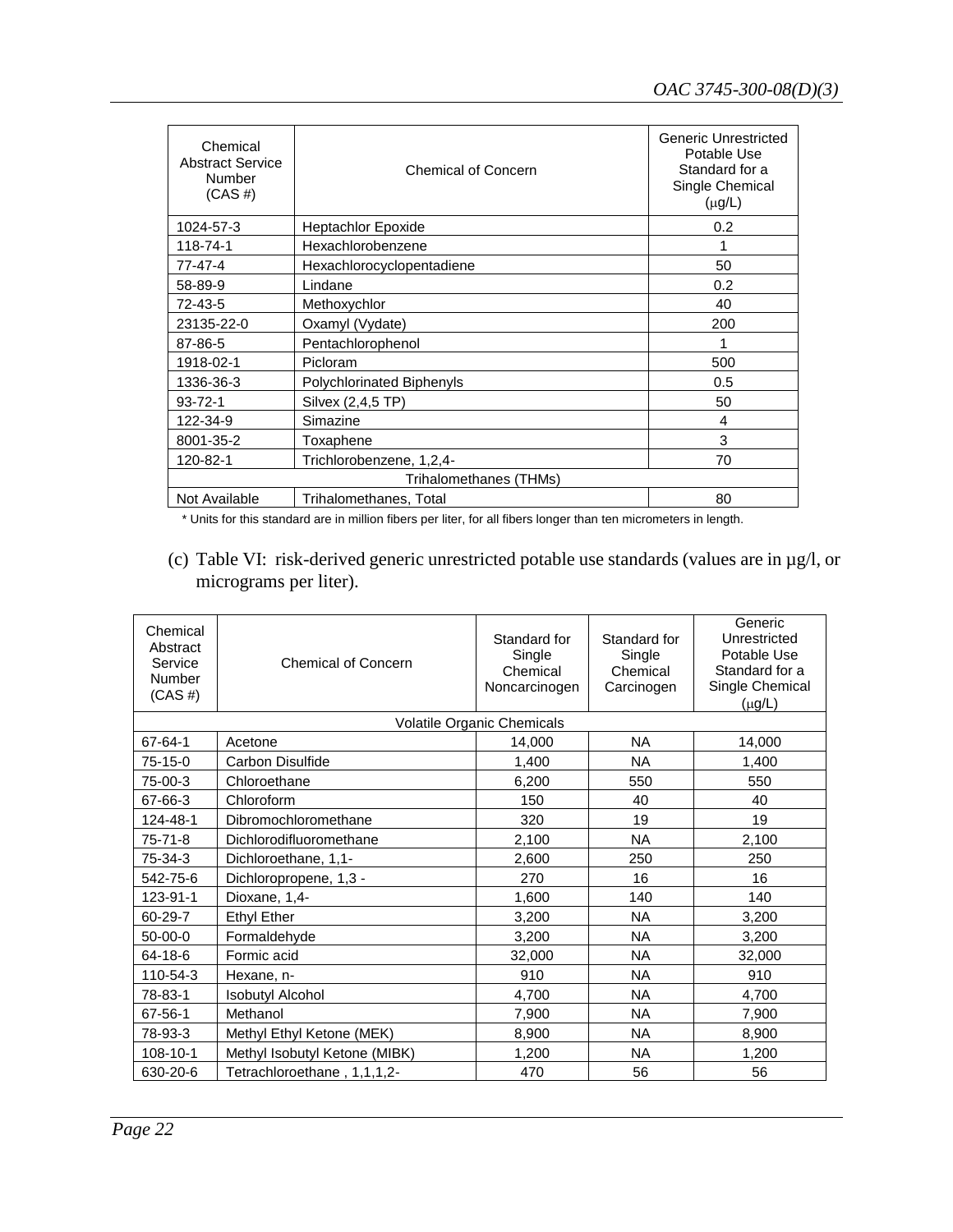| Chemical<br>Abstract<br>Service<br>Number<br>$(CAS \#)$ | <b>Chemical of Concern</b>            | Standard for<br>Single<br>Chemical<br>Noncarcinogen | Standard for<br>Single<br>Chemical<br>Carcinogen | Generic<br>Unrestricted<br>Potable Use<br>Standard for a<br>Single Chemical<br>$(\mu g/L)$ |
|---------------------------------------------------------|---------------------------------------|-----------------------------------------------------|--------------------------------------------------|--------------------------------------------------------------------------------------------|
| 79-34-5                                                 | Tetrachloroethane, 1,1,2,2-           | 930                                                 | 7.0                                              | 7.0                                                                                        |
| 75-69-4                                                 | Trichlorofluoromethane                | 3,800                                               | <b>NA</b>                                        | 3,800                                                                                      |
|                                                         |                                       | Semi-Volatile Organic Chemicals                     |                                                  |                                                                                            |
| 83-32-9                                                 | Acenaphthene                          | 950                                                 | <b>NA</b>                                        | 950                                                                                        |
| 98-86-2                                                 | Acetophenone                          | 1,600                                               | <b>NA</b>                                        | 1,600                                                                                      |
| 62-53-3                                                 | Aniline                               | 110                                                 | 280                                              | 110                                                                                        |
| 120-12-7                                                | Anthracene                            | 4,700                                               | <b>NA</b>                                        | 4,700                                                                                      |
| 56-55-3                                                 | Benzo(a)anthracene                    | <b>NA</b>                                           | 0.63                                             | 0.63                                                                                       |
| 205-99-2                                                | Benzo(b)fluoranthene                  | <b>NA</b>                                           | 0.46                                             | 0.46                                                                                       |
| 207-08-9                                                | Benzo(k)fluoranthene                  | <b>NA</b>                                           | 22                                               | 22                                                                                         |
| 85-68-7                                                 | <b>Butyl Benzyl Phthalate</b>         | 3,200                                               | 110                                              | 110                                                                                        |
| 86-74-8                                                 | Carbazole                             | <b>NA</b>                                           | 79                                               | 79                                                                                         |
| 218-01-9                                                | Chrysene                              | <b>NA</b>                                           | 63                                               | 63                                                                                         |
| 72-54-8                                                 | Dichlorodiphenyldichloroethane (DDD)  | 22                                                  | 3.5                                              | 3.5                                                                                        |
| 72-55-9                                                 | Dichlorodiphenyldichloroethene (DDE)  | <b>NA</b>                                           | 2.6                                              | 2.6                                                                                        |
| 50-29-3                                                 | Dichlorodiphenyltrichloroethane (DDT) | 4.8                                                 | 2.0                                              | 2.0                                                                                        |
| 84-66-2                                                 | Diethyl Phthalate                     | 13,000                                              | <b>NA</b>                                        | 13,000                                                                                     |
| 105-67-9                                                | Dimethylphenol, 2,4-                  | 310                                                 | <b>NA</b>                                        | 310                                                                                        |
| 84-74-2                                                 | Di-n-butyl Phthalate                  | 1,500                                               | <b>NA</b>                                        | 1,500                                                                                      |
| 107-21-1                                                | <b>Ethylene Glycol</b>                | 32,000                                              | <b>NA</b>                                        | 32,000                                                                                     |
| 206-44-0                                                | Fluoranthene                          | 420                                                 | <b>NA</b>                                        | 420                                                                                        |
| 86-73-7                                                 | Fluorene                              | 630                                                 | <b>NA</b>                                        | 630                                                                                        |
| 67-72-1                                                 | Hexachloroethane                      | 15                                                  | 100                                              | 15                                                                                         |
| 193-39-5                                                | Indeno $(1,2,3-c,d)$ pyrene           | <b>NA</b>                                           | 0.34                                             | 0.34                                                                                       |
| 78-59-1                                                 | Isophorone                            | 3,200                                               | 1700                                             | 1,700                                                                                      |
| 98-82-8                                                 | Isopropylbenzene (Cumene)             | 1,400                                               | <b>NA</b>                                        | 1,400                                                                                      |
| 108-39-4                                                | m-cresol                              | 790                                                 | <b>NA</b>                                        | 790                                                                                        |
| $90-12-0$                                               | Methylnaphthalene, 1-                 | 1,100                                               | <b>NA</b>                                        | 1,100                                                                                      |
| $91 - 20 - 3$                                           | Naphthalene                           | 67                                                  | 100                                              | 67                                                                                         |
| 86-30-6                                                 | Nitrosodiphenylamine, n-              | 310                                                 | 300                                              | 300                                                                                        |
| 95-48-7                                                 | o-cresol                              | 790                                                 | <b>NA</b>                                        | 790                                                                                        |
| 117-84-0                                                | Octyl Phthalate, di-n-                | 630                                                 | NA.                                              | 630                                                                                        |
| 106-44-5                                                | p-cresol                              | 79                                                  | <b>NA</b>                                        | 79                                                                                         |
| 108-95-2                                                | Phenol                                | 4,700                                               | <b>NA</b>                                        | 4,700                                                                                      |
| 129-00-0                                                | Pyrene                                | 470                                                 | <b>NA</b>                                        | 470                                                                                        |
| 110-86-1                                                | Pyridine                              | 16                                                  | NA.                                              | 16                                                                                         |
| 95-95-4                                                 | Trichlorophenol, 2,4,5-               | 1,600                                               | NA.                                              | 1,600                                                                                      |
| 88-06-2                                                 | Trichlorophenol, 2,4,6-               | NA.                                                 | 120                                              | 120                                                                                        |
| 95-63-6                                                 | Trimethylbenzene, 1,2,4-              | 140                                                 | <b>NA</b>                                        | 140                                                                                        |
| 108-67-8                                                | Trimethylbenzene, 1,3,5-              | 140                                                 | NA.                                              | 140                                                                                        |
| 99-35-4                                                 | Trinitrobenzene, 1,3,5- (s)           | 470                                                 | <b>NA</b>                                        | 470                                                                                        |
| 108-05-4                                                | Vinyl Acetate                         | 4,300                                               | <b>NA</b>                                        | 4,300                                                                                      |
| Inorganic Chemicals                                     |                                       |                                                     |                                                  |                                                                                            |
| 7440-48-4                                               | Cobalt                                | 320                                                 | <b>NA</b>                                        | 320                                                                                        |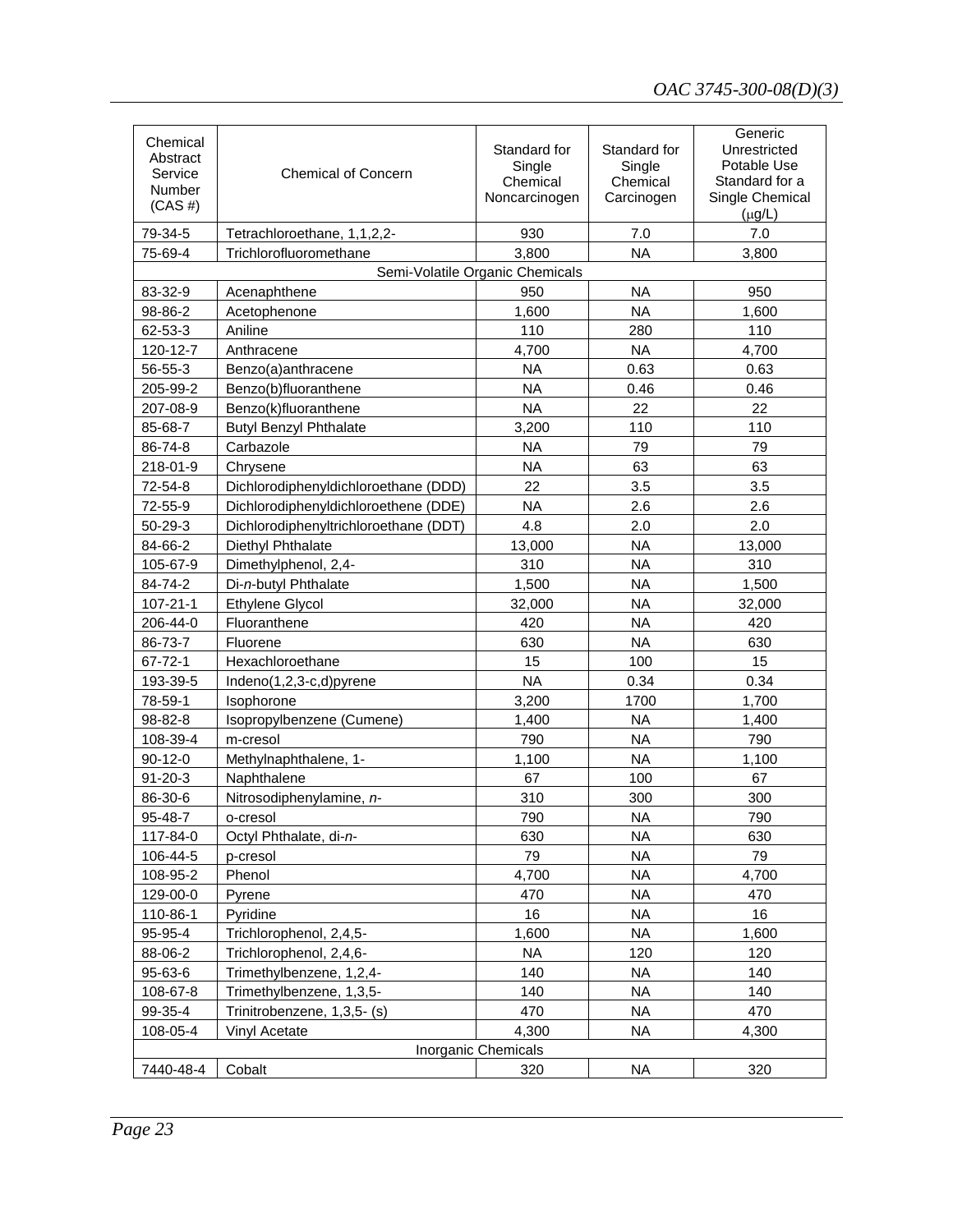| Chemical<br>Abstract<br>Service<br><b>Number</b><br>$(CAS \#)$ | <b>Chemical of Concern</b> | Standard for<br>Single<br>Chemical<br>Noncarcinogen | Standard for<br>Single<br>Chemical<br>Carcinogen | Generic<br>Unrestricted<br>Potable Use<br>Standard for a<br>Single Chemical<br>$(\mu g/L)$ |
|----------------------------------------------------------------|----------------------------|-----------------------------------------------------|--------------------------------------------------|--------------------------------------------------------------------------------------------|
| 7440-02-0                                                      | Nickel (Soluble Salts)     | 320                                                 | <b>NA</b>                                        | 320                                                                                        |
| 7440-22-4                                                      | Silver                     | 79                                                  | <b>NA</b>                                        | 79                                                                                         |
| 7440-62-2                                                      | Vanadium                   | 130                                                 | <b>NA</b>                                        | 130                                                                                        |
| 7440-66-6                                                      | Zinc and Compounds         | 4.700                                               | ΝA                                               | 4.700                                                                                      |

(E) Procedures for cumulative adjustment for multiple chemicals

- (1) Concentration of chemicals of concern in soils.
	- (a) Several procedures may be used to adjust for the presence of multiple carcinogenic chemicals of concern in an identified area or exposure unit to comply with paragraph  $(C)(2)(b)$  of this rule. One method is to divide the exposure point concentration (chem<sub>a</sub>) for each chemical of concern by the "Carcinogenic Single Chemical Direct-Contact Soil Standard" (GDCSC<sub>a</sub>) in table I in paragraph  $(C)(3)(b)$  of this rule, table II in paragraph  $(C)(3)(b)$  of this rule, or table III in paragraph  $(C)(3)(d)$  of this rule. The resultant ratios are summed as an expression of estimated risk (see the equation below). When the summed ratios result in a value less than one, carcinogenic risk levels have been met on the property. When the summed ratios result in a value greater than one the carcinogenic risk levels are not met and remedial action is required.

*direct contact soils on the property cumulative cancer risk ratio for +...)= GDCSC*  $+$ <sup>*[chem<sub>b</sub>]*</sup> *GDCSC*  $\sqrt{\frac{[C_1 C_2]}{[C_1 C_2]}}$ *b b a a*

(b) Several procedures may be used to adjust for the presence of multiple non-carcinogenic chemicals of concern in an identified area or exposure unit to comply with paragraph  $(C)(2)(b)$  of this rule. One method is to divide the exposure point concentration (chem<sub>a</sub>) for each chemical of concern by the "Non-carcinogenic Single Chemical Direct-Contact Soil Standard" (GDCSN<sub>a</sub>) in table I in paragraph (C)(3)(b) of this rule, table II in paragraph  $(C)(3)(c)$  of this rule, or table III in paragraph  $(C)(3)(d)$  of this rule. The resultant ratios are summed as an expression of estimated hazard index (see the equation below). When the summed ratios result in a value less than one, non-carcinogenic risk levels have been met on the property. When the summed ratios result in a value greater than one the non-carcinogenic risk levels are not met and remedial action is required.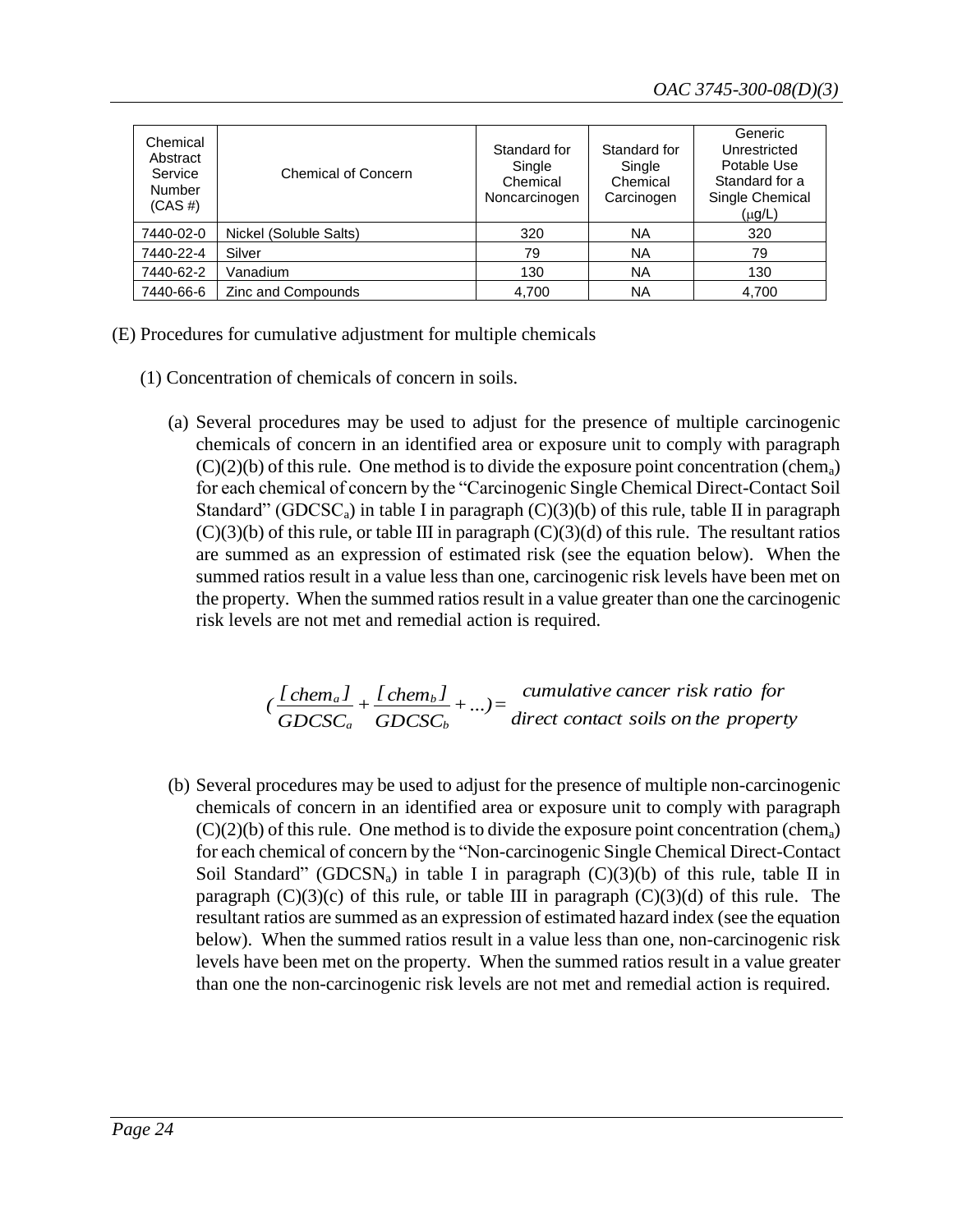*direct contact soils on the property cumulative noncancer risk ratio for +...)= GDCSN*  $+$ <sup>*[chem<sub>b</sub>]*</sup> *GDCSN*  $\sqrt{\frac{[C'(\theta_1,\theta_2)]}{[C'(\theta_1,\theta_2)]}}$ *b b a a*

Non-cancer risk ratios for non-carcinogenic chemicals of concern which do not exhibit the same toxic endpoint may be excluded from the calculation of the cumulative noncancer risk ratio described above if a written justification for such exclusion is submitted. The consideration of all major toxic endpoints and mechanisms of action must include, at a minimum, those identified with the critical effect upon which the reference dose or reference concentration for each non-carcinogenic chemical of concern is based. The source for each reference dose and reference concentration for each non-carcinogenic chemical for which generic direct-contact soil standards have been derived, are cited in Ohio EPA's "Support Document for the Development of Generic Numerical Standards and Risk Assessment Procedures." It may be necessary to calculate more than one cumulative non-cancer risk ratio for a property resulting from the segregation of noncarcinogenic chemicals of concern on the basis of toxic endpoints or mechanisms of action.

- (c) For situations where a chemical of concern poses both carcinogenic and non-carcinogenic risks and a value for the chemical of concern is listed in both the "Standard for Single Chemical Carcinogens" column and the "Standard for Single Chemical Noncarcinogens" column contained in paragraph  $(C)(3)$  of this rule or an applicable single chemical carcinogen and non-carcinogen standard has been determined in accordance with rule 3745-300-09 of the Administrative Code, the chemical of concern must be included in the multiple carcinogenic chemical adjustment calculation under paragraph  $(E)(1)(a)$  of this rule and the adjustment calculation for multiple non-carcinogenic chemicals under paragraph  $(E)(1)(b)$  of this rule. The applicable standard for the chemical of concern will be the lowest of the values determined by using the equations in this paragraph or, if appropriate, the soil saturation concentration.
- (2) Concentration of chemicals of concern in ground water.
	- (a) Several procedures may be used to adjust for the presence of multiple carcinogenic chemicals of concern in groundwater to comply with paragraph (D)(2)(c) of this rule. One method is to divide the exposure point concentration (chem<sub>a</sub>) for each chemical of concern by the "Carcinogenic Single Chemical Unrestricted Potable Use Standard" (GUPCS<sub>a</sub>) in table VI in paragraph  $(D)(3)(c)$  of this rule. The resultant ratios are summed as an expression of estimated risk (see the equation below). When the summed ratios result in a value less than one, carcinogenic risk levels have been met on the property. When the summed ratios result in a value greater than one the carcinogenic risk levels are not met and remedial action is required.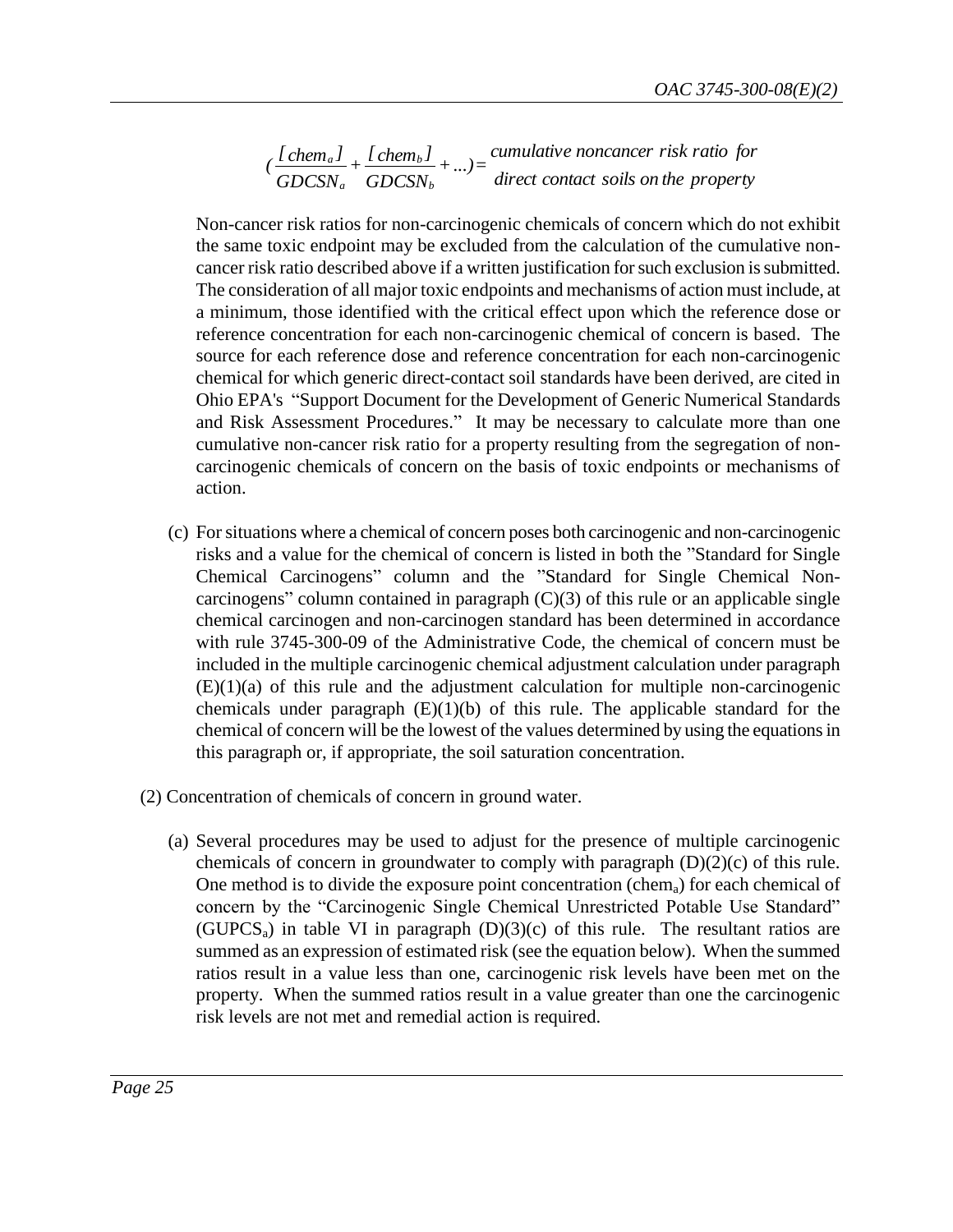*ground water on the property generic unrestricted potable use cumulative cancer risk ratio for +...)= GUPCS*  $+$ <sup>*[chem<sub>b</sub>]*</sup> *GUPCS*  $\sqrt{\frac{[C_1 C_2]}{[C_1 C_2]}}$ *b b a a*

(b) Several procedures may be used to adjust for the presence of multiple non-carcinogenic chemicals of concern in groundwater to comply with paragraph (D)(2)(c) of this rule. One method is to divide the exposure point concentration (chem<sub>a</sub>) for each chemical of concern by the "Non-carcinogenic Single Chemical Unrestricted Potable Use Standard" (GUPNS<sub>a</sub>) in table VI in paragraph  $(D)(3)(c)$  of this rule. The resultant ratios are summed as an expression of estimated hazard index (see the equation below). When the summed ratios result in a value less than one, non-carcinogenic hazard levels have been met on the property. When the summed ratios result in a value greater than one the noncarcinogenic hazard levels are not met and remedial action is required.

*cumulative noncancer risk ratio for*  

$$
(\frac{I \text{chem}_a I}{GUPNS_a} + \frac{I \text{chem}_b I}{GUPNS_b} + ...) = \text{generic notable use ground water} \text{on the Property}
$$

Non-cancer risk ratios for non-carcinogenic chemicals of concern which do not exhibit the same toxic endpoint may be excluded from the calculation of the cumulative noncancer risk ratio described above if a written justification for such exclusion is submitted. The consideration of all major toxic endpoints and mechanisms of action must include, at a minimum, those identified with the critical effect upon which the reference dose or reference concentration for each non-carcinogenic chemical of concern is based. The source for each reference dose and reference concentration for each non-carcinogenic chemical for which generic unrestricted potable use standards have been derived, are cited in Ohio EPA's "Support Document for the Development of Generic Numerical Standards and Risk Assessment Procedures." It may be necessary to calculate more than one cumulative non-cancer risk ratio for a property resulting from the segregation of noncarcinogenic chemicals of concern on the basis of toxic endpoints or mechanisms of action.

(c) For situations where a chemical of concern poses both carcinogenic and non-carcinogenic risk and a value for the chemical of concern is listed in both the "Standard for Single Chemical Carcinogens" column and the "Standard for Single Chemical Non-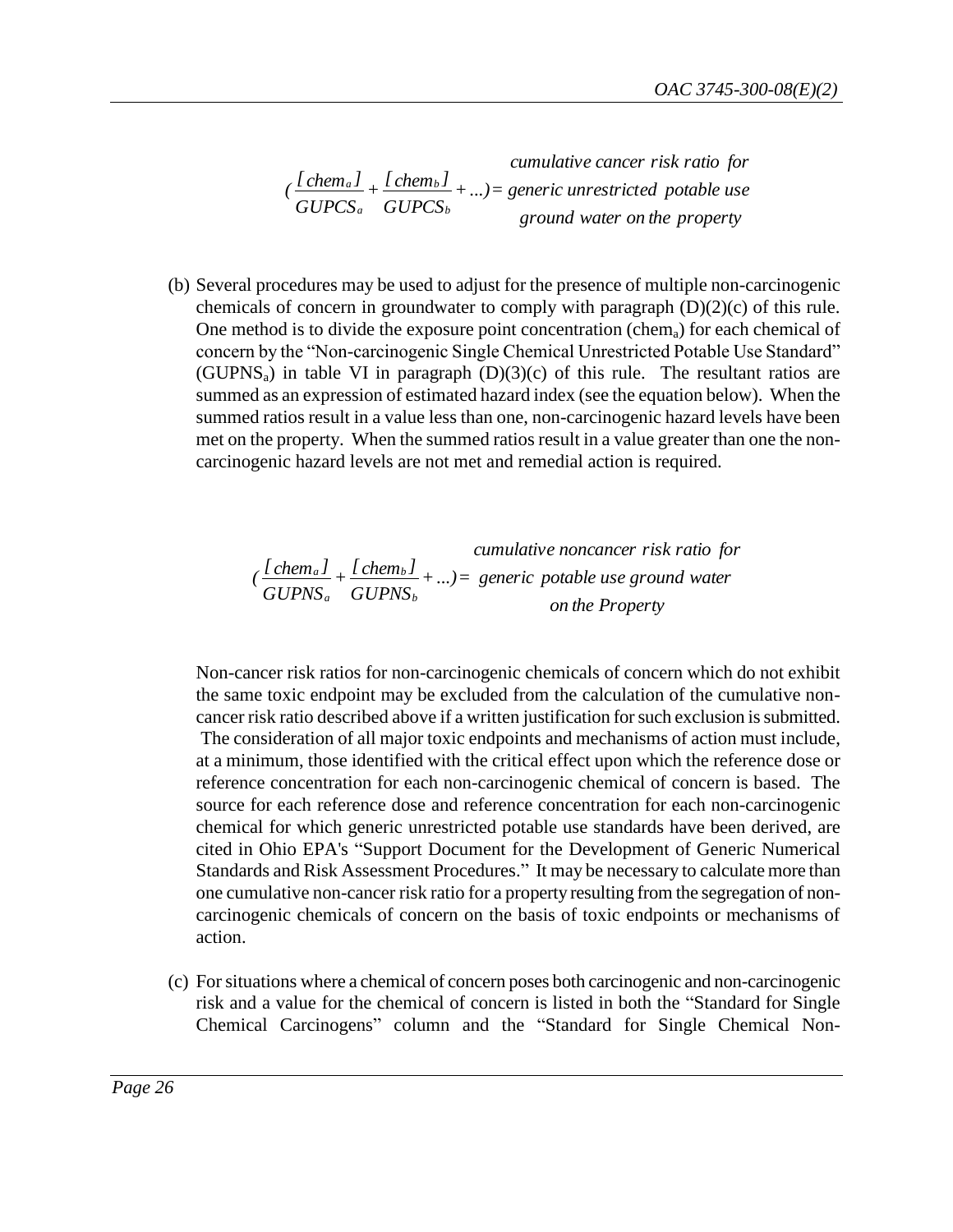carcinogens" column contained in table VI in paragraph  $(D)(3)(c)$  of this rule or an applicable single chemical carcinogen and non-carcinogen standard has been determined in accordance with rule 3745-300-09 of the Administrative Code, the chemical of concern must be evaluated in the adjustment calculation for multiple carcinogenic chemicals under paragraph (E)(2)(a) of this rule and the multiple non-carcinogenic chemical adjustment calculation under paragraph (E)(2)(b)of this rule. The applicable standard for the chemical of concern is the lowest value determined by using the equations in this paragraph.

- (F) Generic numerical standards for surface water.
	- (1) Applicability.
		- (a) The generic numerical standards for surface water in paragraph (F)(2) of this rule apply to a property as determined in accordance with paragraph (F) of rule 3745-300-07 of the Administrative Code.
		- (b) For all releases of petroleum on underlying or emanating to surface water of the state, the generic petroleum standards are contained within paragraph (B) of this rule.
	- (2) Generic surface water standards.
		- (a) For all releases or source areas of hazardous substances on, underlying or emanating from the property to surface waters of the state, surface water chemical concentrations must be compared to the chemical criteria pursuant to Chapter 3745-1 of the Administrative Code. The outside mixing zone average criteria for human health and aquatic life and wildlife should be compared against ambient samples averaged over a thirty-day period. Single ambient samples are not to exceed the outside the mixing zone maximum. If all chemical constituents are below their corresponding chemical criteria, then the surface water may be eliminated as an exposure medium. If chemical constituents exceed their corresponding chemical criteria, then the surface water shall be further assessed in accordance with rule 3745-300-09 of the Administrative Code.

For the purposes of this rule, the generic numerical standards for surface water apply regardless of whether the release or source area of hazardous substances is a point source or nonpoint source.

(b) All regulated point source discharges of pollutants to surface waters of the state and any other regulated discharges that occur from or on the property must comply with all permit and other applicable requirements of the Federal Water Pollution Control Act and Chapter 6111. of the Revised Code, and the regulations adopted thereunder.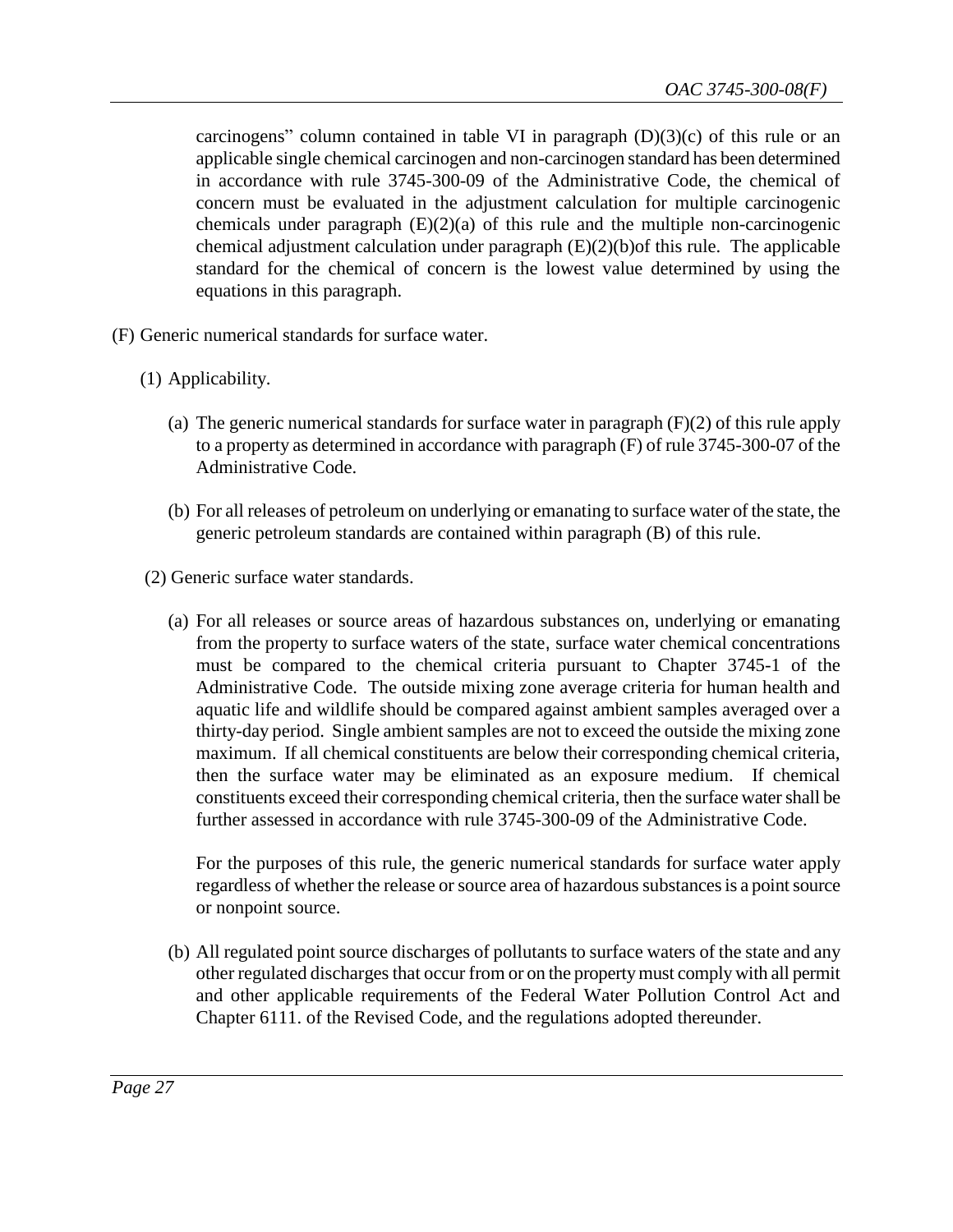The permit and other applicable requirements of point source discharges include but are not limited to: (a) the national pollutant discharge elimination system permit issued pursuant to Chapter 3745-33 of the Administrative Code (also referred to as Ohio NPDES permits), and (b) the water quality certification issued pursuant to Chapter 3745- 32 of the Administrative Code. A volunteer may obtain a consolidated standards permit for activities conducted in connection with a voluntary action which require permits from the director.

- (c) Storm water associated with industrial activity that is discharged to surface waters of the state or is discharged through a separate municipal storm sewer system must comply with the applicable requirements contained in 40 C.F.R. 122.26.
- (G) Generic numerical standards for human exposure to sediments.
	- (1) Applicability.
		- (a) For purposes of this rule and rule 3745-300-07 of the Administrative Code, human health exposure pathways to sediment on or emanating from the property are considered complete when the surface water which contains the sediments:
			- (i) Produces or can produce a consistent supply of edible-sized fish and the chemicals of concern in the sediment are persistent, bioaccumulative and toxic; or
			- (ii) Is reasonably anticipated to support recreational activities such as wading, swimming, or boating.
		- (b) For all releases of petroleum on, underlying or emanating to surface waters of the state which contains sediments, the generic petroleum standards are contained in paragraph (B) of this rule.
		- (c) If the concentrations of chemicals of concern in sediment exceed the generic numerical standards for human exposure to sediment, the volunteer must conduct a human health property-specific risk assessment following the methodology outlined in paragraph (D) of rule 3745-300-09 of the Administrative Code or conduct a remedy in accordance with the 3745-300-11 of the Administrative Code.
	- (2) Generic numerical standards for human exposure to sediment.
		- (a) Generic direct-contact standards for sediments are the generic direct-contact soil standards for residential land use specified in paragraph  $(C)(3)(b)$  of this rule. Cumulative adjustment for multiple chemicals must be evaluated in accordance with paragraph  $(C)(2)(b)$  of this rule.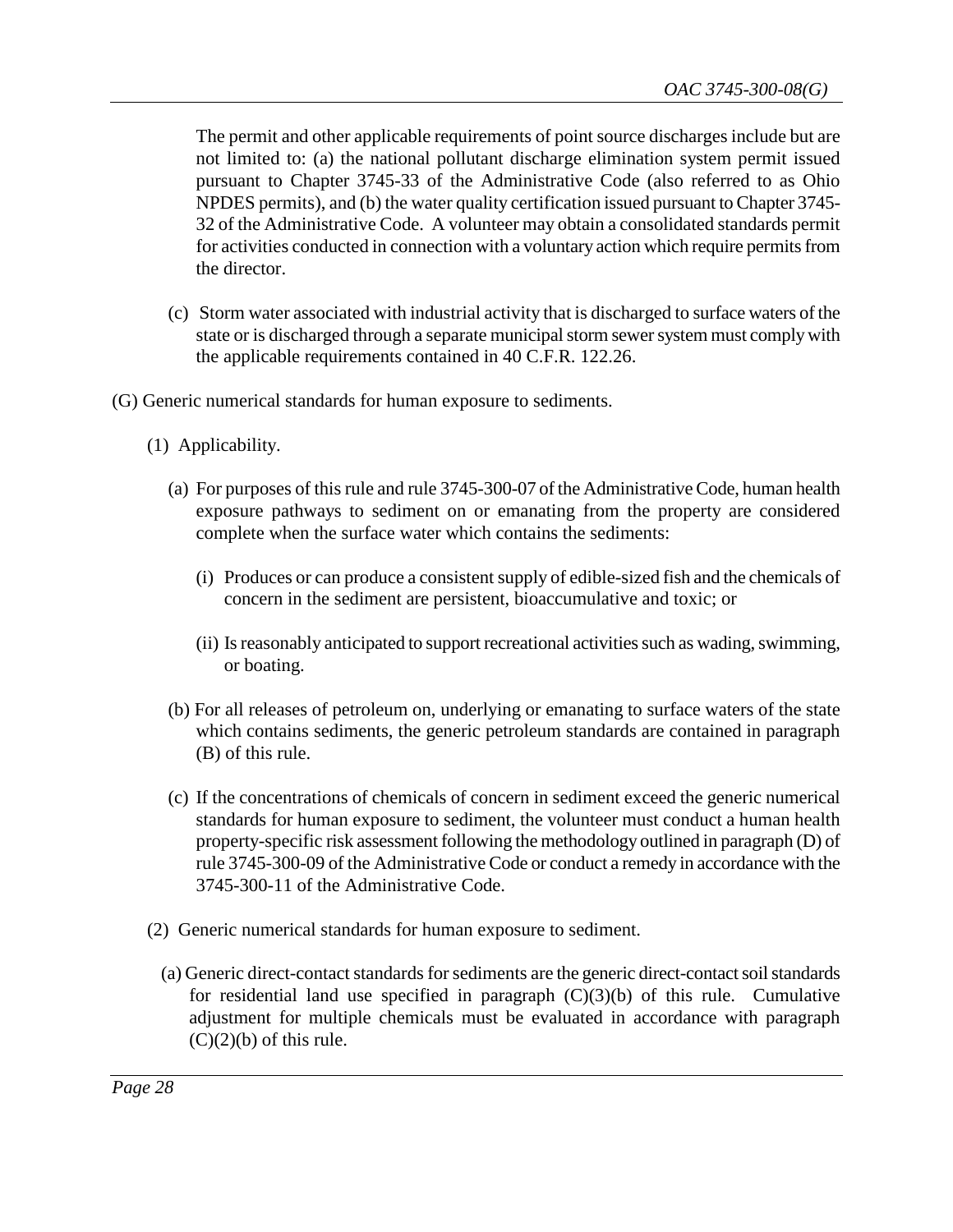- (b) If chemicals of concern in sediment are persistent, bioaccumulative and toxic and the surface water containing the sediments produces or can produce a consistent supply of edible-sized fish, the volunteer must conduct a human health property-specific risk assessment in accordance with rule 3745-300-09 of the Administrative Code to evaluate fish consumption.
- (H) Generic numerical standards for exposure of important ecological resources to sediments.
	- (1) Applicability.
		- (a) The volunteer may smaples sediments directly and apply the applicable standards in accordance with  $(H)(2)(a)$  and  $(H)(2)(b)$  of this rule; or
		- (b) Demonstrate compliance with applicable standards in accordance with paragraph (F)(5) of rule 3745-300-09 of the Administrative Code.
	- (2) Generic numerical standards for exposure of important ecological resources to sediments.
		- (a) The volunteer may compare the concentration of chemicals of concern in sediments on the property to the Ohio-specific sediment reference values contained in attachment H of Ohio EPA's "Guidance for Conducting Ecological Risk Assessments"; or
		- (b) For each chemical of concern for which the volunteer does not compare the sediment concentrations to the Ohio-specific sediment reference values, the ecotoxicologicallybased benchmarks from the following hierarchy must be used:
			- (i) Consensus-based threshold effects concentration values contained in MacDonald, Ingersoll and Berger's "Development and Evaluation of Consensus-based Sediment Quality Guidelines for Freshwater Ecosystems"; or
			- (ii) U.S. EPA, region 5 ecological screening levels.
	- (3) If concentrations of chemicals of concern do not exceed Ohio-specific sediment reference values or appropriate ecotoxicologically-based benchmarks and the provisions in paragraph  $(A)(3)(f)$  of this rule do not apply, then the applicable standards have been met.
	- (4) The volunteer shall evaluate the sediments on the property in accordance with paragraph (F) of rule 3745-300-09 of the Administrative Code or conduct a remedy in accordance with rule 3745-300-11 of the Administrative Code if any of the following apply: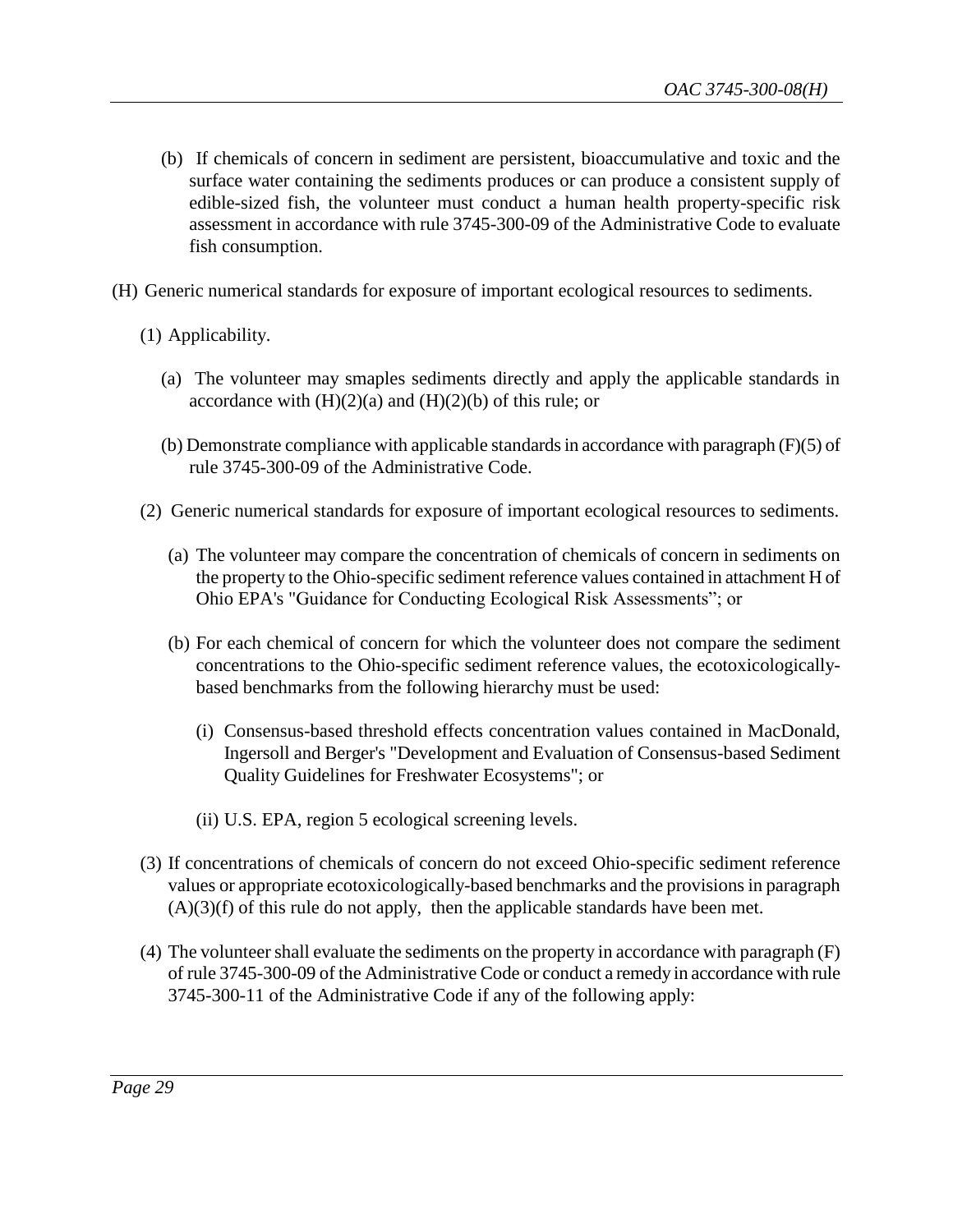- (a) The sediments on the property exceed applicable standards in accordance with this rule; or
- (b) The sediment samples were not compared to the sediment values in accordance with paragraph (H)(2) of this rule.
- (I) Developing soil standards for leaching of chemicals of concern from soil to ground water.
	- (1) Applicability.
		- (a) Soil standards for leaching may be developed when one or more ground water zones are determined to meet unrestricted potable use standards and the potential for leaching of chemicals of concern from soil to ground water is determined to be a complete exposure pathway.
		- (b) Soil standards for leaching may be developed when one or more ground water zones are determined to exceed unrestricted potable use standards and the potential for leaching of chemicals of concern from soil to ground water is a complete exposure pathway that must be evaluated in accordance with:
			- (i) Applicable ground water response requirements contained in paragraph (E) of rule 3745-300-10 of the Administrative Code; or
			- (ii) A pathway completeness determination in paragraph  $(F)(1)$  of rule 3745-300-07 of the Administrative Code.
	- (2) Soil standards for leaching.
		- (a) Soil standards for leaching when the underlying ground water zone meets unrestricted potable use standards.

Soil standards for leaching are the soil concentrations determined to be protective of the applicable ground water zone and will not cause unrestricted potable use standards to be exceeded in the ground water zone as demonstrated in accordance with paragraph (F)(3)(a) of rule 3745-300-07 of the Administrative Code.

- (b) Soil standards for leaching when the underlying ground water zone exceeds unrestricted potable use standards.
	- (i) Soil standards for leaching are the soil concentrations determined to be protective of the applicable ground water response requirements for the ground water zone as determined by rule 3745-300-10 of the Administrative Code.